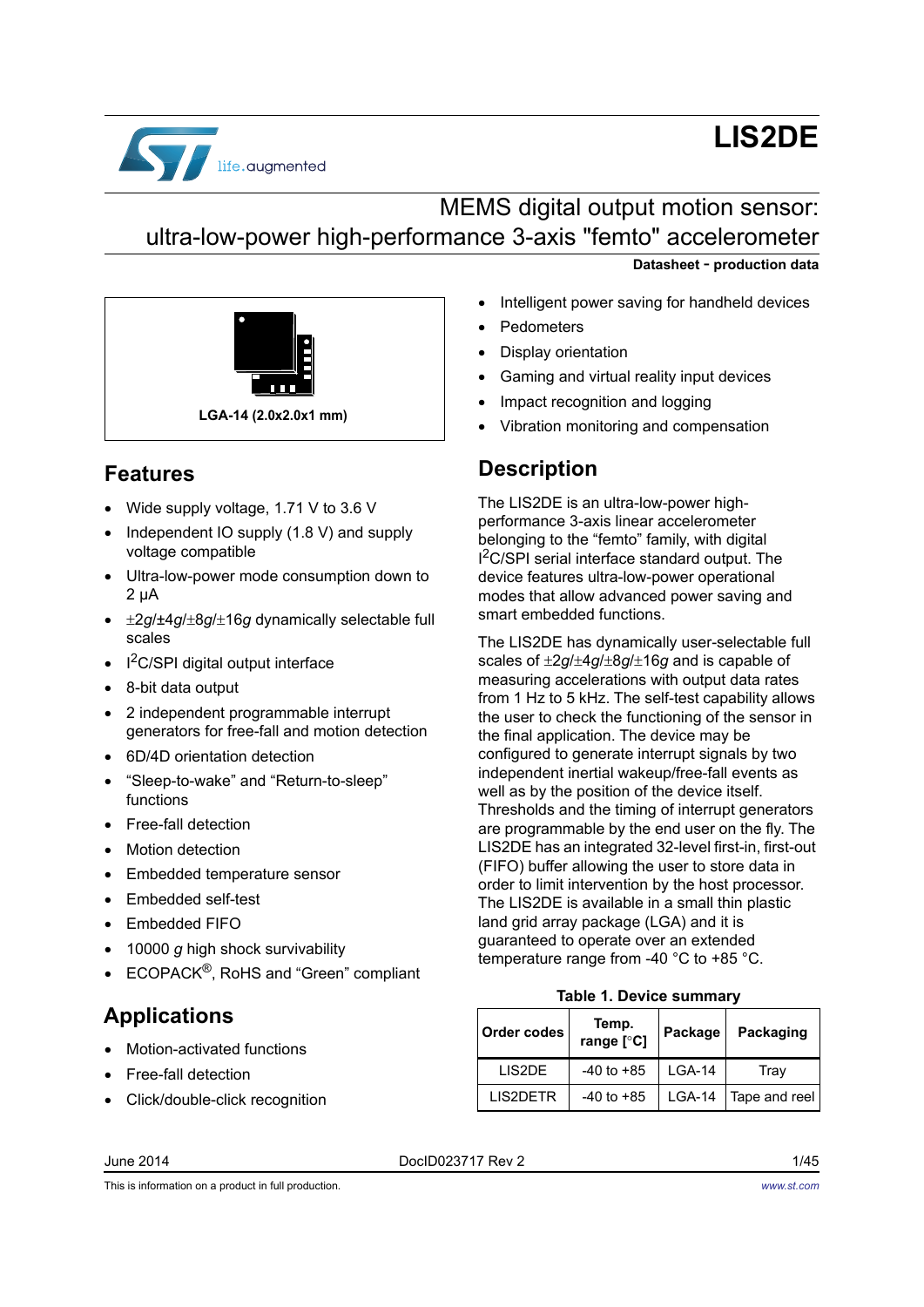| 1              |     |                                            |  |
|----------------|-----|--------------------------------------------|--|
|                | 1.1 |                                            |  |
|                | 1.2 |                                            |  |
| $\overline{2}$ |     | Mechanical and electrical specifications 9 |  |
|                | 2.1 |                                            |  |
|                | 2.2 |                                            |  |
|                | 2.3 |                                            |  |
|                | 2.4 |                                            |  |
|                |     | 2.4.1                                      |  |
|                |     | 2.4.2                                      |  |
|                | 2.5 |                                            |  |
| 3              |     |                                            |  |
|                | 3.1 |                                            |  |
|                |     | 3.1.1                                      |  |
|                |     | 3.1.2                                      |  |
|                | 3.2 |                                            |  |
|                |     | 3.2.1                                      |  |
|                |     | 3.2.2                                      |  |
|                |     | 3.2.3                                      |  |
|                |     | 3.2.4                                      |  |
|                | 3.3 |                                            |  |
|                | 3.4 |                                            |  |
|                | 3.5 |                                            |  |
|                | 3.6 |                                            |  |
|                | 3.7 |                                            |  |
| 4              |     |                                            |  |
|                | 4.1 |                                            |  |
| 5              |     |                                            |  |
|                | 5.1 |                                            |  |
| 2/45           |     | DocID023717 Rev 2                          |  |

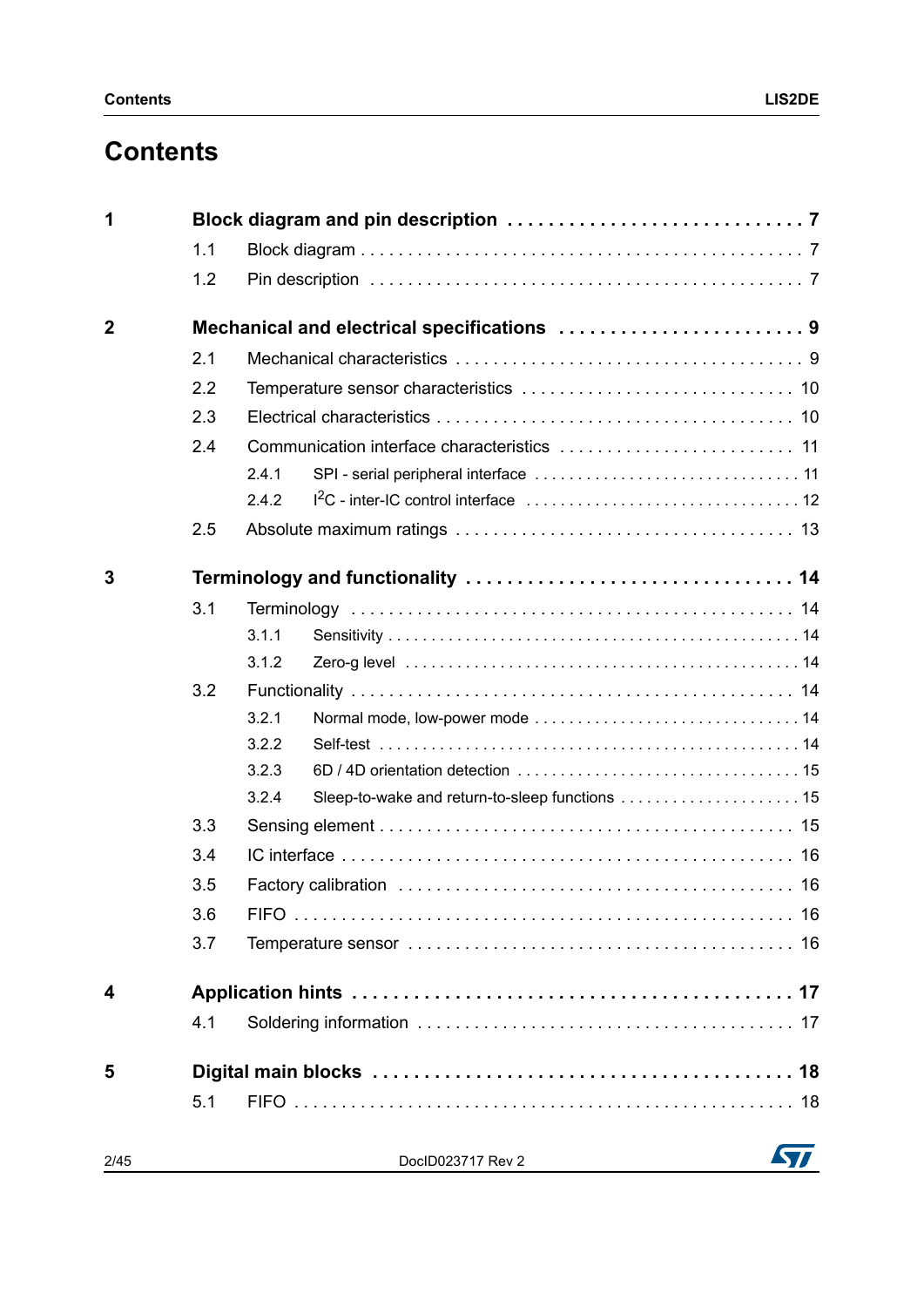|   |      | 5.1.1 |                                        |  |
|---|------|-------|----------------------------------------|--|
|   |      | 5.1.2 |                                        |  |
|   |      | 5.1.3 |                                        |  |
|   |      | 5.1.4 |                                        |  |
|   |      | 5.1.5 |                                        |  |
| 6 |      |       |                                        |  |
|   | 6.1  |       |                                        |  |
|   |      | 6.1.1 |                                        |  |
|   | 6.2  |       |                                        |  |
|   |      | 6.2.1 |                                        |  |
|   |      | 6.2.2 |                                        |  |
|   |      | 6.2.3 |                                        |  |
| 7 |      |       |                                        |  |
| 8 |      |       |                                        |  |
|   | 8.1  |       |                                        |  |
|   | 8.2  |       | OUT_TEMP_L (0Ch), OUT_TEMP_H (0Dh)  28 |  |
|   | 8.3  |       |                                        |  |
|   | 8.4  |       |                                        |  |
|   | 8.5  |       |                                        |  |
|   | 8.6  |       |                                        |  |
|   | 8.7  |       |                                        |  |
|   | 8.8  |       |                                        |  |
|   | 8.9  |       |                                        |  |
|   | 8.10 |       |                                        |  |
|   | 8.11 |       |                                        |  |
|   | 8.12 |       |                                        |  |
|   | 8.13 |       |                                        |  |
|   | 8.14 |       |                                        |  |
|   | 8.15 |       |                                        |  |
|   | 8.16 |       |                                        |  |
|   | 8.17 |       |                                        |  |
|   | 8.18 |       |                                        |  |
|   |      |       |                                        |  |

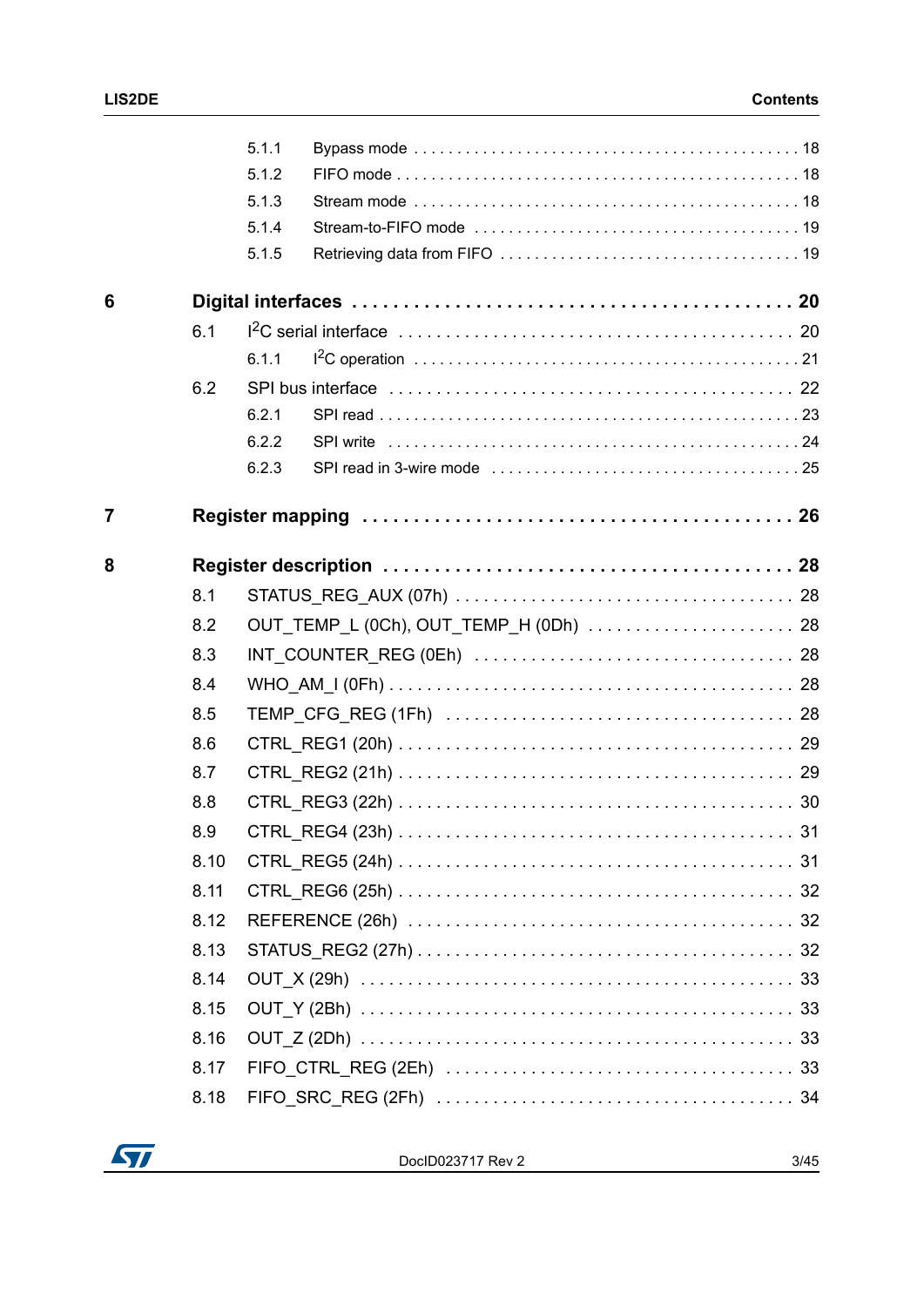| 8.19 |  |
|------|--|
| 8.20 |  |
| 8.21 |  |
| 8.22 |  |
| 8.23 |  |
| 8.24 |  |
| 8.25 |  |
| 8.26 |  |
| 8.27 |  |
| 8.28 |  |
| 8.29 |  |
| 8.30 |  |
| 8.31 |  |
| 8.32 |  |
| 8.33 |  |
| 8.34 |  |
|      |  |
|      |  |



 $\overline{9}$ 

10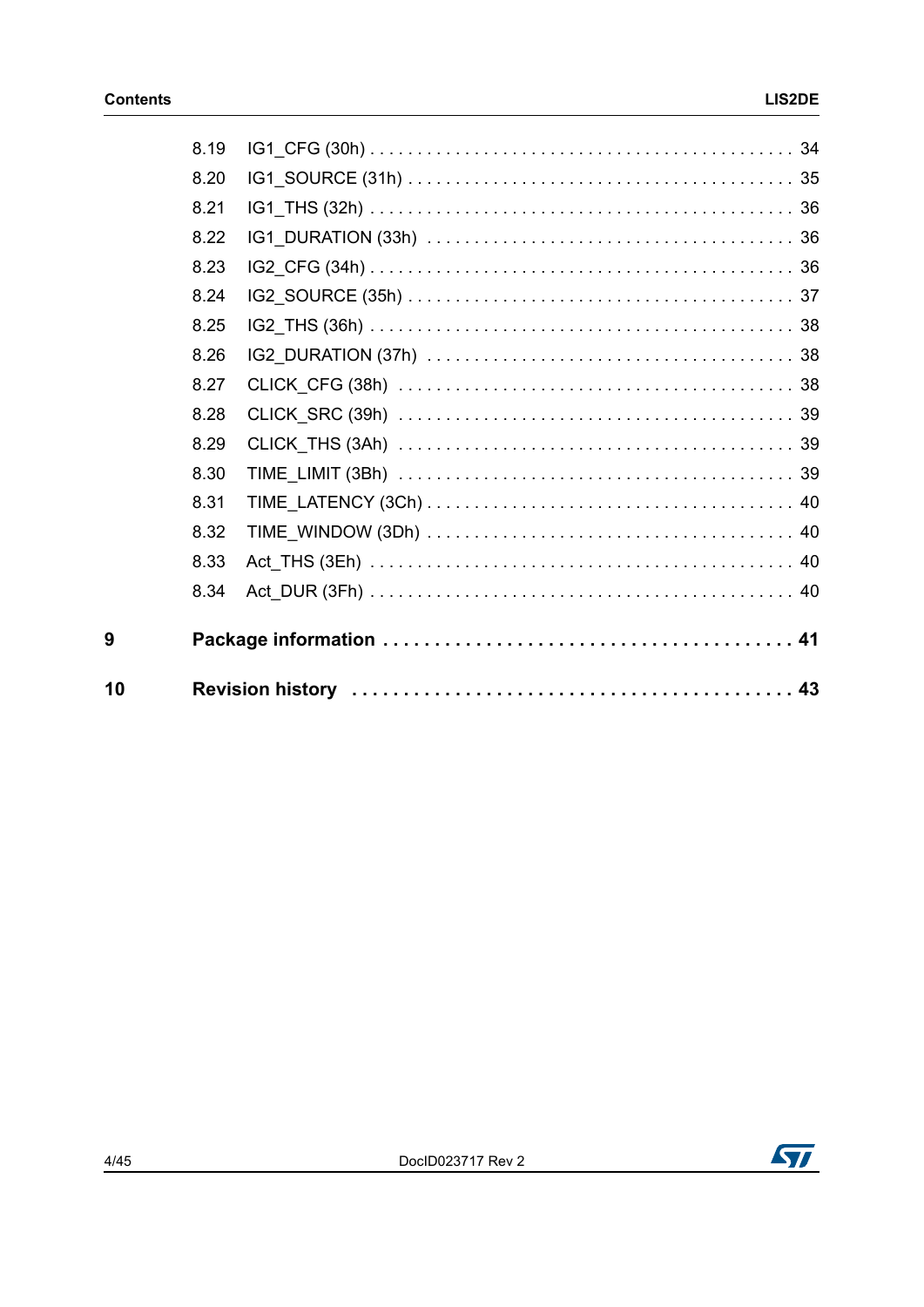# **List of tables**

| Table 1.  |                                                                                  |  |
|-----------|----------------------------------------------------------------------------------|--|
| Table 2.  |                                                                                  |  |
| Table 3.  |                                                                                  |  |
| Table 4.  |                                                                                  |  |
| Table 5.  |                                                                                  |  |
| Table 6.  |                                                                                  |  |
| Table 7.  |                                                                                  |  |
| Table 8.  |                                                                                  |  |
| Table 9.  |                                                                                  |  |
| Table 10. |                                                                                  |  |
| Table 11. |                                                                                  |  |
| Table 12. |                                                                                  |  |
| Table 13. |                                                                                  |  |
| Table 14. |                                                                                  |  |
| Table 15. | Transfer when master is receiving (reading) one byte of data from slave 22       |  |
| Table 16. | Transfer when master is receiving (reading) multiple bytes of data from slave 22 |  |
| Table 17. |                                                                                  |  |
| Table 18. |                                                                                  |  |
| Table 19. |                                                                                  |  |
| Table 20. |                                                                                  |  |
| Table 21. |                                                                                  |  |
| Table 22. |                                                                                  |  |
| Table 23. |                                                                                  |  |
| Table 24. |                                                                                  |  |
| Table 25. |                                                                                  |  |
| Table 26. |                                                                                  |  |
| Table 27. |                                                                                  |  |
| Table 28. |                                                                                  |  |
| Table 29. |                                                                                  |  |
| Table 30. |                                                                                  |  |
| Table 31. |                                                                                  |  |
| Table 32. |                                                                                  |  |
| Table 33. |                                                                                  |  |
| Table 34. |                                                                                  |  |
| Table 35. |                                                                                  |  |
| Table 36. |                                                                                  |  |
| Table 37. |                                                                                  |  |
| Table 38. |                                                                                  |  |
| Table 39. |                                                                                  |  |
| Table 40. |                                                                                  |  |
| Table 41. |                                                                                  |  |
| Table 42. |                                                                                  |  |
| Table 43. |                                                                                  |  |
| Table 44. |                                                                                  |  |
| Table 45. |                                                                                  |  |
| Table 46. |                                                                                  |  |
| Table 47. |                                                                                  |  |
| Table 48. |                                                                                  |  |
|           |                                                                                  |  |

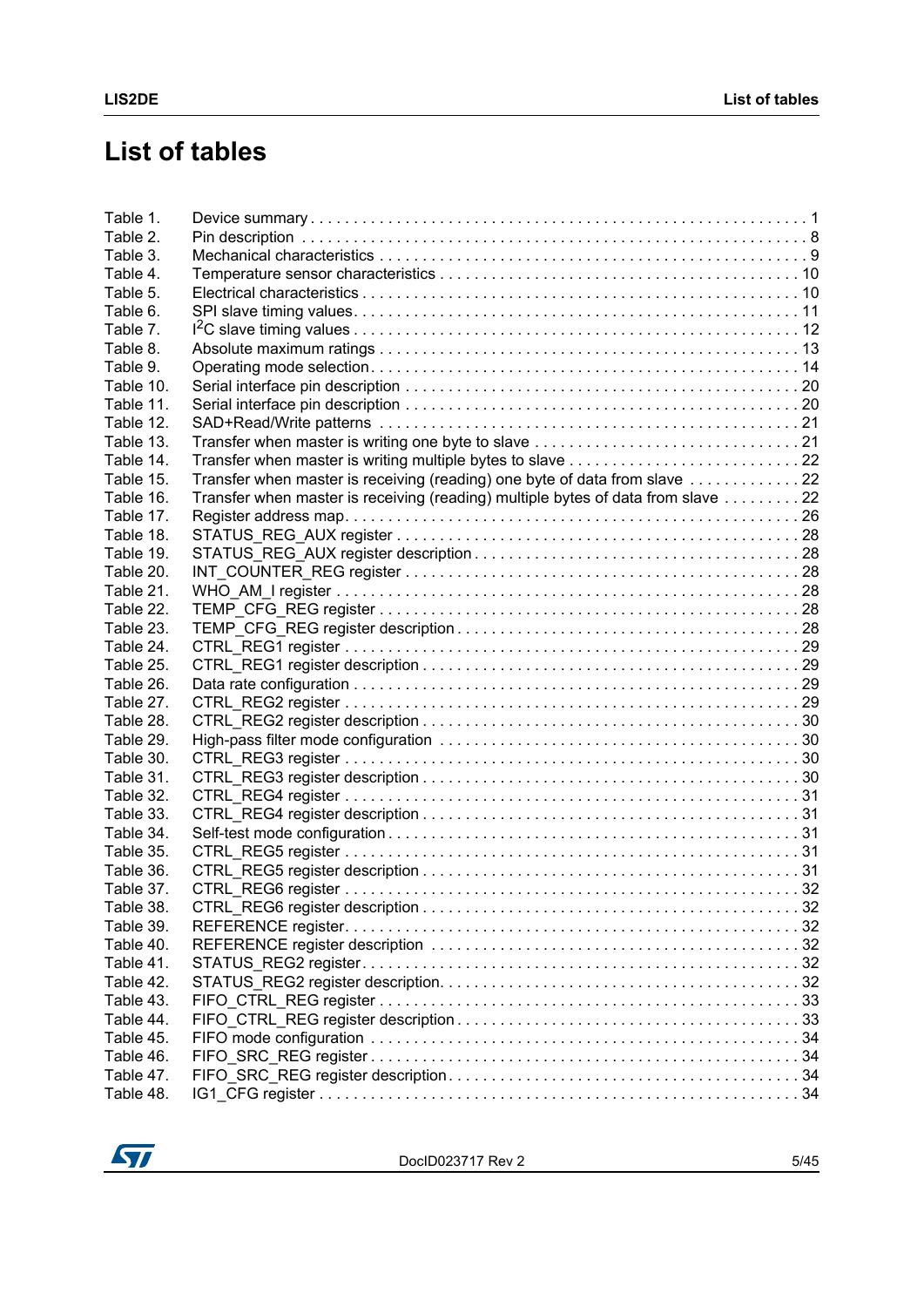| Table 49. |  |
|-----------|--|
| Table 50. |  |
| Table 51. |  |
| Table 52. |  |
| Table 53. |  |
| Table 54. |  |
| Table 55. |  |
| Table 56. |  |
| Table 57. |  |
| Table 58. |  |
| Table 59. |  |
| Table 60. |  |
| Table 61. |  |
| Table 62. |  |
| Table 63. |  |
| Table 64. |  |
| Table 65. |  |
| Table 66. |  |
| Table 67. |  |
| Table 68. |  |
| Table 69. |  |
| Table 70. |  |
| Table 71. |  |
| Table 72. |  |
| Table 73. |  |
| Table 74. |  |
| Table 75. |  |
| Table 76. |  |
| Table 77. |  |
| Table 78. |  |
| Table 79. |  |
| Table 80. |  |
| Table 81. |  |
| Table 82. |  |
| Table 83. |  |

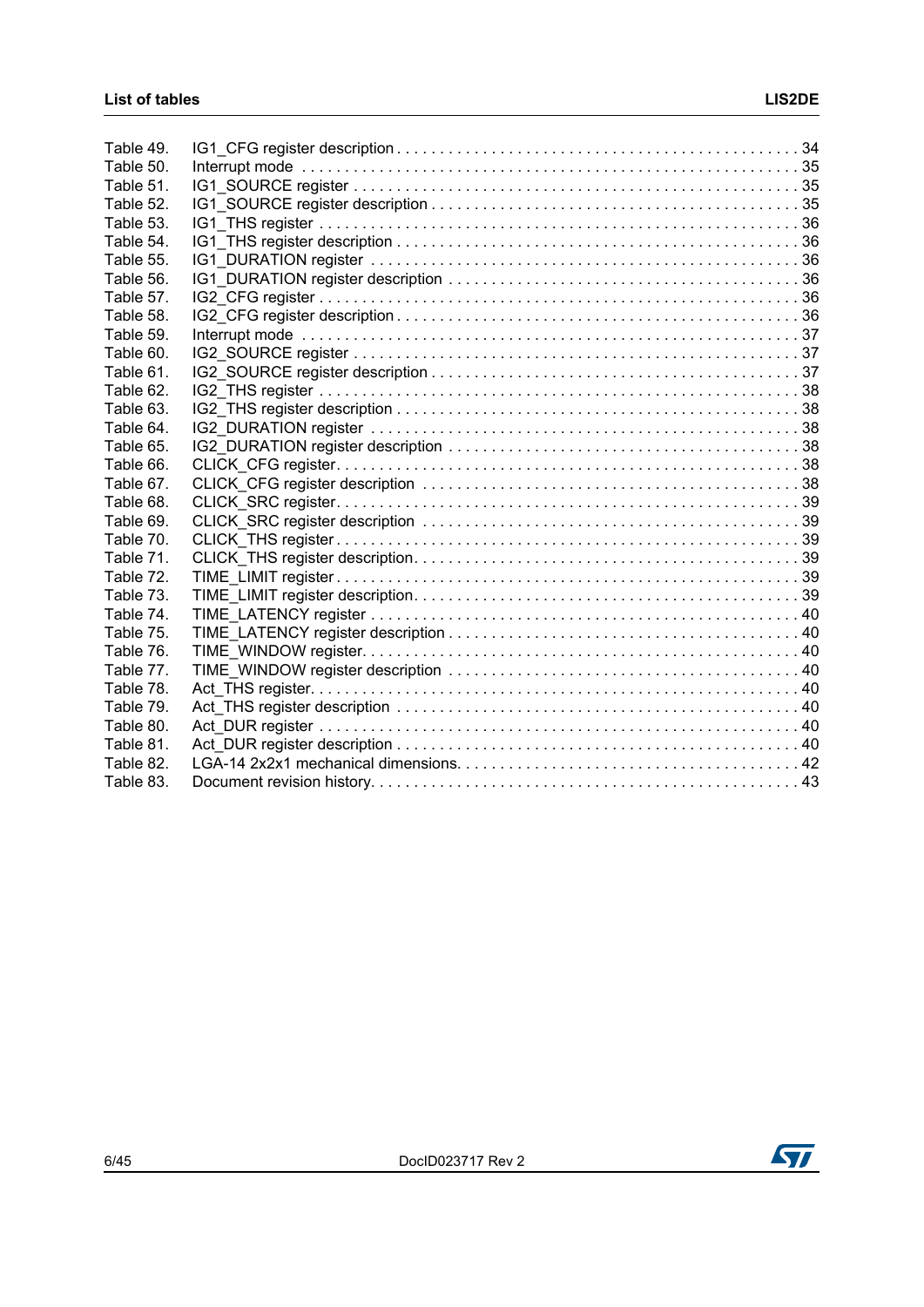# **List of figures**

| Figure 1.  |  |
|------------|--|
| Figure 2.  |  |
| Figure 3.  |  |
| Figure 4.  |  |
| Figure 5.  |  |
| Figure 6.  |  |
| Figure 7.  |  |
| Figure 8.  |  |
| Figure 9.  |  |
| Figure 10. |  |
| Figure 11. |  |
| Figure 12. |  |

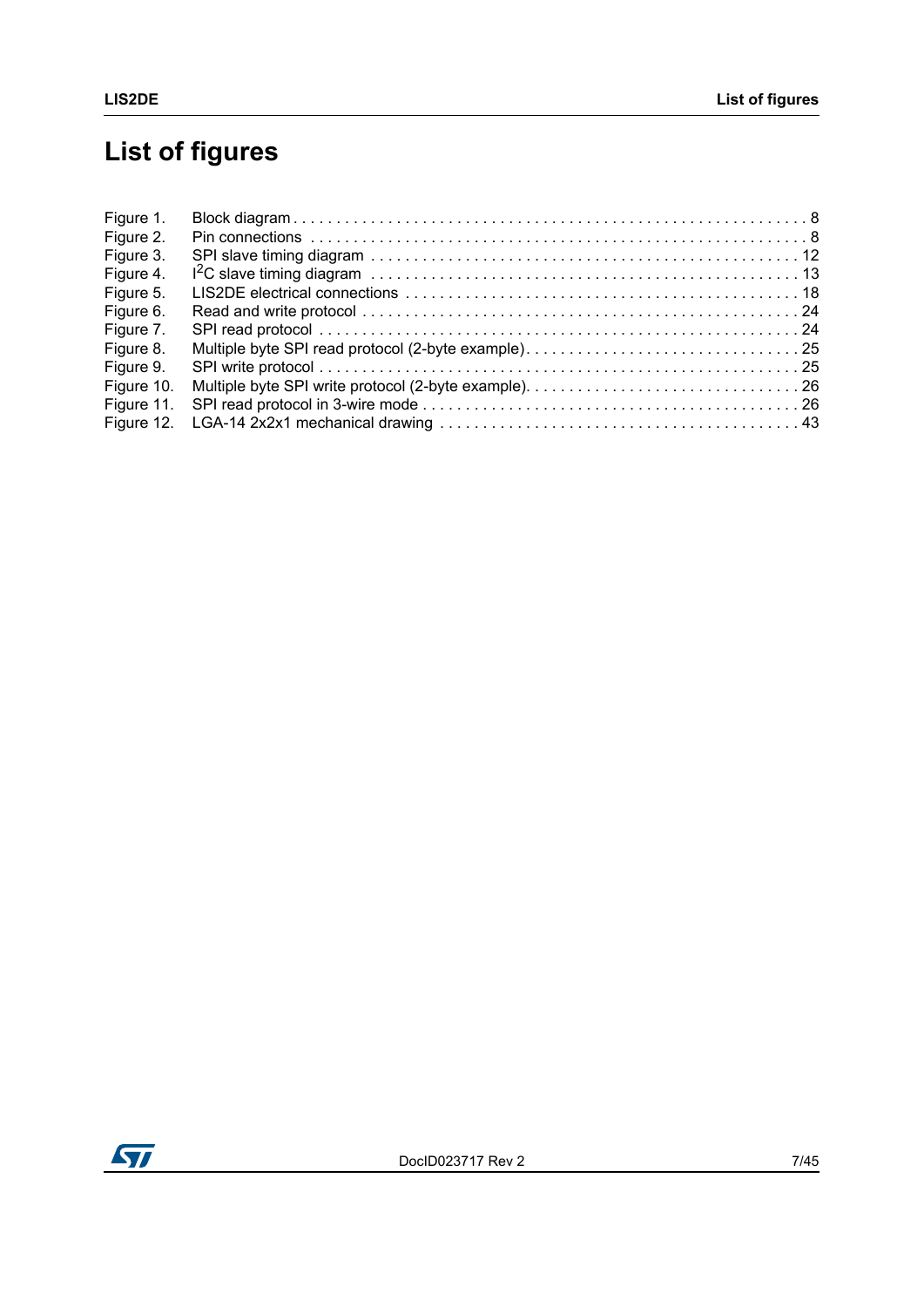### <span id="page-7-1"></span><span id="page-7-0"></span>**1.1 Block diagram**

<span id="page-7-3"></span>

## <span id="page-7-2"></span>**1.2 Pin description**

<span id="page-7-4"></span>



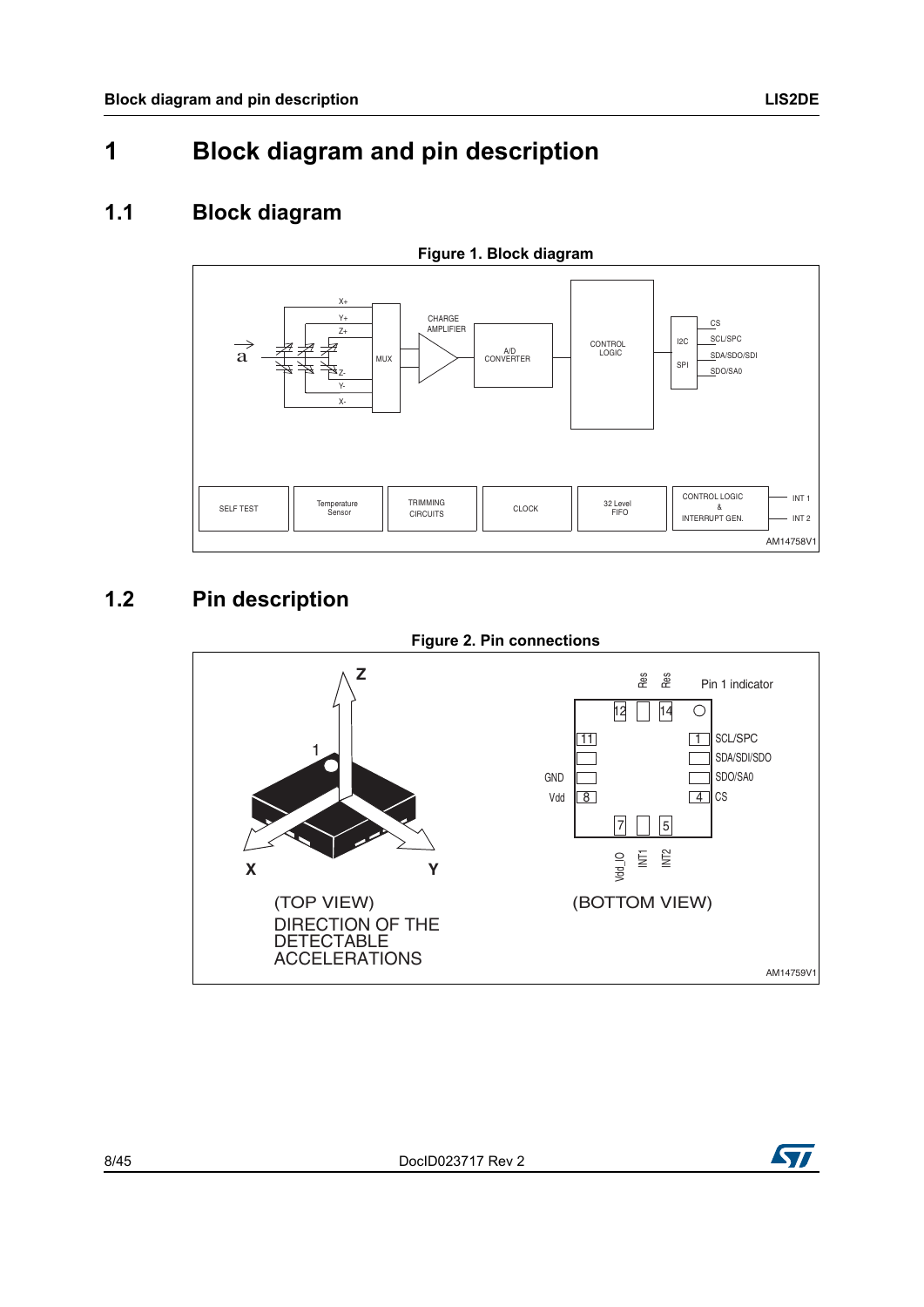<span id="page-8-0"></span>

| Pin#           | <b>Name</b>      | <b>Function</b>                                                                                                                         |
|----------------|------------------|-----------------------------------------------------------------------------------------------------------------------------------------|
|                | <b>SCL</b>       | $12C$ serial clock (SCL)                                                                                                                |
| 1              | <b>SPC</b>       | SPI serial port clock (SPC)                                                                                                             |
|                | <b>SDA</b>       | $I2C$ serial data (SDA)                                                                                                                 |
| $\overline{2}$ | <b>SDI</b>       | SPI serial data input (SDI)                                                                                                             |
|                | <b>SDO</b>       | 3-wire interface serial data output (SDO)                                                                                               |
|                | <b>SDO</b>       | SPI serial data output (SDO)                                                                                                            |
| 3              | SA <sub>0</sub>  | I <sup>2</sup> C least significant bit of the device address (SA0)                                                                      |
|                |                  | SPI enable                                                                                                                              |
| 4              | <b>CS</b>        | $1^2$ C/SPI mode selection (1: SPI idle mode / $1^2$ C communication<br>enabled; 0: SPI communication mode / I <sup>2</sup> C disabled) |
| 5              | INT <sub>2</sub> | Interrupt 2                                                                                                                             |
| 6              | INT <sub>1</sub> | Interrupt 1                                                                                                                             |
| 7              | Vdd_IO           | Power supply for I/O pins                                                                                                               |
| 8              | Vdd              | Power supply                                                                                                                            |
| 9              | <b>GND</b>       | 0 V supply                                                                                                                              |
| 10             | <b>RES</b>       | Connect to GND                                                                                                                          |
| 11             | <b>RES</b>       | Connect to GND                                                                                                                          |
| $12 - 14$      | <b>GND</b>       | Connect to GND                                                                                                                          |

**Table 2. Pin description** 

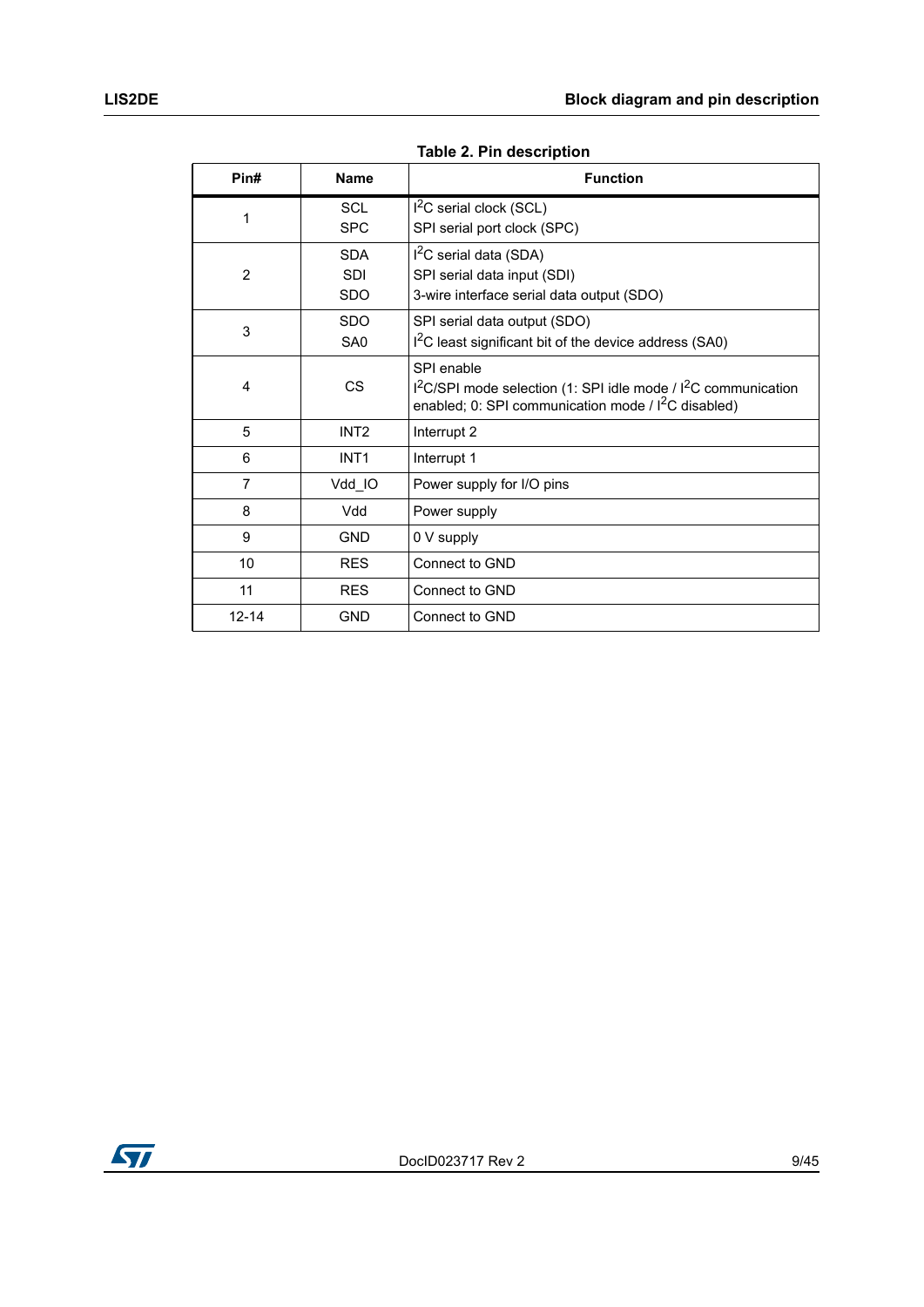## <span id="page-9-0"></span>**2 Mechanical and electrical specifications**

### <span id="page-9-1"></span>**2.1 Mechanical characteristics**

Vdd = 2.5 V, T = 25 °C unless otherwise noted  $(a)$ .

<span id="page-9-2"></span>

| Symbol       | <b>Parameter</b>                                 | <b>Test conditions</b>     | Min.  | Typ. $(1)$ | Max.  | <b>Unit</b>  |  |
|--------------|--------------------------------------------------|----------------------------|-------|------------|-------|--------------|--|
| <b>FS</b>    | Measurement range <sup>(2)</sup>                 | FS bit set to 00           |       | ±2.0       |       | g            |  |
|              |                                                  | FS bit set to 01           |       | ±4.0       |       |              |  |
|              |                                                  | FS bit set to 10           |       | ±8.0       |       |              |  |
|              |                                                  | FS bit set to 11           |       | ±16.0      |       |              |  |
|              |                                                  | FS bit set to 00           |       | 15.6       |       | mg/digit     |  |
| <b>So</b>    | Sensitivity                                      | FS bit set to 01           |       | 31.2       |       | mg/digit     |  |
|              |                                                  | FS bit set to 10           |       | 62.5       |       | mg/digit     |  |
|              |                                                  | FS bit set to 11           |       | 187.5      |       | mg/digit     |  |
| <b>TCSo</b>  | Sensitivity change vs.<br>temperature            | FS bit set to 00           |       | ±0.05      |       | $\%$ /°C     |  |
| <b>TyOff</b> | Typical zero-g level<br>offset accuracy $(3)(4)$ | FS bit set to 00           |       | ±100       |       | mg           |  |
| <b>TCOff</b> | Zero-g level change<br>vs. temperature           | Max. delta from 25 °C      |       | ±1.0       |       | mg/C         |  |
|              | Self-test<br>output change <sup>(5)(6)(7)</sup>  | FS bit set to 00<br>X-axis | 50    |            | 1800  | mg           |  |
| Vst          |                                                  | FS bit set to 00<br>Y-axis | 50    |            | 1800  | mg           |  |
|              |                                                  | FS bit set to 00<br>Z-axis | 50    |            | 1800  | mg           |  |
| $T_{op}$     | Operating<br>temperature range                   |                            | $-40$ |            | $+85$ | $^{\circ}$ C |  |

| Table 3. Mechanical characteristics |  |
|-------------------------------------|--|
|-------------------------------------|--|

1. Typical specifications are not guaranteed.

2. Verified by wafer level test and measurement of initial offset and sensitivity.

3. Typical zero-*g* level offset value after MSL3 preconditioning.

4. Offset can be eliminated by enabling the built-in high-pass filter.

5. The sign of the "self-test output change" is defined by CTRL\_REG4 ST sign bits, for all axes.

6. The "self-test output change" is defined as the absolute value of: OUTPUT[LSb](CTRL\_REG4 ST1, ST0 bits=01) - OUTPUT[LSb](CTRL\_REG4 ST1, ST0 bits=00)

7. Output data reaches 99% of final value after 1ms+1/ODR when enabling the self-test mode, due to device filtering.

a. The product is factory calibrated at 2.5 V. The operational power supply range is from 1.71 V to 3.6 V.

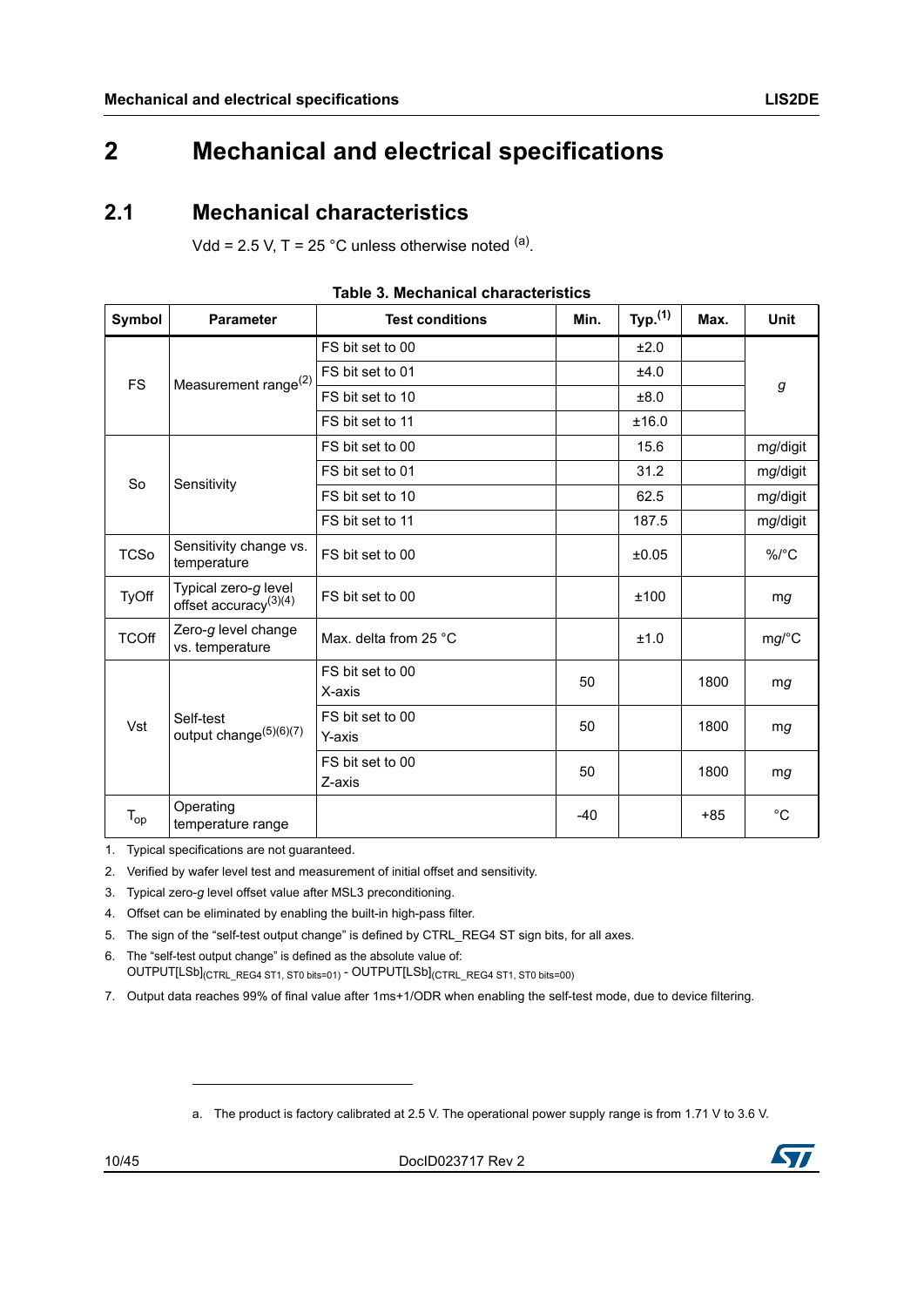### <span id="page-10-0"></span>**2.2 Temperature sensor characteristics**

Vdd = 2.5 V, T = 25 °C unless otherwise noted  $(b)$ .

<span id="page-10-2"></span>

| Symbol      | <b>Parameter</b>                                    | <b>Test condition</b> | Min. | Typ. <sup>(1)</sup> | Max. | Unit                    |  |  |
|-------------|-----------------------------------------------------|-----------------------|------|---------------------|------|-------------------------|--|--|
| <b>TSDr</b> | Temperature sensor output change vs.<br>temperature |                       |      |                     |      | digit/°C <sup>(2)</sup> |  |  |
| <b>TODR</b> | Temperature refresh rate                            | -                     |      | <b>ODR</b>          |      | Hz                      |  |  |
| 'op         | Operating temperature range                         |                       | -40  |                     | +85  | °C                      |  |  |

#### **Table 4. Temperature sensor characteristics**

1. Typical specifications are not guaranteed. Temperature sensor operation is guaranteed in the range 2 V - 3.6 V.

2. 8-bit resolution.

### <span id="page-10-1"></span>**2.3 Electrical characteristics**

Vdd = 2.5 V, T = 25 °C unless otherwise noted  $(c)$ .

<span id="page-10-3"></span>

| Symbol                     | <b>Parameter</b>                          | <b>Test conditions</b> | Min.                | Typ. $(1)$     | Max.       | Unit         |
|----------------------------|-------------------------------------------|------------------------|---------------------|----------------|------------|--------------|
| Vdd                        | Supply voltage                            |                        | 1.71                | 2.5            | 3.6        | V            |
| Vdd IO                     | I/O pins supply voltage $^{(2)}$          |                        | 1.71                |                | $Vdd+0.1$  | $\vee$       |
| Idd                        | Current consumption in normal mode        | 50 Hz ODR              |                     | 11             |            | μA           |
| Idd                        | Current consumption in normal mode        | 1 Hz ODR               |                     | $\overline{2}$ |            | μA           |
| IddLP                      | Current consumption in low-power mode     | 50 Hz ODR              |                     | 6              |            | μA           |
| <b>IddPdn</b>              | Current consumption in power-down<br>mode |                        |                     | 0.5            |            | μA           |
| <b>VIH</b>                 | Digital high-level input voltage          |                        | $0.8^{\ast}$ Vdd IO |                |            | $\vee$       |
| <b>VIL</b>                 | Digital low-level input voltage           |                        |                     |                | 0.2*Vdd IO | $\vee$       |
| <b>VOH</b>                 | High-level output voltage                 |                        | 0.9*Vdd IO          |                |            | $\vee$       |
| <b>VOL</b>                 | Low-level output voltage                  |                        |                     |                | 0.1*Vdd IO | $\vee$       |
| <b>BW</b>                  | System bandwidth <sup>(3)</sup>           |                        |                     | ODR/2          |            | Hz           |
| $\mathsf{T}_{\mathsf{op}}$ | Operating temperature range               |                        | $-40$               |                | $+85$      | $^{\circ}$ C |

#### **Table 5. Electrical characteristics**

1. Typical specifications are not guaranteed.

2. It is possible to remove Vdd while maintaining Vdd\_IO without blocking the communication busses. In this condition the measurement chain is powered off.

3. Refer to *[Table 26](#page-29-4)* for the ODR value and configuration.

c. The product is factory calibrated at 2.5 V. The operational power supply range is from 1.71 V to 3.6 V.



b. The product is factory calibrated at 2.5 V.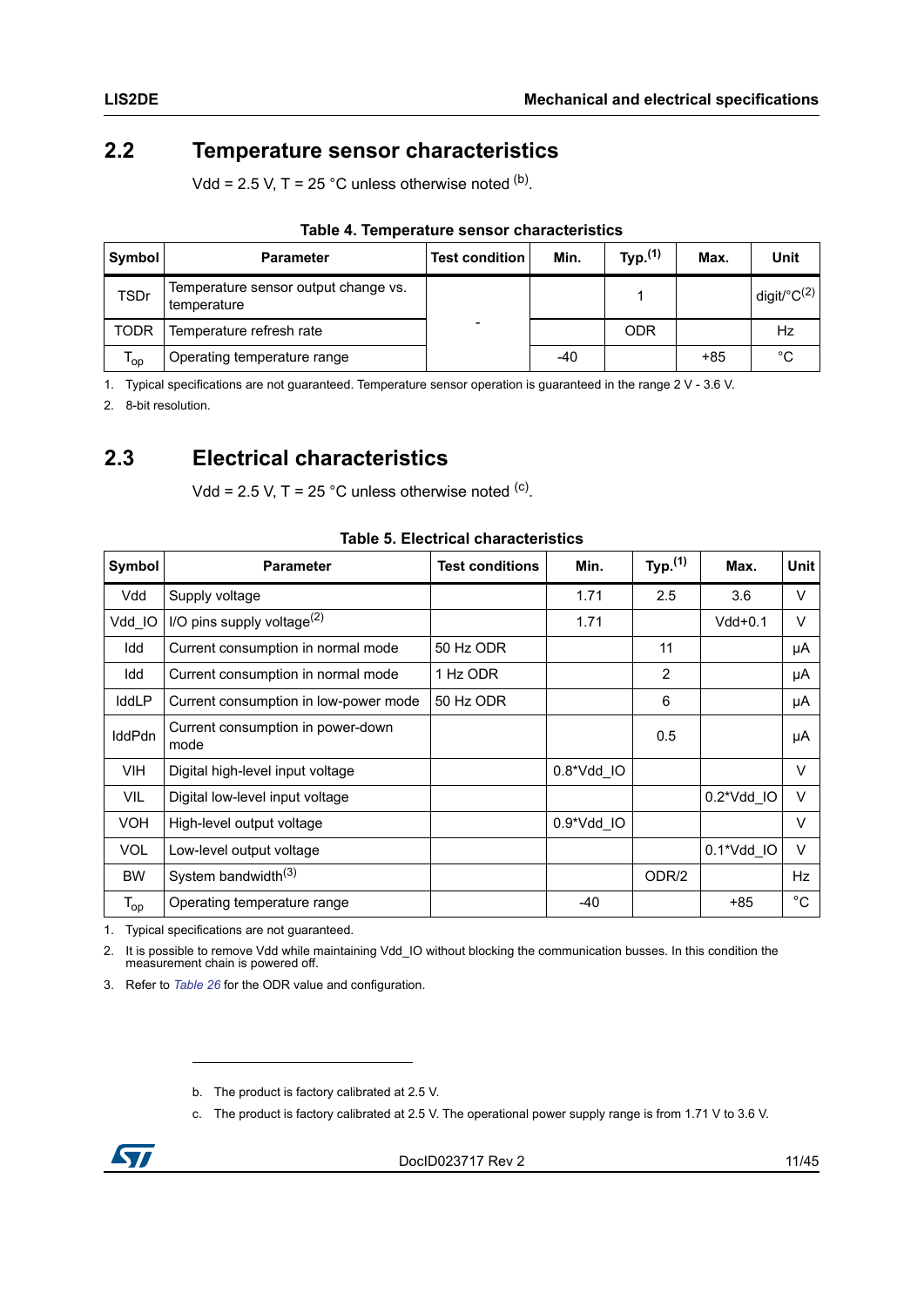### <span id="page-11-0"></span>**2.4 Communication interface characteristics**

### <span id="page-11-1"></span>**2.4.1 SPI - serial peripheral interface**

Subject to general operating conditions for Vdd and  $T_{op}$ .

<span id="page-11-2"></span>

|                            | <b>Parameter</b>        | Value $(1)$ | <b>Unit</b> |            |
|----------------------------|-------------------------|-------------|-------------|------------|
| Symbol                     |                         | Min.        | Max.        |            |
| $t_{C(SPC)}$               | SPI clock cycle         | 100         |             | ns         |
| $f_{c(SPC)}$               | SPI clock frequency     |             | 10          | <b>MHz</b> |
| $t_{\text{su}(\text{CS})}$ | CS setup time           | 6           |             |            |
| $t_{h(CS)}$                | CS hold time            | 8           |             |            |
| $t_{\mathsf{su(SI)}}$      | SDI input setup time    | 5           |             |            |
| $t_{h(SI)}$                | SDI input hold time     | 15          |             | ns         |
| $t_{v(SO)}$                | SDO valid output time   |             | 50          |            |
| $t_{h(SO)}$                | SDO output hold time    | 9           |             |            |
| t <sub>dis(SO)</sub>       | SDO output disable time |             | 50          |            |

### **Table 6. SPI slave timing values**

#### **Figure 3. SPI slave timing diagram**

<span id="page-11-3"></span>

*Note: Values are guaranteed at 10 MHz clock frequency for SPI with both 4 and 3 wires, based on characterization results, not tested in production.*

> *Measurement points are done at 0.2·Vdd\_IO and 0.8·Vdd\_IO, for both the input and output ports.*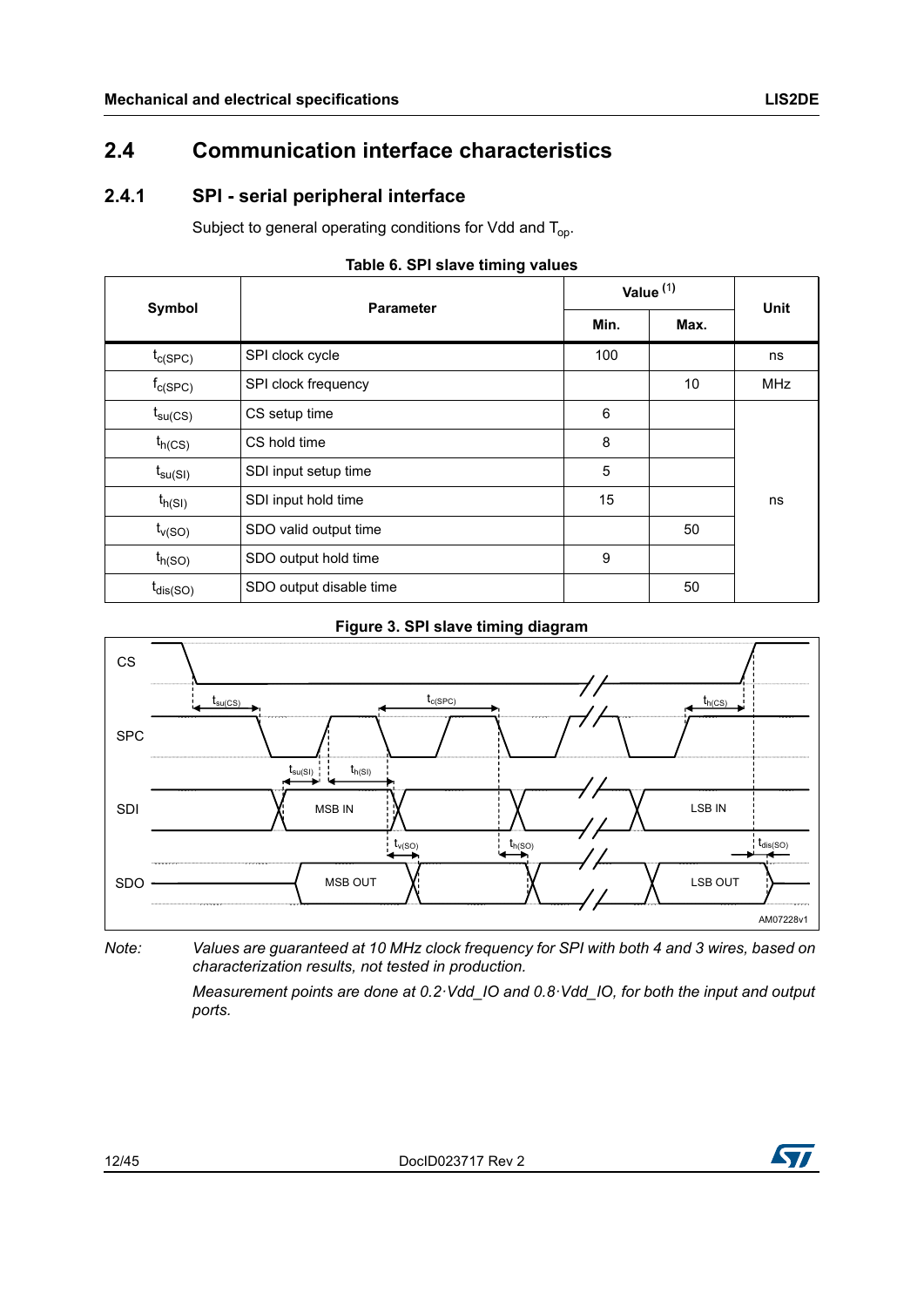### <span id="page-12-0"></span>**2.4.2 I2C - inter-IC control interface**

Subject to general operating conditions for Vdd and  $T_{op}$ .

<span id="page-12-1"></span>

| Symbol                  | <b>Parameter</b>                                  |              | $I2C$ standard mode $(1)$ | $12C$ fast mode $(1)$ | <b>Unit</b> |     |  |
|-------------------------|---------------------------------------------------|--------------|---------------------------|-----------------------|-------------|-----|--|
|                         |                                                   | Min.<br>Max. |                           | Min.                  | Max.        |     |  |
| $f_{(SCL)}$             | SCL clock frequency                               | 0            | 100                       | $\mathbf{0}$          | 400         | kHz |  |
| $t_{w(SCLL)}$           | SCL clock low time                                | 4.7          |                           | 1.3                   |             |     |  |
| $t_{w(SCLH)}$           | SCL clock high time                               | 4.0          |                           | 0.6                   |             | μs  |  |
| $t_{\text{su(SDA)}}$    | SDA setup time                                    | 250          |                           | 100                   |             | ns  |  |
| $t_{h(SDA)}$            | SDA data hold time                                | 0.01         | 3.45                      | 0.01                  | 0.9         | μs  |  |
| $t_{r(SDA)} t_{r(SCL)}$ | SDA and SCL rise time                             |              | 1000                      | $20 + 0.1 C_h^{(2)}$  | 300         | ns  |  |
| $t_{f(SDA)} t_{f(SCL)}$ | SDA and SCL fall time                             |              | 300                       | $20 + 0.1 C_h^{(2)}$  | 300         |     |  |
| $t_{h(ST)}$             | START condition hold time                         | 4            |                           | 0.6                   |             |     |  |
| $t_{\text{su(SR)}}$     | Repeated START condition<br>setup time            | 4.7          |                           | 0.6                   |             |     |  |
| $t_{\text{su(SP)}}$     | STOP condition setup time                         | 4            |                           | 0.6                   |             | μs  |  |
| $t_{w(SP:SR)}$          | Bus free time between STOP<br>and START condition | 4.7          |                           | 1.3                   |             |     |  |

|  |  |  |  | Table 7. I <sup>2</sup> C slave timing values |
|--|--|--|--|-----------------------------------------------|
|--|--|--|--|-----------------------------------------------|

1. Data based on standard I<sup>2</sup>C protocol requirement, not tested in production.

2.  $C_b$  = total capacitance of one bus line, in pF.

<span id="page-12-2"></span>

**Figure 4. I2C slave timing diagram**

*Note: Measurement points are done at 0.2·Vdd\_IO and 0.8·Vdd\_IO, for both ports.*

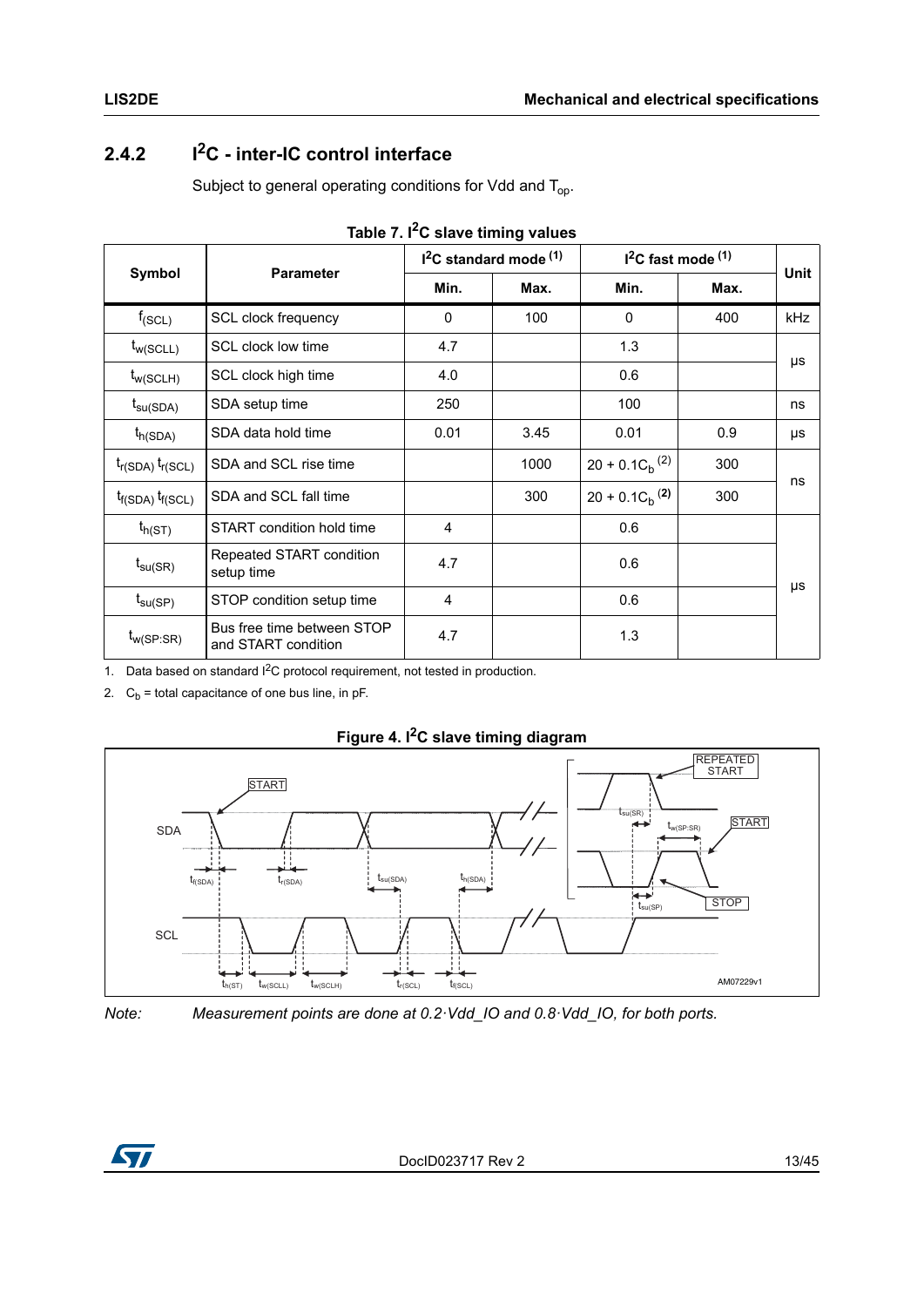### <span id="page-13-0"></span>**2.5 Absolute maximum ratings**

Stresses above those listed as "absolute maximum ratings" may cause permanent damage to the device. This is a stress rating only and functional operation of the device under these conditions is not implied. Exposure to maximum rating conditions for extended periods may affect device reliability.

<span id="page-13-1"></span>

| Symbol                    | <b>Ratings</b>                                                          | <b>Maximum value</b>    | Unit   |
|---------------------------|-------------------------------------------------------------------------|-------------------------|--------|
| Vdd                       | Supply voltage                                                          | $-0.3$ to 4.8           | $\vee$ |
| Vdd IO                    | I/O pins supply voltage                                                 | $-0.3$ to 4.8           | V      |
| Vin                       | Input voltage on any control pin<br>(CS, SCL/SPC, SDA/SDI/SDO, SDO/SA0) | $-0.3$ to Vdd IO $+0.3$ | $\vee$ |
|                           | Acceleration (any axis, powered, $Vdd = 2.5 V$ )                        | 3000 for 0.5 ms         | g      |
| A <sub>POW</sub>          |                                                                         | 10000 for 0.1 ms        | g      |
|                           | Acceleration (any axis, unpowered)                                      | 3000 for 0.5 ms         | g      |
| $A_{I JNP}$               |                                                                         | 10000 for 0.1 ms        | g      |
| $T_{OP}$                  | Operating temperature range                                             | $-40$ to $+85$          | °C     |
| $\mathsf{T}_{\text{STG}}$ | Storage temperature range                                               | $-40$ to $+125$         | °C     |
| ESD.                      | Electrostatic discharge protection                                      | $2$ (HBM)               | kV     |

**Table 8. Absolute maximum ratings**

*Note: Supply voltage on any pin should never exceed 4.8 V.*



This device is sensitive to mechanical shock, improper handling can cause permanent damage to the part.



This device is sensitive to electrostatic discharge (ESD), improper handling can cause permanent damage to the part.

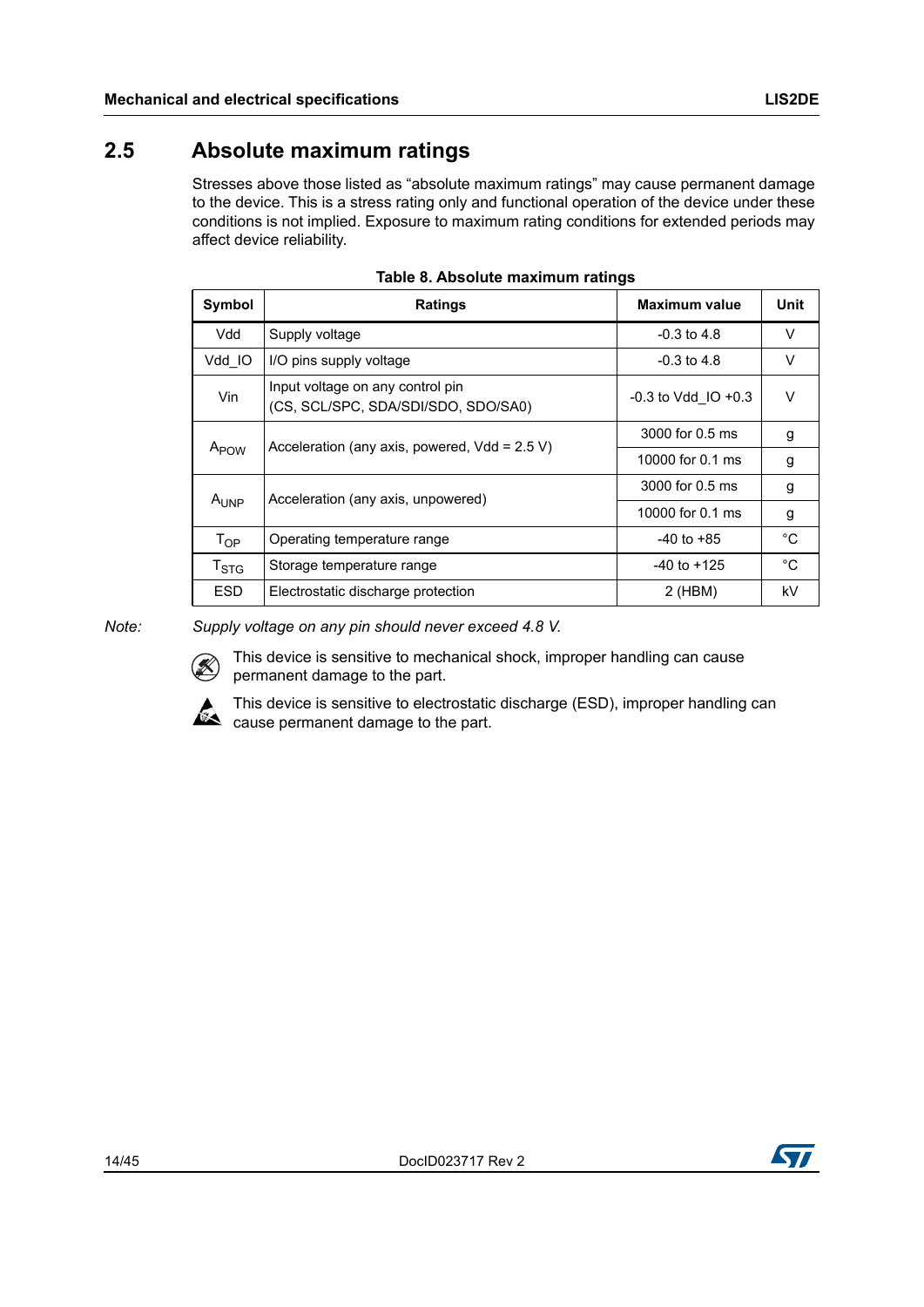## <span id="page-14-0"></span>**3 Terminology and functionality**

## <span id="page-14-1"></span>**3.1 Terminology**

### <span id="page-14-2"></span>**3.1.1 Sensitivity**

Sensitivity describes the gain of the sensor and can be determined, for example, by applying 1 *g* acceleration to it. As the sensor can measure DC accelerations, this can be done easily by pointing the axis of interest towards the center of the Earth, noting the output value, rotating the sensor by 180 degrees (pointing to the sky) and noting the output value again. By doing so, ±1 *g* acceleration is applied to the sensor. Subtracting the larger output value from the smaller one, and dividing the result by 2, leads to the actual sensitivity of the sensor. This value changes very little over temperature and also time. The sensitivity tolerance describes the range of sensitivities of a large population of sensors.

### <span id="page-14-3"></span>**3.1.2 Zero-***g* **level**

Zero-*g* level offset (TyOff) describes the deviation of an actual output signal from the ideal output signal if no acceleration is present. A sensor in a steady-state on a horizontal surface measures 0 *g* on the X-axis and 0 *g* on the Y-axis whereas the Z-axis measures 1 *g*. The output is ideally in the middle of the dynamic range of the sensor (content of OUT registers 00h, data expressed as two's complement number). A deviation from the ideal value in this case is called Zero-*g* offset. Offset is, to some extent, a result of stress to the MEMS sensor and therefore the offset can slightly change after mounting the sensor onto a printed circuit board or exposing it to extensive mechanical stress. Offset changes little over temperature, see "Zero-*g* level change vs. temperature". The Zero-*g* level tolerance (TyOff) describes the standard deviation of the range of Zero-*g* levels of a population of sensors.

### <span id="page-14-4"></span>**3.2 Functionality**

### <span id="page-14-5"></span>**3.2.1 Normal mode, low-power mode**

The LIS2DE provides two different operating modes: *normal mode* and *low-power mode*. *[Table 9](#page-14-7)* summarizes how to select the operating mode.

<span id="page-14-7"></span>

| CTRL_REG1 [3] (LPen bit) | <b>Operating mode</b> |
|--------------------------|-----------------------|
|                          | Low-power mode        |
|                          | Normal mode           |

**Table 9. Operating mode selection**

### <span id="page-14-6"></span>**3.2.2 Self-test**

The self-test allows the sensor functionality to be checked without moving it. The self-test function is off when the self-test bit (ST) is programmed to '0'. When the self-test bit is programmed to '1', an actuation force is applied to the sensor, simulating a definite input acceleration. In this case the sensor outputs exhibit a change in their DC levels which are related to the selected full scale through the device sensitivity.

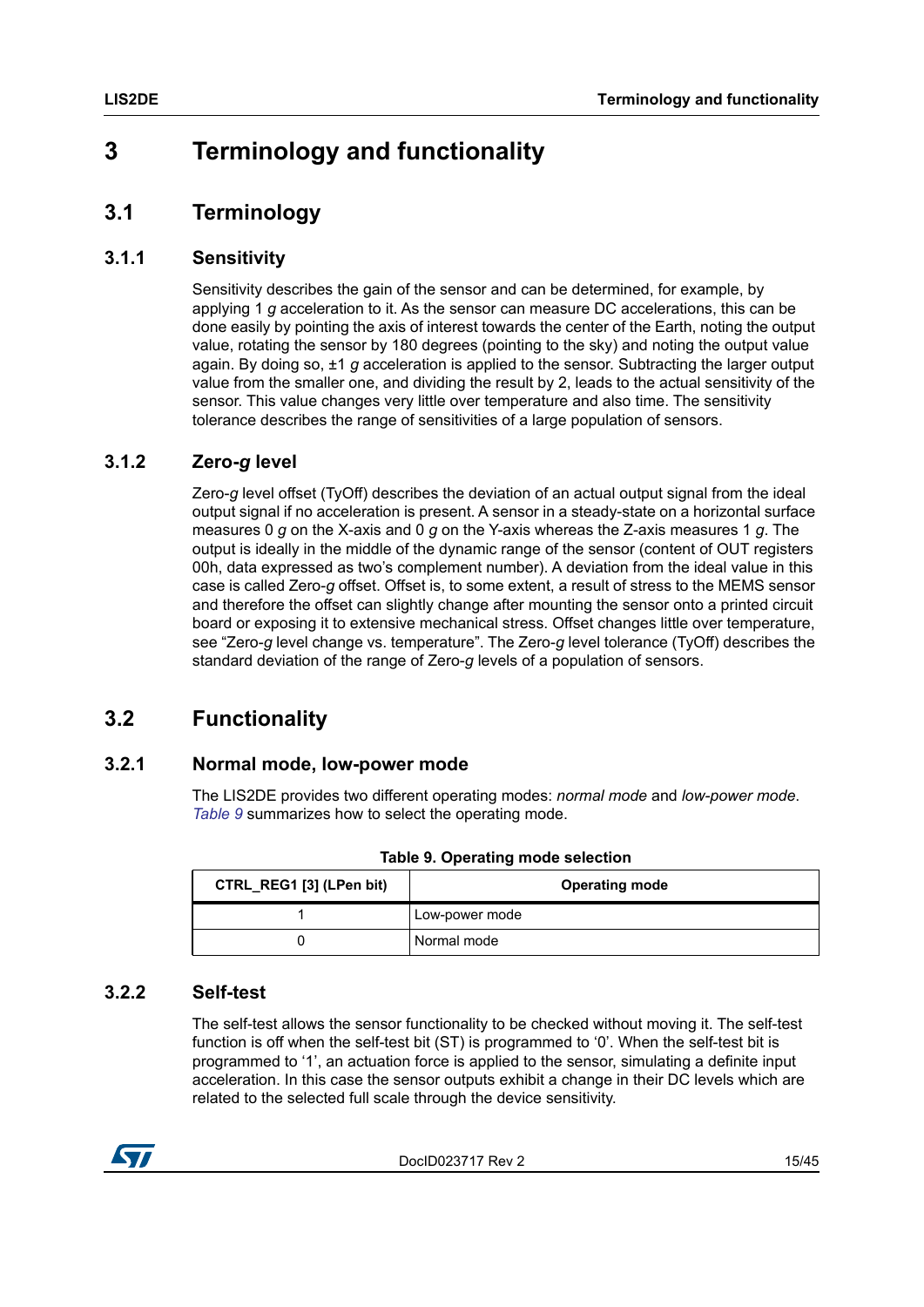When the self-test is activated, the device output level is given by the algebraic sum of the signals produced by the acceleration acting on the sensor and by the electrostatic testforce. If the output signals change within the amplitude specified in *[Table 3](#page-9-2)*, then the sensor is working properly and the parameters of the interface chip are within the defined specifications.

### <span id="page-15-0"></span>**3.2.3 6D / 4D orientation detection**

The LIS2DE includes 6D / 4D orientation detection.

**6D / 4D orientation recognition**: In this configuration the interrupt is generated when the device is stable in a known direction. In 4D configuration Z-axis position detection is disabled.

#### <span id="page-15-1"></span>**3.2.4 Sleep-to-wake and return-to-sleep functions**

The LIS2DE can be programmed to automatically switch to low-power mode upon recognition of a determined event. Once the event condition is over, the device returns to the preset normal mode.

To enable this function, the desired threshold value must be stored in the *[Act\\_THS \(3Eh\)](#page-40-2)* registers, while the duration value must be written in the *[Act\\_DUR \(3Fh\)](#page-40-3)* register.

When the acceleration, which is internally high-pass filtered, becomes lower than the threshold value on all of the three axes, the device automatically switches to Low-power mode (10 Hz ODR).

During this condition, the ODRx bits and LPen bit inside *[CTRL\\_REG1 \(20h\)](#page-29-0)* are not considered.

Once the acceleration rises above the threshold (at least on one axis), the system restores the operating mode and ODRs as per the *[CTRL\\_REG1 \(20h\)](#page-29-0)* and *[CTRL\\_REG4 \(23h\)](#page-31-0)* settings.

### <span id="page-15-2"></span>**3.3 Sensing element**

A proprietary process is used to create a surface micromachined accelerometer. The technology allows processing suspended silicon structures which are attached to the substrate in a few points called anchors and are free to move in the direction of the sensed acceleration. To be compatible with the traditional packaging techniques, a cap is placed on top of the sensing element to avoid the moving parts from being blocked during the molding phase of the plastic encapsulation.

When an acceleration is applied to the sensor the proof mass displaces from its nominal position, causing an imbalance in the capacitive half bridge. This imbalance is measured using charge integration in response to a voltage pulse applied to the capacitor.

At steady-state the nominal value of the capacitors are a few pF and when an acceleration is applied, the maximum variation of the capacitive load is in the fF range.

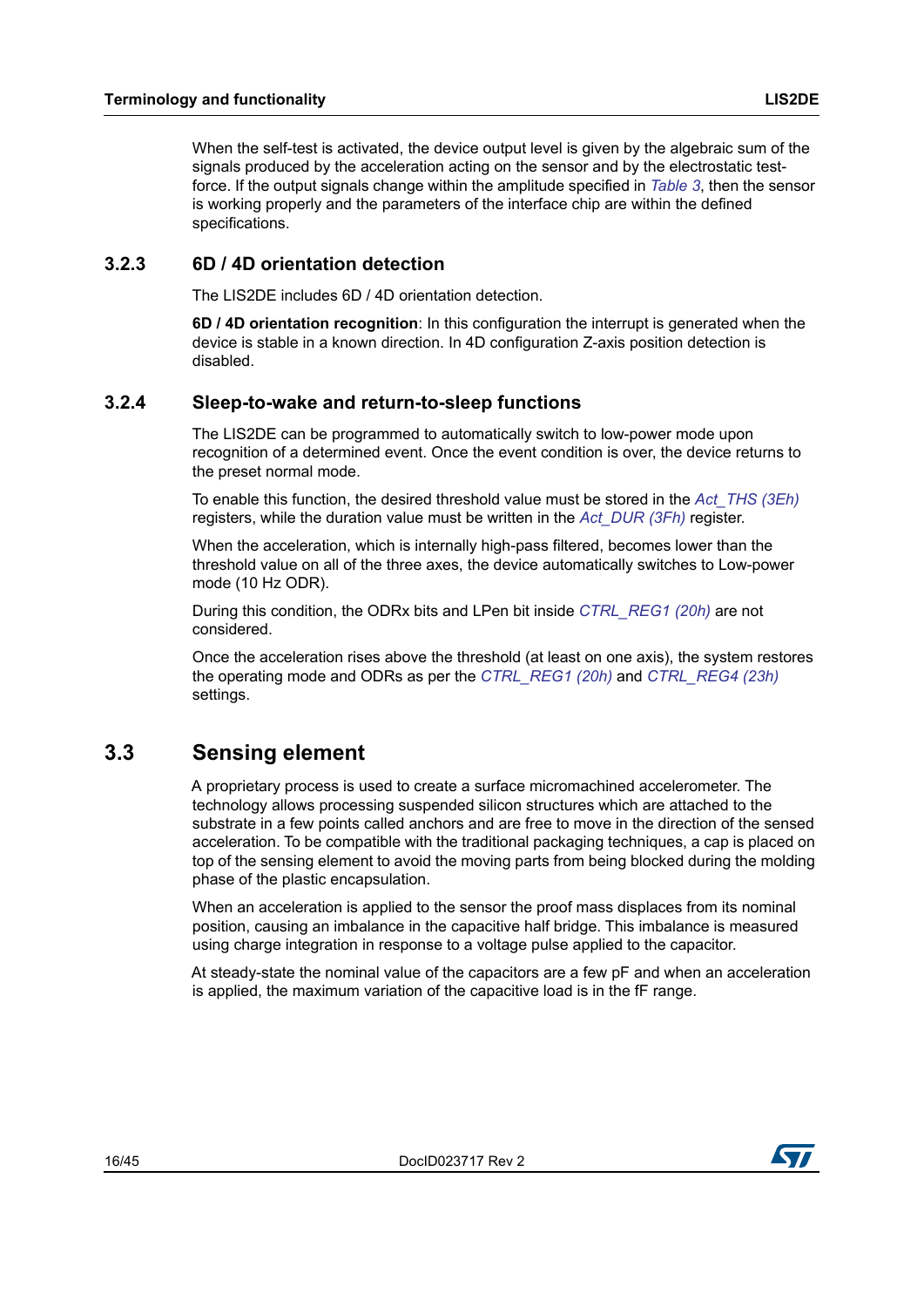### <span id="page-16-0"></span>**3.4 IC interface**

The complete measurement chain is made up of a low-noise capacitive amplifier which converts the capacitive unbalancing of the MEMS sensor into an analog voltage using an analog-to-digital converter.

The acceleration data may be accessed through an  $l^2C/SPl$  interface, therefore making the device particularly suitable for direct interfacing with a microcontroller.

The LIS2DE features a data-ready signal (DRDY) which indicates when a new set of measured acceleration data is available, therefore simplifying data synchronization in the digital system that uses the device.

The LIS2DE may also be configured to generate an inertial wakeup and free-fall interrupt signal according to a programmed acceleration event along the enabled axes. Both free-fall and wakeup can be available simultaneously on two different pins.

### <span id="page-16-1"></span>**3.5 Factory calibration**

The IC interface is factory calibrated for sensitivity (So) and Zero-*g* level (TyOff).

The trimming values are stored inside the device in non-volatile memory. Any time the device is turned on, the trimming parameters are downloaded into the registers to be used during the active operation. This allows the device to be used without further calibration.

### <span id="page-16-2"></span>**3.6 FIFO**

The LIS2DE contains a 32-level FIFO for each of the three output channels, X, Y and Z. Buffered output allows 4 operation modes: FIFO, Stream, Stream-to-FIFO and Bypass. Where FIFO Bypass mode is activated FIFO is not operating and remains empty. In FIFO mode, data from acceleration detection on the X-, Y-, and Z-axis measurements are stored in FIFO.

### <span id="page-16-3"></span>**3.7 Temperature sensor**

The LIS2DE is equipped with an internal temperature sensor. Temperature data can be enabled by setting the TEMP\_EN bit of the*[TEMP\\_CFG\\_REG \(1Fh\)](#page-28-5)* register to "1".

To retrieve the temperature sensor data, the BDU bit on *[CTRL\\_REG4 \(23h\)](#page-31-0)* must be set to "1". Both the OUT\_TEMP\_H and OUT\_TEMP\_L registers must be read.

Temperature data is stored inside OUT\_TEMP\_H as two's complement data, in 8-bit format, left-justified.

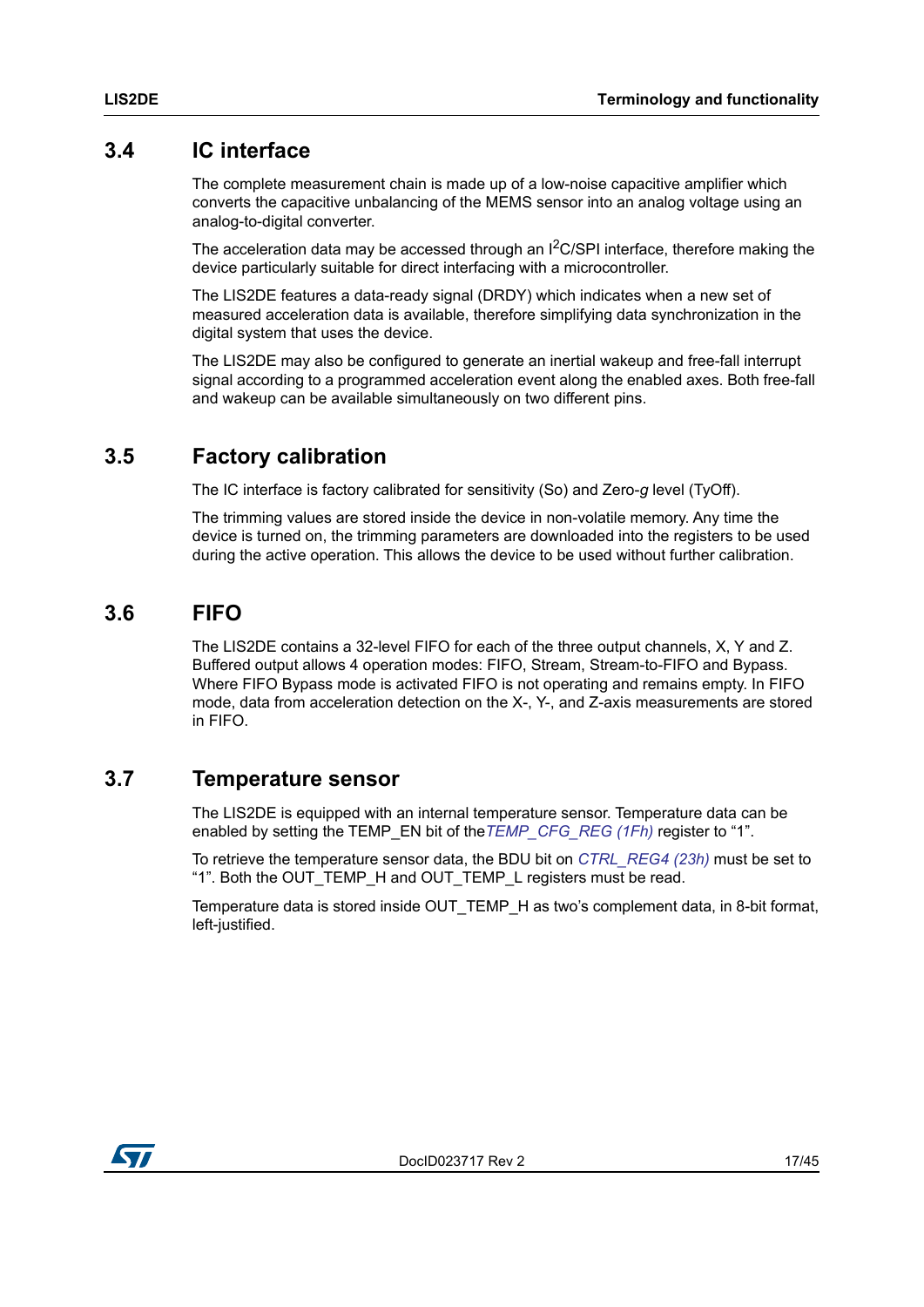## <span id="page-17-0"></span>**4 Application hints**

<span id="page-17-2"></span>

**Figure 5. LIS2DE electrical connections**

The device core is supplied through the Vdd line while the I/O pads are supplied through the Vdd\_IO line. Power supply decoupling capacitors (100 nF ceramic, 10 μF aluminum) should be placed as near as possible to pin 8 of the device (common design practice).

All the voltage and ground supplies must be present at the same time to have proper behavior of the IC (refer to *[Figure 5](#page-17-2)*). It is possible to remove Vdd while maintaining Vdd\_IO without blocking the communication bus. In this condition the measurement chain is powered off.

The functionality of the device and the measured acceleration data is selectable and accessible through the  $I^2C$  or SPI interfaces. When using the  $I^2C$ , CS must be tied high.

The functions, the threshold and the timing of the two interrupt pins (INT1 and INT2) can be completely programmed by the user through the I<sup>2</sup>C/SPI interface.

### <span id="page-17-1"></span>**4.1 Soldering information**

The LGA package is compliant with the ECOPACK<sup>®</sup>, RoHS and "Green" standards. It is qualified for soldering heat resistance according to JEDEC J-STD-020.

Leave "Pin 1 Indicator" unconnected during soldering.

Land pattern and soldering recommendations are available at www.st.com.

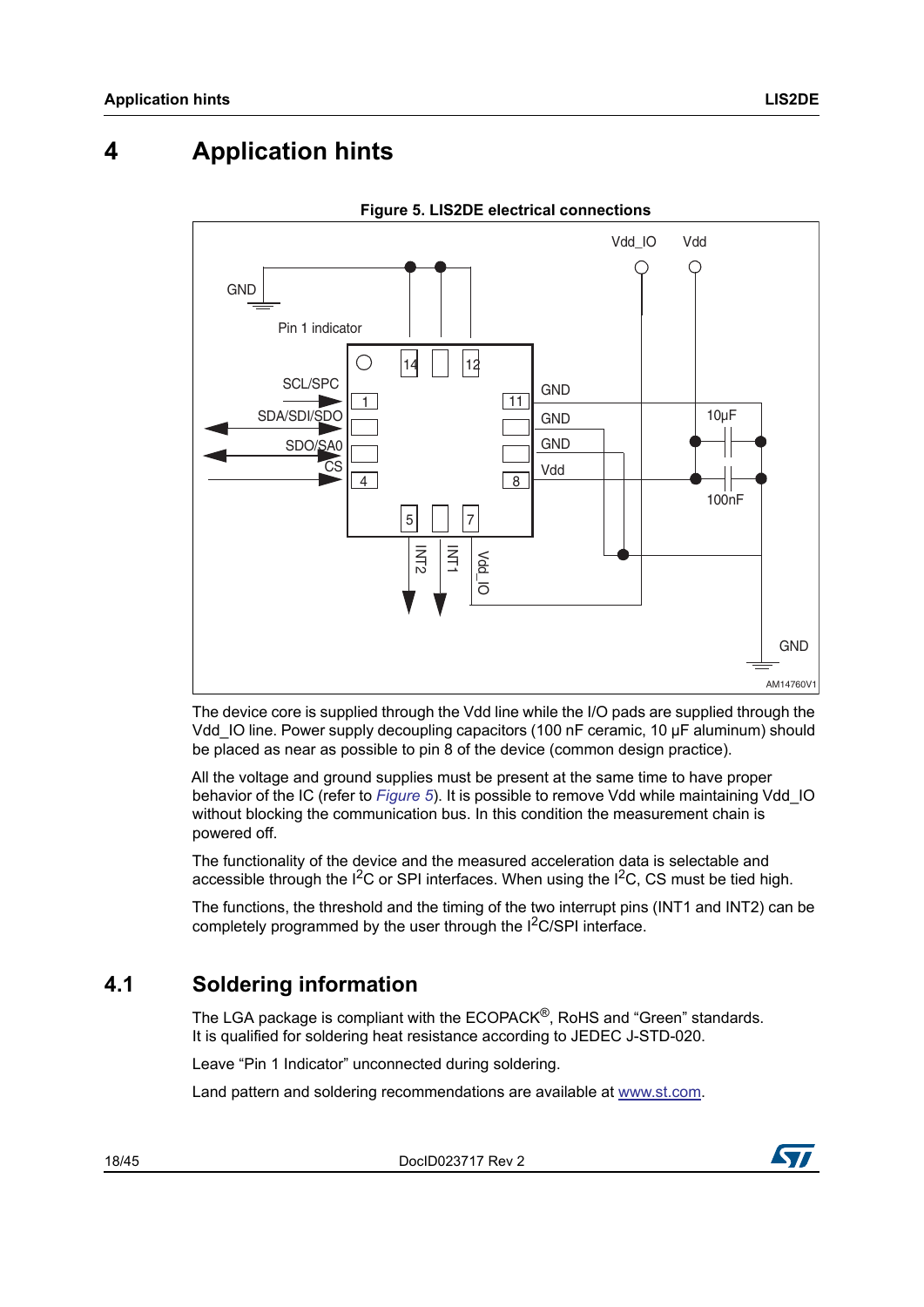## <span id="page-18-0"></span>**5 Digital main blocks**

### <span id="page-18-1"></span>**5.1 FIFO**

The LIS2DE embeds a 32-level FIFO for each of the three output channels, X, Y and Z. This allows consistent power saving for the system, since the host processor does not need to continuously poll data from the sensor, but it can wake up only when needed and burst the significant data out from the FIFO.

In order to enable the FIFO buffer, the FIFO\_EN bit in *[CTRL\\_REG5 \(24h\)](#page-31-1)* must be set to '1'.

This buffer can work according to four different modes: Bypass mode, FIFO mode, Stream mode and Stream-to-FIFO mode. Each mode is selected by the FM [1:0] bits in *[FIFO\\_CTRL\\_REG \(2Eh\)](#page-33-3)*. Programmable FIFO watermark level, FIFO empty or FIFO overrun events can be enabled to generate dedicated interrupts on the INT1 pin (configuration through *[CTRL\\_REG3 \(22h\)](#page-30-0)*).

FIFO\_SRC\_REG (EMPTY) is equal to '1' when all FIFO samples are ready and FIFO is empty.

FIFO\_SRC\_REG (WTM) goes to '1' if a new data is written in the buffer and FIFO SRC REG (FSS [4:0]) is greater than or equal to FIFO CTRL REG (FTH [4:0]). FIFO SRC REG (WTM) goes to '0' if reading X, Y, Z data slot from FIFO and FIFO\_SRC\_REG (FSS [4:0]) is less than or equal to FIFO\_CTRL\_REG (FTH [4:0]). FIFO\_SRC\_REG (OVRN\_FIFO) is equal to '1' if a FIFO slot is overwritten.

#### <span id="page-18-2"></span>**5.1.1 Bypass mode**

In Bypass mode the FIFO is not operational and for this reason it remains empty. For each channel only the first address is used. The remaining FIFO levels are empty.

Bypass mode must be used in order to reset the FIFO buffer when a different mode is operating (i.e. FIFO mode).

### <span id="page-18-3"></span>**5.1.2 FIFO mode**

In FIFO mode, the buffer continues filling data from the X, Y and Z accelerometer channels until it is full (32 samples set stored). When the FIFO is full, it stops collecting data from the input channels and the FIFO content remains unchanged.

An overrun interrupt can be enabled, INT1\_OVERRUN = '1' in the *[CTRL\\_REG3 \(22h\)](#page-30-0)* register, in order to be raised when the FIFO stops collecting data. When an overrun interrupt occurs, the first data has been overwritten and the FIFO stops collecting data from the input channels.

At the end of the reading procedure it is necessary to exit Bypass mode in order to reset the FIFO content. After this reset command, it is possible to restart FIFO mode just by selecting the FIFO mode configuration (FM bits) in register *[FIFO\\_CTRL\\_REG \(2Eh\)](#page-33-3)*.

### <span id="page-18-4"></span>**5.1.3 Stream mode**

In Stream mode the FIFO continues filling data from X, Y, and Z accelerometer channels, when the buffer is full (32 samples set stored) the FIFO buffer index restarts from the beginning and older data is replaced by the current. The oldest values continue to be overwritten until a read operation frees FIFO slots.



DocID023717 Rev 2 19/45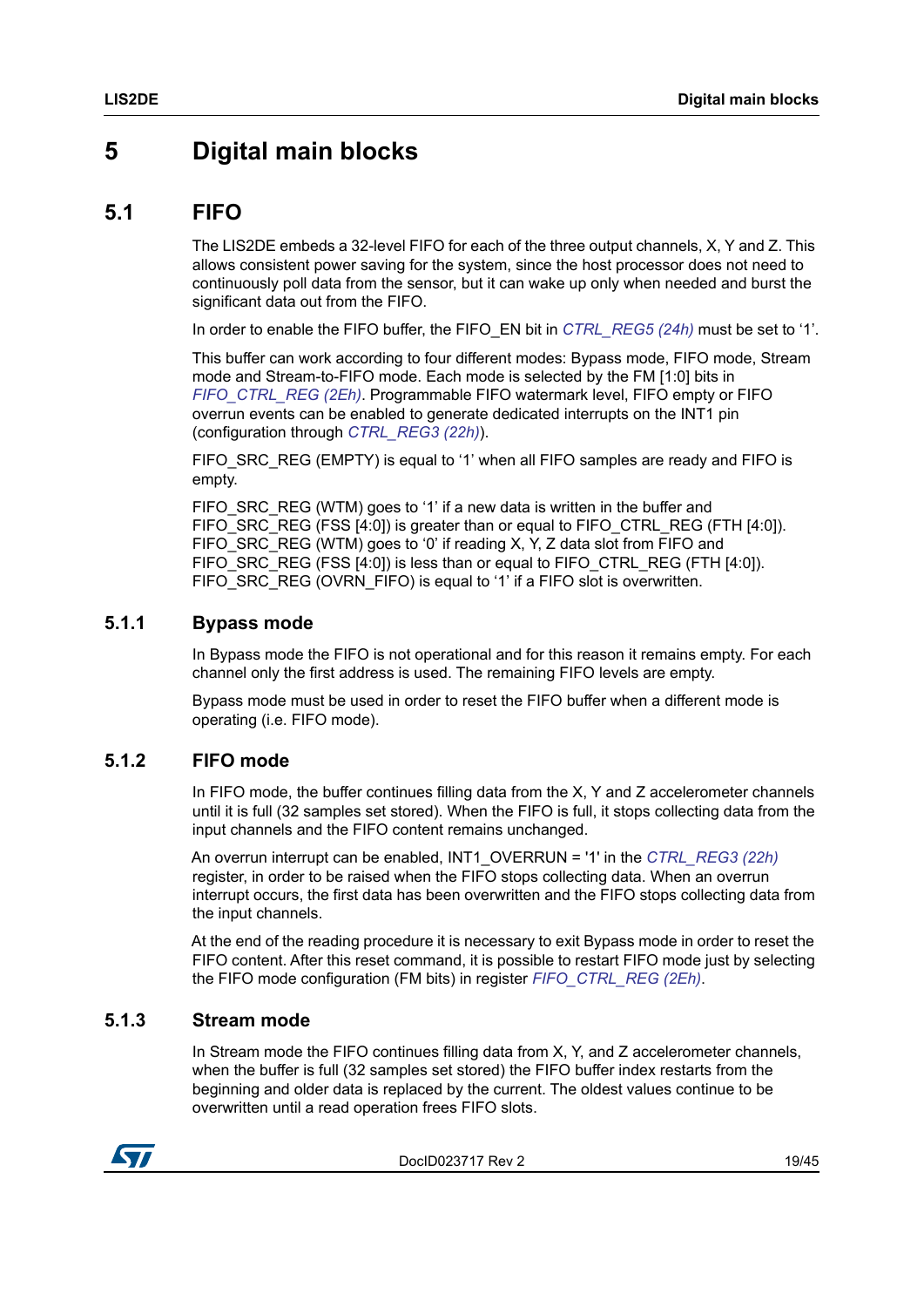An overrun interrupt can be enabled, INT1\_OVERRUN = '1' in the *[CTRL\\_REG3 \(22h\)](#page-30-0)* register, in order to read the entire FIFO content at once. If, in the application, it is mandatory not to lose data and it is not possible to read at least one sample for each axis within one ODR period, a watermark interrupt can be enabled in order to read partially the FIFO and leave memory slots free for incoming data.

Setting the FTH [4:0] bit in the *[FIFO\\_CTRL\\_REG \(2Eh\)](#page-33-3)* register to N value, the number of X, Y and Z data samples that should be read at the watermark interrupt rising is up to (N+1).

### <span id="page-19-0"></span>**5.1.4 Stream-to-FIFO mode**

In Stream-to-FIFO mode, data from the X, Y and Z accelerometer channels are collected in a combination of Stream mode and FIFO mode; the FIFO buffer starts operating in Stream mode and switches to FIFO mode when the selected interrupt occurs.

The FIFO operating mode changes according to the INT1 pin value if the TR bit is set to '0' in the *[FIFO\\_CTRL\\_REG \(2Eh\)](#page-33-3)* register or the INT2 pin value if the TR bit is set to '1' in the *[FIFO\\_CTRL\\_REG \(2Eh\)](#page-33-3)* register.

When the interrupt pin is selected and the interrupt event is configured on the related pin, the FIFO operates in Stream mode if the pin value is equal to '0' and it operates in FIFO mode if the pin value is equal to '1'. The switch mode is dynamically performed according to the pin value.

Stream-to-FIFO can be used in order to analyze the sample history that generated an interrupt; the standard operation is to read FIFO content when FIFO mode is triggered and the FIFO buffer is full and stopped.

### <span id="page-19-1"></span>**5.1.5 Retrieving data from FIFO**

FIFO reads must start from register 28h.

FIFO X, Y and Z data are read from *[OUT\\_X \(29h\)](#page-33-0)*, *[OUT\\_Y \(2Bh\)](#page-33-1)* and *[OUT\\_Z \(2Dh\)](#page-33-2)*. When the FIFO is in Stream, Stream-to-FIFO or FIFO mode, a read operation to the *[OUT\\_X \(29h\)](#page-33-0)*, *[OUT\\_Y \(2Bh\)](#page-33-1)* and *[OUT\\_Z \(2Dh\)](#page-33-2)* registers provides the data stored in the FIFO. Each time data is read from the FIFO, the oldest X, Y and Z data are placed in the *[OUT\\_X \(29h\)](#page-33-0)*, *[OUT\\_Y \(2Bh\)](#page-33-1)* and *[OUT\\_Z \(2Dh\)](#page-33-2)* registers and both single read and read burst<sup>(d)</sup> operations can be used.

d. The read address is automatically updated by the device and rolls back to 0x28 when register 0x2D is reached. In order to read all FIFO levels in a multiple byte read, 196 bytes (6 output registers by 32 levels) must be read. FIFO reads must start from register 0x28 for output update and 0x2D for FIFO pointer update.

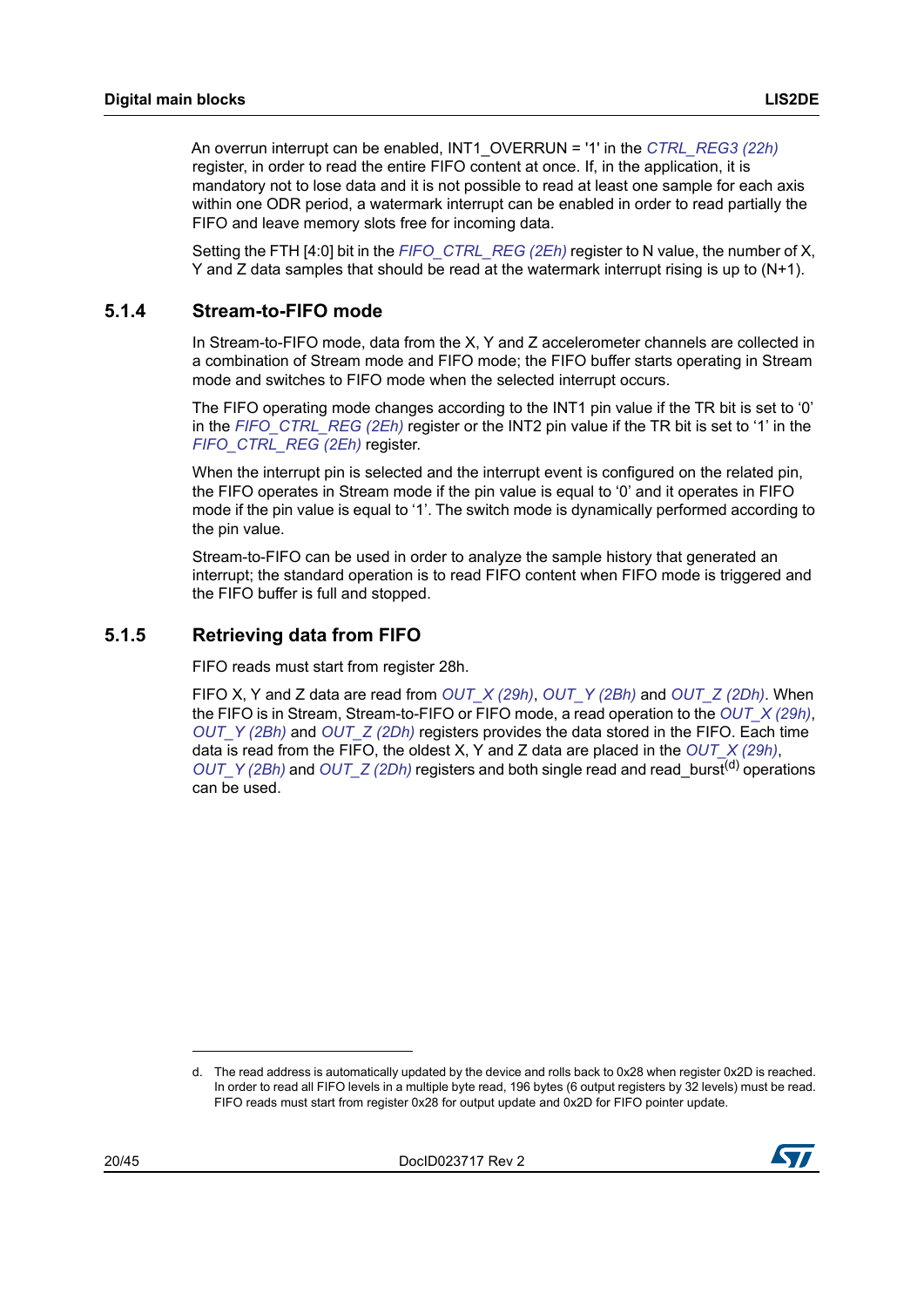## <span id="page-20-0"></span>**6 Digital interfaces**

The registers embedded inside the LIS2DE may be accessed through both the  $1^2C$  and SPI serial interfaces. The latter may be SW configured to operate either in 3-wire or 4-wire interface mode.

The serial interfaces are mapped onto the same pads. To select/exploit the  $1<sup>2</sup>C$  interface, the CS line must be tied high (i.e. connected to Vdd\_IO).

<span id="page-20-2"></span>

| Pin name        | <b>Pin description</b>                                                                       |
|-----------------|----------------------------------------------------------------------------------------------|
| <b>CS</b>       | SPI enable<br>I <sup>2</sup> C/SPI mode selection (1: I <sup>2</sup> C mode; 0: SPI enabled) |
| <b>SCL</b>      | $I2C$ serial clock (SCL)                                                                     |
| <b>SPC</b>      | SPI serial port clock (SPC)                                                                  |
| <b>SDA</b>      | $I2C$ serial data (SDA)                                                                      |
| <b>SDI</b>      | SPI serial data input (SDI)                                                                  |
| <b>SDO</b>      | 3-wire interface serial data output (SDO)                                                    |
| SA <sub>0</sub> | I <sup>2</sup> C least significant bit of the device address (SA0)                           |
| <b>SDO</b>      | SPI serial data output (SDO)                                                                 |

**Table 10. Serial interface pin description**

## <span id="page-20-1"></span>**6.1 I2C serial interface**

The LIS2DE  $1^2C$  is a bus slave. The  $1^2C$  is employed to write data into registers whose content can also be read back.

The relevant  $I^2C$  terminology is given in the table below.

<span id="page-20-3"></span>

| Term        | <b>Description</b>                                                                          |
|-------------|---------------------------------------------------------------------------------------------|
| Transmitter | The device which sends data to the bus                                                      |
| Receiver    | The device which receives data from the bus                                                 |
| Master      | The device which initiates a transfer, generates clock signals and terminates a<br>transfer |
| Slave       | The device addressed by the master                                                          |

#### **Table 11. Serial interface pin description**

There are two signals associated with the  $I^2C$  bus; the serial clock line (SCL) and the serial data line (SDA). The latter is a bidirectional line used for sending and receiving the data to/from the interface. Both lines must be connected to Vdd\_IO through an external pull-up resistor. When the bus is free, both lines are high.

The  $I^2C$  interface is compliant with fast mode (400 kHz)  $I^2C$  standards as well as with the normal mode.

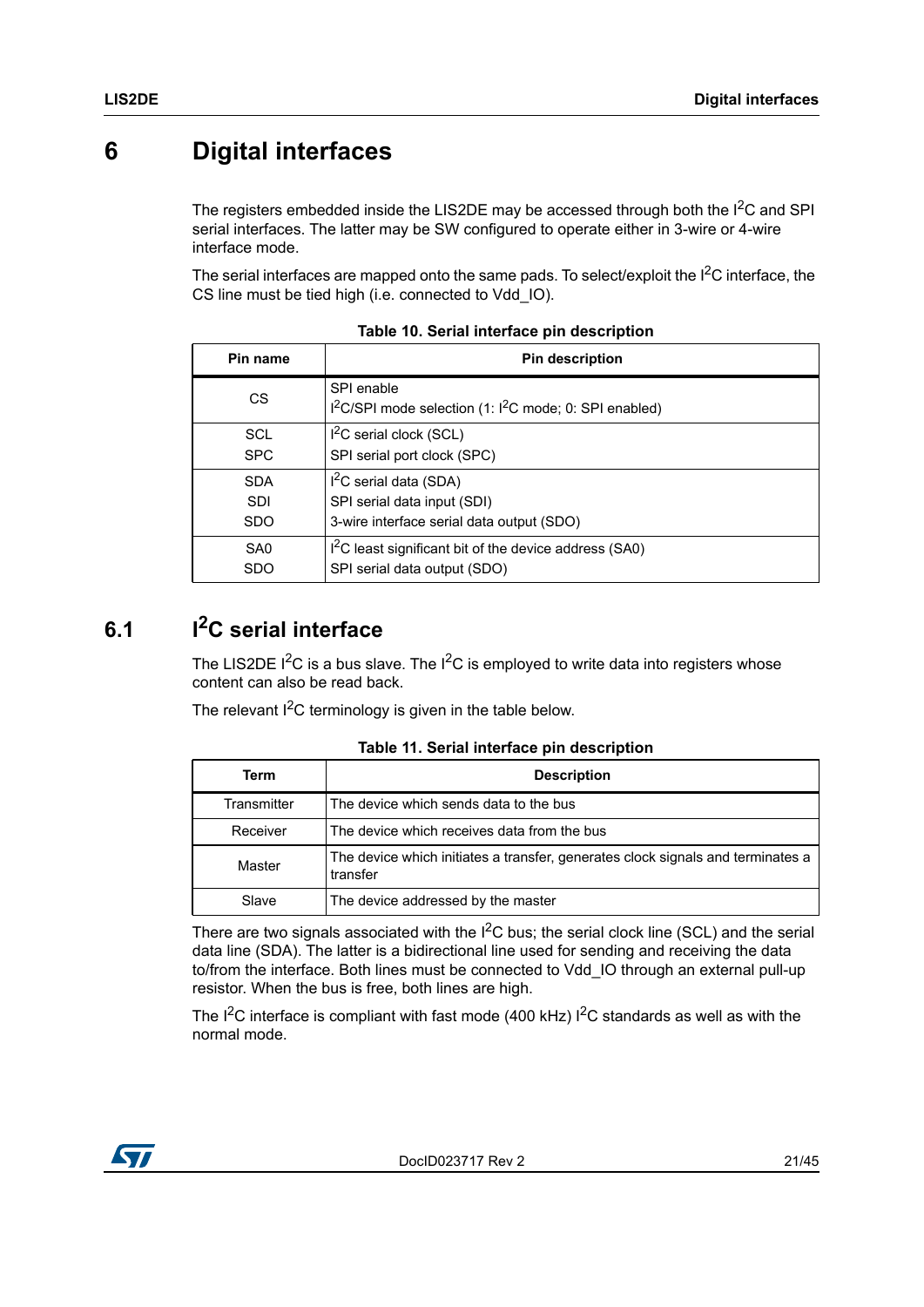### <span id="page-21-0"></span>**6.1.1 I2C operation**

The transaction on the bus is started through a START (ST) signal. A START condition is defined as a HIGH-to-LOW transition on the data line while the SCL line is held HIGH. After this has been transmitted by the master, the bus is considered busy. The next byte of data transmitted after the START condition contains the address of the slave in the first 7 bits and the eighth bit tells whether the master is receiving data from the slave or transmitting data to the slave. When an address is sent, each device in the system compares the first seven bits after a START condition with its address. If they match, the device considers itself addressed by the master.

The slave address (SAD) associated to the LIS2DE is 010100xb. The **SDO**/**SA0** pad can be used to modify the least significant bit of the device address. If the SA0 pad is connected to a voltage supply, LSB is '1' (address 0101001b) or, if the SA0 pad is connected to ground, the LSB value is '0' (address 0101000b). This solution permits two different accelerometers to be connected and addressed to the same  $I<sup>2</sup>C$  lines.

Data transfer with acknowledge is mandatory. The transmitter must release the SDA line during the acknowledge pulse. The receiver must then pull the data line LOW so that it remains stable low during the HIGH period of the acknowledge clock pulse. A receiver which has been addressed is obliged to generate an acknowledge after each byte of data received.

The I<sup>2</sup>C embedded inside the LIS2DE behaves like a slave device and the following protocol must be adhered to. After the START condition (ST) a slave address is sent, once a slave acknowledge (SAK) has been returned, an 8-bit sub-address (SUB) is transmitted: the 7 LSB represent the actual register address while the MSB enables address auto increment. If the MSB of the SUB field is '1', the SUB (register address) is automatically increased to allow multiple data read/write.

The slave address is completed with a Read/Write bit. If the bit is '1' (read), a repeated START (SR) condition must be issued after the two sub-address bytes; if the bit is '0' (write), the master transmits to the slave with direction unchanged. *[Table 12](#page-21-1)* explains how the SAD+Read/Write bit pattern is composed, listing all the possible configurations.

<span id="page-21-1"></span>

| Command | <b>SAD[6:1]</b> | $SAD[0] = SAO$ | R/W | SAD+R/W        |  |  |  |  |  |
|---------|-----------------|----------------|-----|----------------|--|--|--|--|--|
| Read    | 010100          | U              |     | 01010001 (51h) |  |  |  |  |  |
| Write   | 010100          |                | 0   | 01010000 (50h) |  |  |  |  |  |
| Read    | 010100          |                |     | 01010011 (53h) |  |  |  |  |  |
| Write   | 010100          |                |     | 01010010 (52h) |  |  |  |  |  |

**Table 12. SAD+Read/Write patterns**

<span id="page-21-2"></span>

| <b>Master</b> | <b>ST</b> | $SAD + W$ |            | <b>SUB</b> |     | <b>DATA</b> |            | SP |
|---------------|-----------|-----------|------------|------------|-----|-------------|------------|----|
| Slave         |           |           | <b>SAK</b> |            | SAK |             | <b>SAK</b> |    |

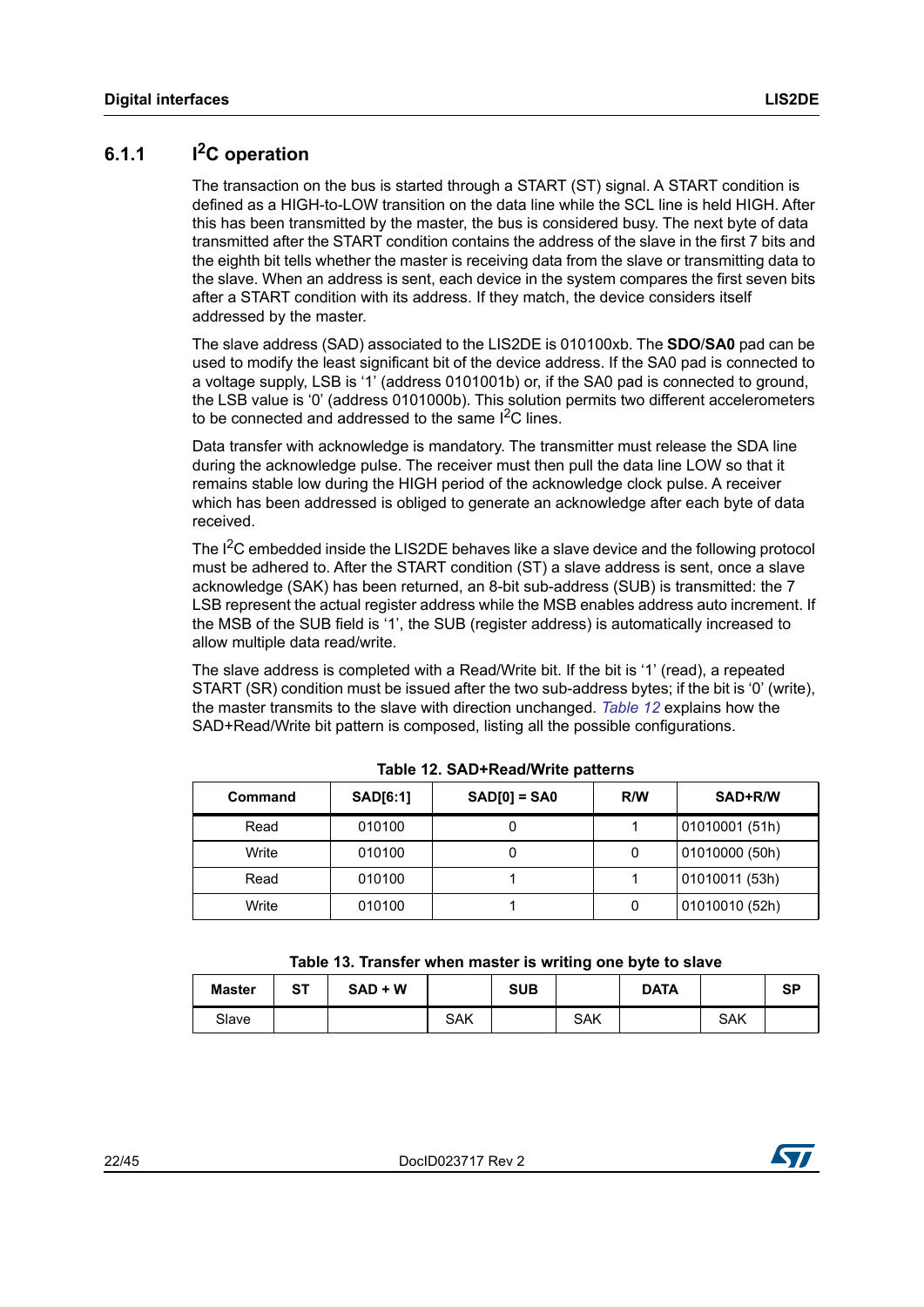<span id="page-22-1"></span>

| Master | SТ | $\mathbf{r}$ , $\mathbf{r}$ , $\mathbf{r}$ , $\mathbf{r}$ , $\mathbf{r}$ , $\mathbf{r}$ , $\mathbf{r}$ , $\mathbf{r}$ , $\mathbf{r}$ , $\mathbf{r}$ , $\mathbf{r}$ , $\mathbf{r}$ , $\mathbf{r}$ , $\mathbf{r}$ , $\mathbf{r}$ , $\mathbf{r}$ , $\mathbf{r}$ , $\mathbf{r}$ , $\mathbf{r}$ , $\mathbf{r}$ ,<br>$SAD + W$ |     | SUB |            | <b>DATA</b> |            | <b>DATA</b> |            | <b>SP</b> |
|--------|----|--------------------------------------------------------------------------------------------------------------------------------------------------------------------------------------------------------------------------------------------------------------------------------------------------------------------------|-----|-----|------------|-------------|------------|-------------|------------|-----------|
| Slave  |    |                                                                                                                                                                                                                                                                                                                          | SAK |     | <b>SAK</b> |             | <b>SAK</b> |             | <b>SAK</b> |           |

#### **Table 14. Transfer when master is writing multiple bytes to slave**

#### **Table 15. Transfer when master is receiving (reading) one byte of data from slave**

<span id="page-22-2"></span>

| <b>Master</b> | <b>ST</b> | $SAD + W$ |     | <b>SUB</b> |            | <b>SR</b> | $SAD + R$ |     |      | <b>NMAK</b> | <b>SP</b> |
|---------------|-----------|-----------|-----|------------|------------|-----------|-----------|-----|------|-------------|-----------|
| Slave         |           |           | SAK |            | <b>SAK</b> |           |           | SAK | DATA |             |           |

#### **Table 16. Transfer when master is receiving (reading) multiple bytes of data from slave**

<span id="page-22-3"></span>

| Master   ST | <b>SAD+W</b> |     | <b>SUB</b> |            | $SR \mid SAD+R$ |            |      | <b>MAK</b> |             | <b>MAK</b> |             | <b>NMAK</b> | l SP |
|-------------|--------------|-----|------------|------------|-----------------|------------|------|------------|-------------|------------|-------------|-------------|------|
| Slave       |              | SAK |            | <b>SAK</b> |                 | <b>SAK</b> | DATA |            | <b>DATA</b> |            | <b>DATA</b> |             |      |

Data are transmitted in byte format (DATA). Each data transfer contains 8 bits. The number of bytes transferred per transfer is unlimited. Data is transferred with the most significant bit (MSB) first. If a receiver can't receive another complete byte of data until it has performed some other function, it can hold the clock line SCL LOW to force the transmitter into a wait state. Data transfer only continues when the receiver is ready for another byte and releases the data line. If a slave receiver doesn't acknowledge the slave address (i.e. it is not able to receive because it is performing some real-time function) the data line must be left HIGH by the slave. The master can then abort the transfer. A LOW-to-HIGH transition on the SDA line while the SCL line is HIGH is defined as a STOP condition. Each data transfer must be terminated by the generation of a STOP (SP) condition.

In order to read multiple bytes, it is necessary to assert the most significant bit of the subaddress field. In other words, SUB(7) must be equal to 1 while SUB(6-0) represents the address of the first register to be read.

In the presented communication format, MAK is master acknowledge and NMAK is no master acknowledge.

### <span id="page-22-0"></span>**6.2 SPI bus interface**

The LIS2DE SPI is a bus slave. The SPI allows reading from and writing to the registers of the device.

The serial interface interacts with the outside world with 4 wires: **CS**, **SPC**, **SDI** and **SDO**.

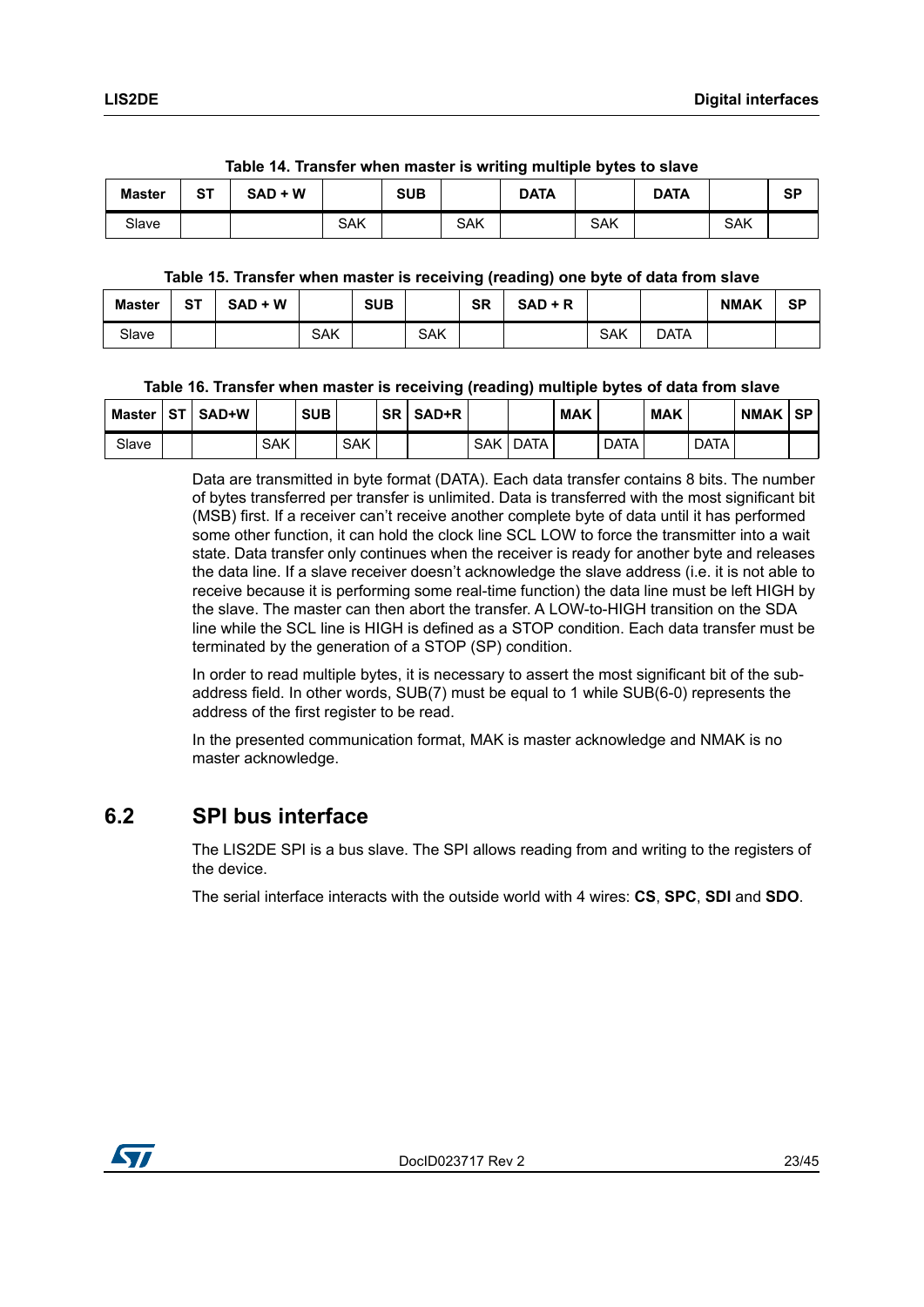

<span id="page-23-1"></span>

**CS** is the serial port enable and it is controlled by the SPI master. It goes low at the start of the transmission and goes back high at the end. **SPC** is the serial port clock and it is controlled by the SPI master. It is stopped high when **CS** is high (no transmission). **SDI** and **SDO** are respectively the serial port data input and output. These lines are driven at the falling edge of **SPC** and should be captured at the rising edge of **SPC**.

Both the read register and write register commands are completed in 16 clock pulses or in multiples of 8 in the case of multiple read/write bytes. Bit duration is the time between two falling edges of **SPC**. The first bit (bit 0) starts at the first falling edge of **SPC** after the falling edge of **CS** while the last bit (bit 15, bit 23,...) starts at the last falling edge of SPC just before the rising edge of **CS**.

*bit 0*: RW bit. When 0, the data DI(7:0) is written into the device. When 1, the data DO(7:0) from the device is read. In latter case, the chip drives **SDO** at the start of bit 8.

*bit 1*: MS bit. When 0, the address remains unchanged in multiple read/write commands. When 1, the address is auto incremented in multiple read/write commands.

*bit 2-7*: address AD(5:0). This is the address field of the indexed register.

*bit 8-15*: data DI(7:0) (Write mode). This is the data that is written into the device (MSB first).

*bit 8-15*: data DO(7:0) (Read mode). This is the data that is read from the device (MSB first).

In multiple read/write commands further blocks of 8 clock periods are added. When the the MS bit is '0', the address used to read/write data remains the same for every block. When the MS bit is '1', the address used to read/write data is increased at every block.

The function and the behavior of **SDI** and **SDO** remain unchanged.

#### <span id="page-23-0"></span>**6.2.1 SPI read**

<span id="page-23-2"></span>

24/45 DocID023717 Rev 2

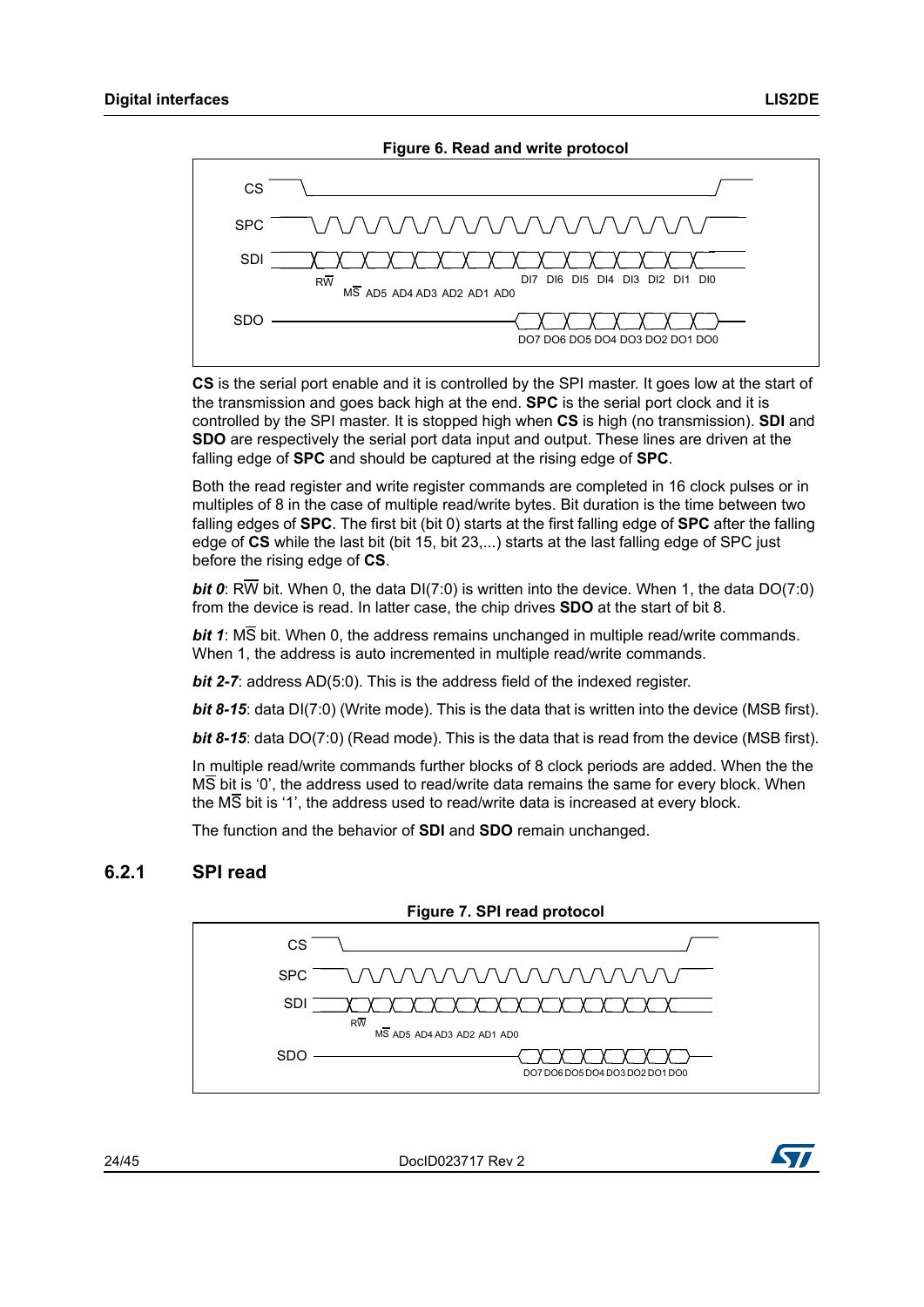The SPI read command is performed with 16 clock pulses. The multiple byte read command is performed by adding blocks of 8 clock pulses to the previous one.

*bit 0*: READ bit. The value is 1.

*bit 1*: MS bit. When 0, does not increment the address; when 1, increments the address in multiple reads.

*bit 2-7:* address AD(5:0). This is the address field of the indexed register.

**bit 8-15**: data DO(7:0) (Read mode). This is the data that is read from the device (MSB first).

*bit 16-...*: data DO(...-8). Further data in a multiple byte read.

<span id="page-24-1"></span>

#### <span id="page-24-0"></span>**6.2.2 SPI write**

<span id="page-24-2"></span>

The SPI write command is performed with 16 clock pulses. The multiple bytes write command is performed by adding blocks of 8 clock pulses to the previous one.

*bit 0*: WRITE bit. The value is 0.

*bit 1*: MS bit. When 0, does not increment the address; when 1, increments the address in multiple writes.

*bit 2 -7:* address AD(5:0). This is the address field of the indexed register.

*bit 8-15*: data DI(7:0) (Write mode). This is the data that is written inside the device (MSB first).

*bit 16-...*: data DI(...-8). Further data in multiple byte writes.

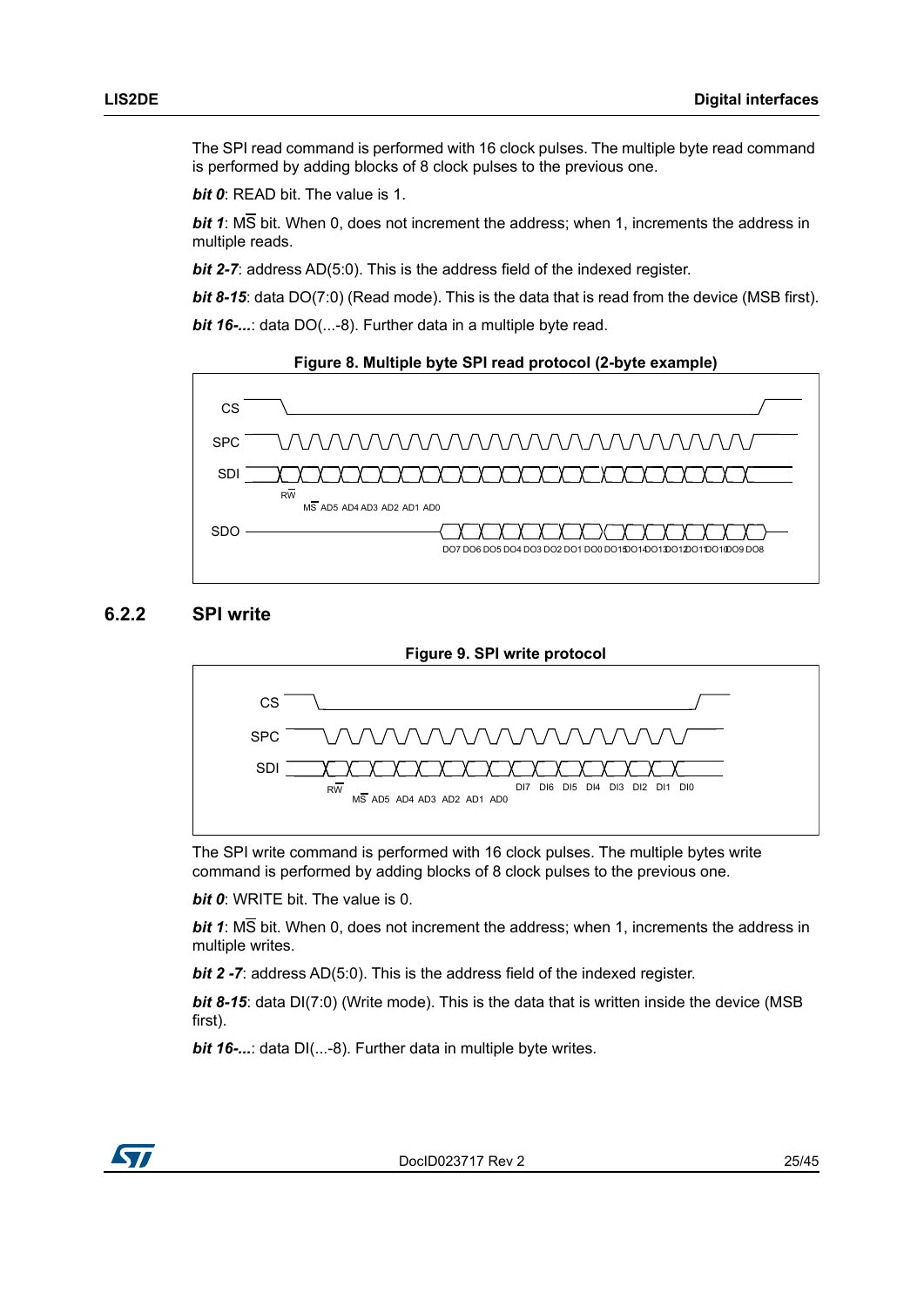<span id="page-25-1"></span>

#### **Figure 10. Multiple byte SPI write protocol (2-byte example)**

### <span id="page-25-0"></span>**6.2.3 SPI read in 3-wire mode**

3-wire mode is entered by setting the SIM (SPI serial interface mode selection) bit to '1' in CTRL\_REG4.

<span id="page-25-2"></span>

The SPI read command is performed with 16 clock pulses:

*bit 0*: READ bit. The value is 1.

*bit 1*: MS bit. When 0, does not increment the address; when 1, increments the address in multiple reads.

*bit 2-7:* address AD(5:0). This is the address field of the indexed register.

**bit 8-15**: data DO(7:0) (Read mode). This is the data that is read from the device (MSB first).

The multiple read command is also available in 3-wire mode.

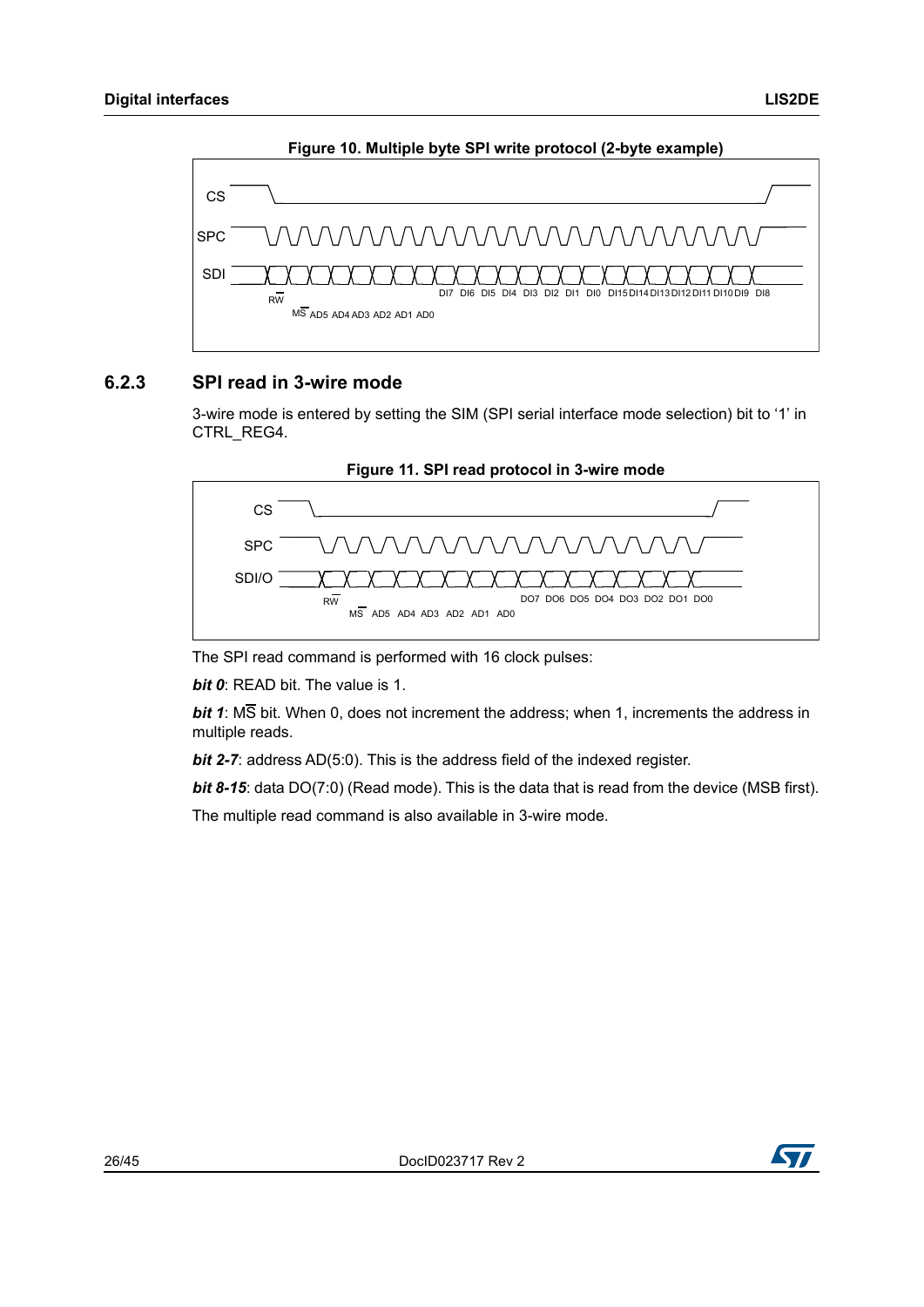# <span id="page-26-0"></span>**7 Register mapping**

*[Table 17](#page-26-1)* provides a list of the 8-bit registers embedded in the device and the corresponding addresses.

<span id="page-26-1"></span>

|                          |                          | <b>Register address</b> |               |                |                |
|--------------------------|--------------------------|-------------------------|---------------|----------------|----------------|
| <b>Name</b>              | <b>Type</b>              | Hex                     | <b>Binary</b> | <b>Default</b> | <b>Comment</b> |
| Reserved (do not modify) |                          | $00 - 06$               |               |                | Reserved       |
| STATUS_REG_AUX           | r                        | 07                      | 000 0111      |                |                |
| Reserved                 | r                        | 08-0B                   |               | Output         | Reserved       |
| OUT_TEMP_L               | r                        | 0C                      | 000 1100      | Output         |                |
| OUT TEMP H               | r                        | 0D                      | 000 1101      | Output         |                |
| INT COUNTER REG          | r                        | 0E                      | 000 1110      |                |                |
| WHO AM I                 | $\mathsf{r}$             | 0F                      | 000 1111      | 00110011       | Dummy register |
| Reserved (do not modify) |                          | $10 - 1E$               |               |                | Reserved       |
| TEMP_CFG_REG             | rw                       | 1F                      | 001 1111      |                |                |
| CTRL REG1                | rw                       | 20                      | 010 0000      | 00000111       |                |
| CTRL REG2                | rw                       | 21                      | 010 0001      | 00000000       |                |
| CTRL REG3                | rw                       | 22                      | 010 0010      | 00000000       |                |
| CTRL REG4                | rw                       | 23                      | 010 0011      | 00000000       |                |
| CTRL REG5                | rw                       | 24                      | 010 0100      | 00000000       |                |
| CTRL REG6                | rw                       | 25                      | 010 0101      | 00000000       |                |
| <b>REFERENCE</b>         | rw                       | 26                      | 010 0110      | 00000000       |                |
| STATUS REG2              | r                        | 27                      | 010 0111      | 00000000       |                |
| Reserved (do not modify) | $\overline{\phantom{0}}$ | 28                      | 010 1000      | 00000000       | Reserved       |
| OUT_X                    | $\mathsf{r}$             | 29                      | 010 1001      | Output         |                |
| Reserved (do not modify) | $\overline{\phantom{0}}$ | 2A                      | 010 1010      | 00000000       | Reserved       |
| OUT_Y                    | r                        | 2B                      | 010 1011      | Output         |                |
| Reserved (do not modify) | r                        | 2C                      | 010 1100      | 00000000       | Reserved       |
| OUT Z                    | r                        | 2D                      | 010 1101      | Output         |                |
| FIFO CTRL REG            | rw                       | 2E                      | 010 1110      | 00000000       |                |
| FIFO SRC REG             | r                        | 2F                      | 010 1111      |                |                |
| IG1 CFG                  | rw                       | 30                      | 011 0000      | 00000000       |                |
| <b>IG1 SOURCE</b>        | r                        | 31                      | 011 0001      | 00000000       |                |
| IG1 THS                  | rw                       | 32                      | 011 0010      | 00000000       |                |
| <b>IG1 DURATION</b>      | rw                       | 33                      | 011 0011      | 00000000       |                |

| Table 17. Register address map |  |
|--------------------------------|--|
|--------------------------------|--|

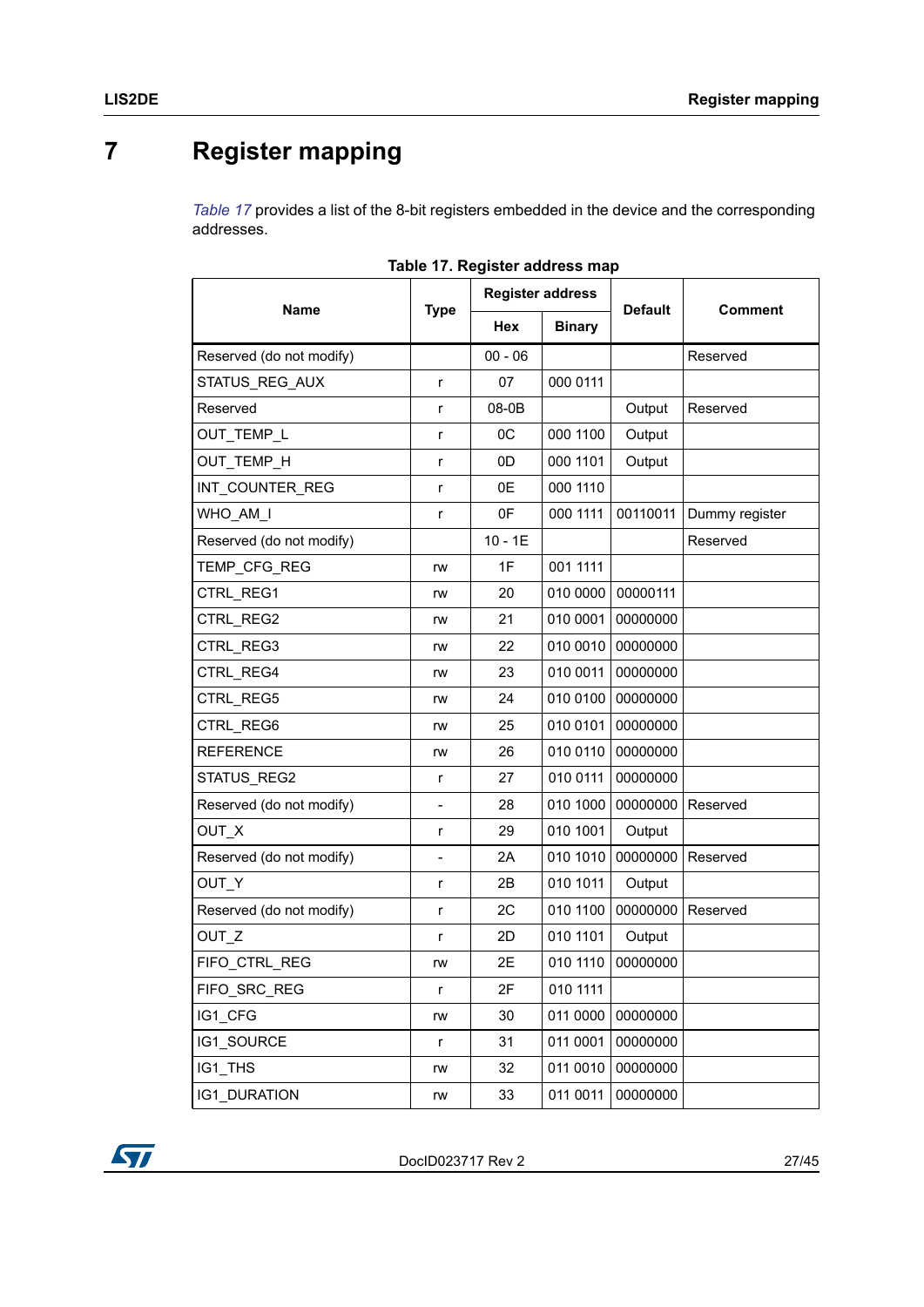| <b>Name</b>         |             | <b>Register address</b> |               | <b>Default</b> | <b>Comment</b> |  |  |  |  |  |  |  |
|---------------------|-------------|-------------------------|---------------|----------------|----------------|--|--|--|--|--|--|--|
|                     | <b>Type</b> | Hex                     | <b>Binary</b> |                |                |  |  |  |  |  |  |  |
| IG2_CFG             | rw          | 34                      | 011 0100      | 00000000       |                |  |  |  |  |  |  |  |
| IG2 SOURCE          | r           | 35                      | 011 0101      | 00000000       |                |  |  |  |  |  |  |  |
| IG2_THS             | rw          | 36                      | 011 0110      | 00000000       |                |  |  |  |  |  |  |  |
| <b>IG2 DURATION</b> | rw          | 37                      | 011 0111      | 00000000       |                |  |  |  |  |  |  |  |
| <b>CLICK CFG</b>    | rw          | 38                      | 011 1000      | 00000000       |                |  |  |  |  |  |  |  |
| CLICK_SRC           | r           | 39                      | 011 1001      | 00000000       |                |  |  |  |  |  |  |  |
| CLICK THS           | rw          | 3A                      | 011 1010      | 00000000       |                |  |  |  |  |  |  |  |
| TIME LIMIT          | rw          | 3B                      | 011 1011      | 00000000       |                |  |  |  |  |  |  |  |
| TIME LATENCY        | rw          | ЗC                      | 011 1100      | 00000000       |                |  |  |  |  |  |  |  |
| TIME WINDOW         | rw          | 3D                      | 011 1101      | 00000000       |                |  |  |  |  |  |  |  |
| Act_THS             | rw          | 3E                      | 011 1110      | 00000000       |                |  |  |  |  |  |  |  |
| Act_DUR             | rw          | 3F                      | 011 1111      | 00000000       |                |  |  |  |  |  |  |  |

**Table 17. Register address map (continued)**

Registers marked as *Reserved* must not be changed. Writing to those registers may cause permanent damage to the device.

The content of the registers that are loaded at boot should not be changed. They contain the factory calibration values. Their content is automatically restored when the device is powered up.

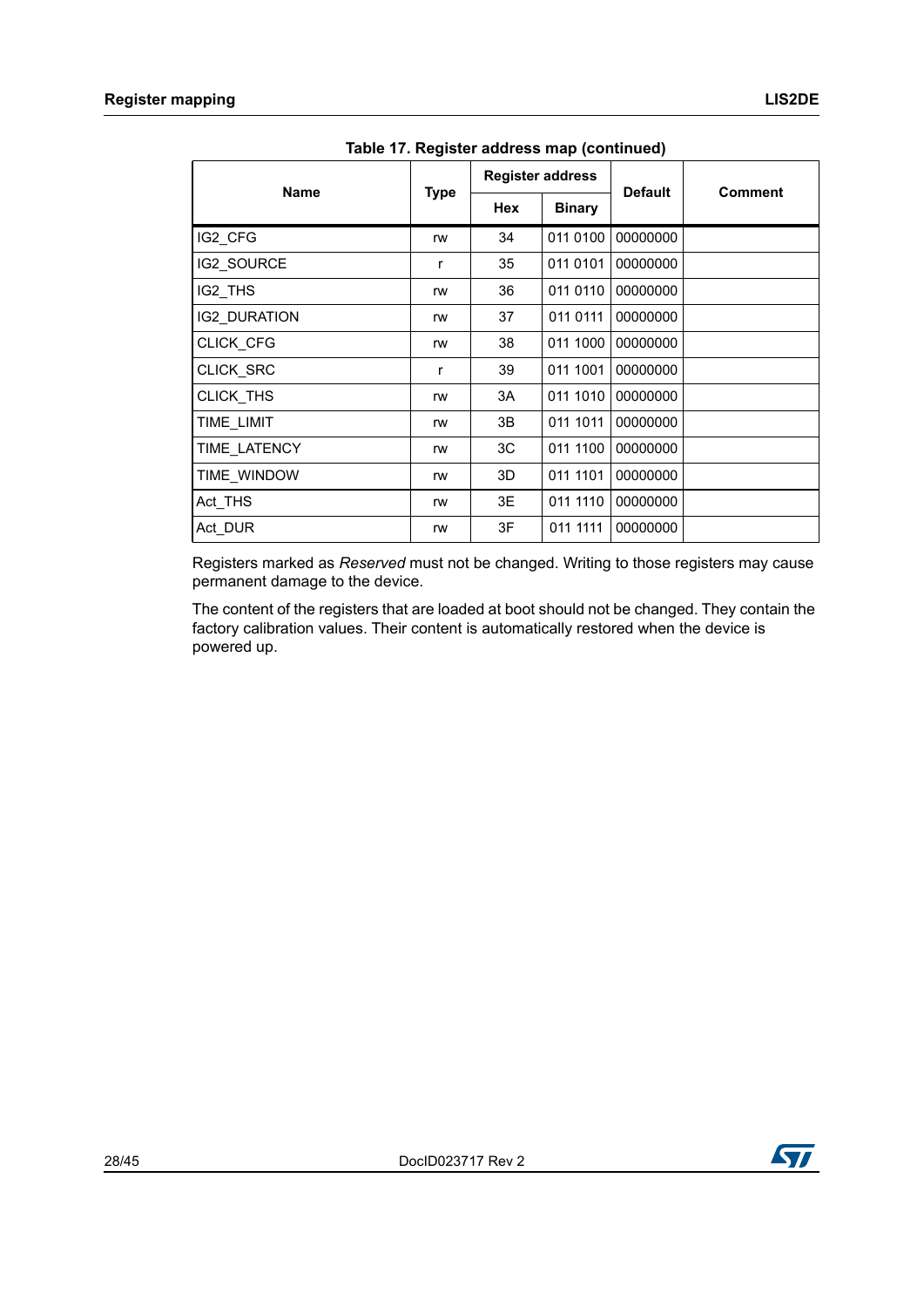## <span id="page-28-0"></span>**8 Register description**

## <span id="page-28-1"></span>**8.1 STATUS\_REG\_AUX (07h)**

<span id="page-28-6"></span>

| $- -$<br>$- -$<br>--<br>$- -$<br>$- -$<br>--- |  |  |  |  |  |  |  |  |
|-----------------------------------------------|--|--|--|--|--|--|--|--|
|-----------------------------------------------|--|--|--|--|--|--|--|--|

<span id="page-28-7"></span>

|     | Table 19. STATUS_REG_AUX register description                                                                                               |  |  |  |  |  |  |  |
|-----|---------------------------------------------------------------------------------------------------------------------------------------------|--|--|--|--|--|--|--|
| TOR | Temperature data overrun. Default value: 0                                                                                                  |  |  |  |  |  |  |  |
|     | (0: no overrun has occurred;<br>1: new temperature data has overwritten the previous data)                                                  |  |  |  |  |  |  |  |
| TDA | Temperature new data available. Default value: 0<br>(0: new temperature data is not yet available;<br>1: new temperature data is available) |  |  |  |  |  |  |  |

## <span id="page-28-2"></span>**8.2 OUT\_TEMP\_L (0Ch), OUT\_TEMP\_H (0Dh)**

Temperature sensor data. Refer to *[Section 2.2: Temperature sensor characteristics](#page-10-0)* for details on how to enable and read the temperature sensor output data.

### <span id="page-28-3"></span>**8.3 INT\_COUNTER\_REG (0Eh)**

#### **Table 20. INT\_COUNTER\_REG register**

<span id="page-28-8"></span>

| l I ( | lUd | IC <sub>5</sub> | רש' | دت∪ا | IC <sub>2</sub> | ୲୲୲୲ |
|-------|-----|-----------------|-----|------|-----------------|------|
|       |     |                 |     |      |                 |      |

INT2 pin counter. This register can be reset by reading the *[REFERENCE \(26h\)](#page-32-1)* register.

### <span id="page-28-4"></span>**8.4 WHO\_AM\_I (0Fh)**

<span id="page-28-9"></span>

| Table 21. WHO_AM_I register |  |  |  |  |  |  |  |  |  |  |
|-----------------------------|--|--|--|--|--|--|--|--|--|--|
|                             |  |  |  |  |  |  |  |  |  |  |
|                             |  |  |  |  |  |  |  |  |  |  |

Device identification register.

## <span id="page-28-5"></span>**8.5 TEMP\_CFG\_REG (1Fh)**

<span id="page-28-10"></span>

|                                             | Table 22. TEMP CFG REG register |  |  |  |  |  |  |  |  |  |  |
|---------------------------------------------|---------------------------------|--|--|--|--|--|--|--|--|--|--|
|                                             | TEMP EN1   TEMP EN0             |  |  |  |  |  |  |  |  |  |  |
| Table 23. TEMP_CFG_REG register description |                                 |  |  |  |  |  |  |  |  |  |  |

<span id="page-28-11"></span>

|                 | Temperature sensor (T) enable. Default value: 00 |
|-----------------|--------------------------------------------------|
| TEMP EN $[1:0]$ | (00: T disabled; 11: T enabled)                  |

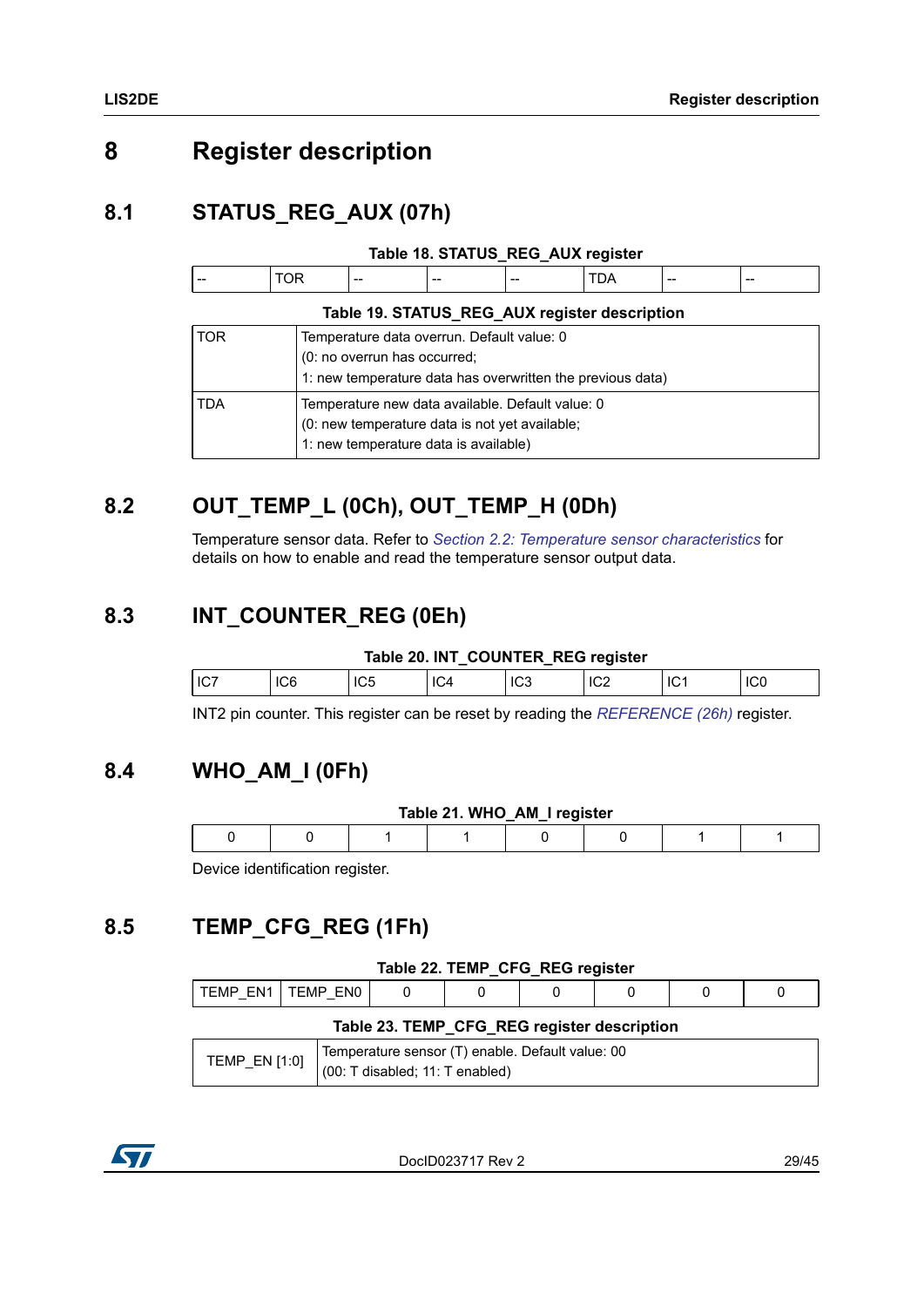## <span id="page-29-0"></span>**8.6 CTRL\_REG1 (20h)**

<span id="page-29-2"></span>

|      | Table 24. CTRL_REG1 register |      |      |      |     |     |     |  |  |  |  |
|------|------------------------------|------|------|------|-----|-----|-----|--|--|--|--|
| ODR3 | CDR2                         | ODR1 | ODR0 | LPen | Zen | Yen | Xer |  |  |  |  |

#### **Table 25. CTRL\_REG1 register description**

<span id="page-29-3"></span>

| ODR [3:0]   | Data rate selection. Default value: 0000<br>(0000: Power-down mode; Others: Refer to Table 26) |
|-------------|------------------------------------------------------------------------------------------------|
| <b>LPen</b> | Low-power mode enable. Default value: 0<br>(0: Normal mode, 1: Low-power mode)                 |
| Zen         | Z-axis enable. Default value: 1<br>(0: Z-axis disabled; 1: Z-axis enabled)                     |
| Yen         | Y-axis enable. Default value: 1<br>(0: Y-axis disabled; 1: Y-axis enabled)                     |
| Xen         | X-axis enable. Default value: 1<br>(0: X-axis disabled; 1: X-axis enabled)                     |

**ODR [3:0]** is used to set power mode and ODR selection. The following table provides all frequencies resulting from a combination of ODR [3:0].

<span id="page-29-4"></span>

| ODR <sub>3</sub> | ODR <sub>2</sub> | ODR <sub>1</sub> | ODR <sub>0</sub> | Power mode selection                            |
|------------------|------------------|------------------|------------------|-------------------------------------------------|
| $\Omega$         | 0                | 0                | 0                | Power-down mode                                 |
|                  | $\Omega$         | $\Omega$         |                  | Normal / Low-power mode (1 Hz)                  |
|                  | 0                |                  | 0                | Normal / Low-power mode (10 Hz)                 |
|                  | 0                |                  |                  | Normal / Low-power mode (25 Hz)                 |
|                  |                  | $\Omega$         | 0                | Normal / Low-power mode (50 Hz)                 |
|                  |                  | $\Omega$         |                  | Normal / Low-power mode (100 Hz)                |
|                  |                  | 1                | 0                | Normal / Low-power mode (200 Hz)                |
|                  |                  |                  |                  | Normal / Low-power mode (400 Hz)                |
|                  | 0                | 0                | 0                | Low-power mode (1.6 KHz)                        |
|                  | 0                | 0                |                  | Normal (1.344 kHz) / Low-power mode (5.376 kHz) |

#### **Table 26. Data rate configuration**

## <span id="page-29-1"></span>**8.7 CTRL\_REG2 (21h)**

#### **Table 27. CTRL\_REG2 register**

<span id="page-29-5"></span>

| HPM1 | HPM0 | いへにつ<br><b>LIDC</b><br>ັ | <b>HPCF</b> | __<br><b>FDS</b> | <b>CLICK</b><br>HPC | HPIS2 | י ⊃וסו |
|------|------|--------------------------|-------------|------------------|---------------------|-------|--------|
|      |      |                          |             |                  |                     |       |        |

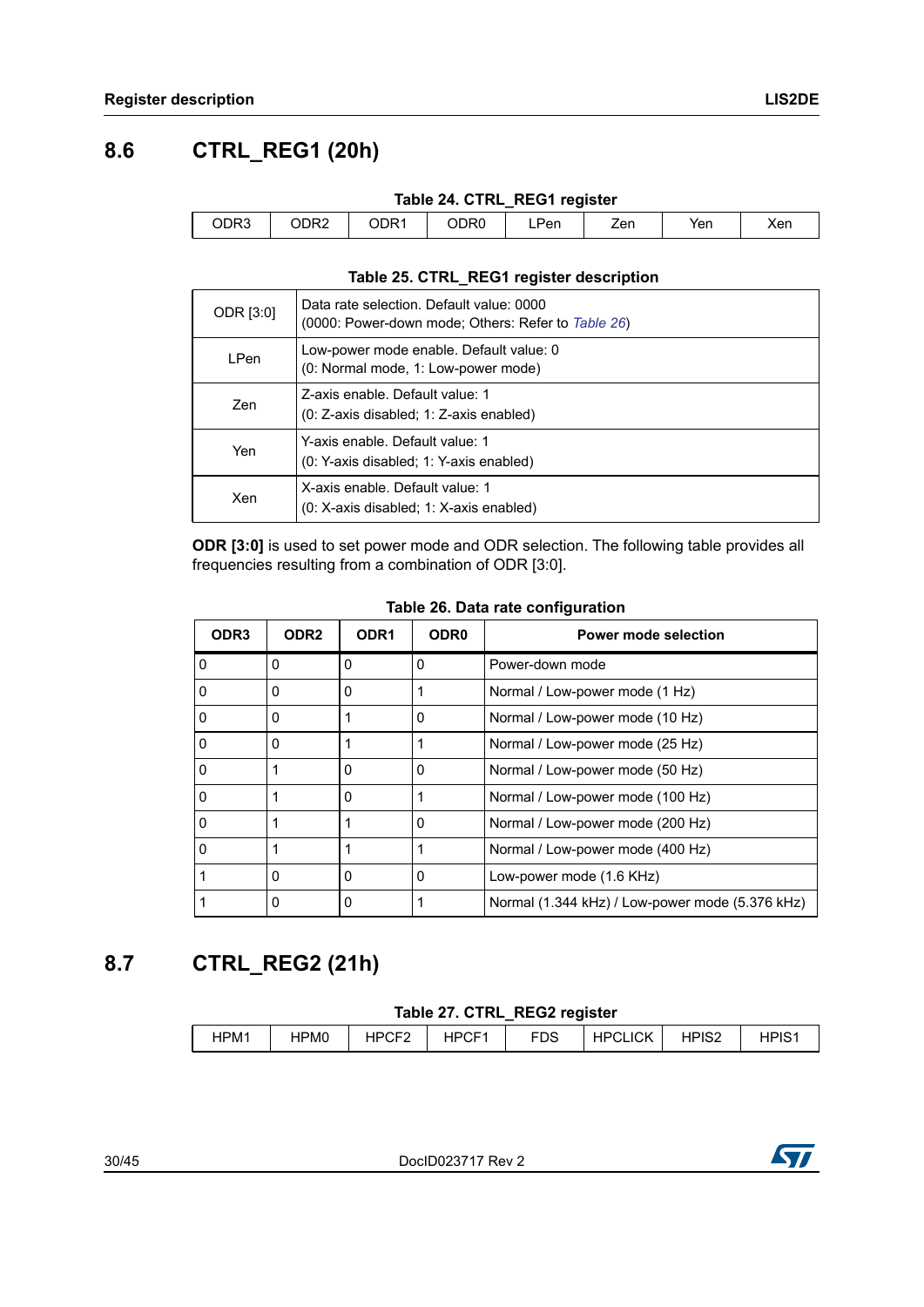|  |  | Table 28. CTRL_REG2 register description |
|--|--|------------------------------------------|
|  |  |                                          |

<span id="page-30-1"></span>

| HPM [1:0]         | High pass filter mode selection. Default value: 00<br>Refer to Table 29                                                                |
|-------------------|----------------------------------------------------------------------------------------------------------------------------------------|
| <b>HPCF</b> [2:1] | High-pass filter cutoff frequency selection                                                                                            |
| <b>FDS</b>        | Filtered data selection. Default value: 0<br>(0: internal filter bypassed; data from internal filter sent to output register and FIFO) |
| <b>HPCLICK</b>    | High-pass filter enabled for CLICK function.<br>(0: filter bypassed; 1: filter enabled)                                                |
| HPIS <sub>2</sub> | High-pass filter enabled for IG2<br>(0: filter bypassed; 1: filter enabled)                                                            |
| HPIS <sub>1</sub> | High-pass filter enabled for IG1<br>(0: filter bypassed; 1: filter enabled)                                                            |

|  |  |  | Table 29. High-pass filter mode configuration |
|--|--|--|-----------------------------------------------|
|--|--|--|-----------------------------------------------|

<span id="page-30-2"></span>

| HPM1 | <b>HPM0</b> | High pass filter mode                                       |
|------|-------------|-------------------------------------------------------------|
| 0    | υ           | Normal mode (reset by reading the REFERENCE (26h) register) |
| 0    |             | Reference signal for filtering                              |
|      | υ           | Normal mode                                                 |
|      |             | Auto-reset on interrupt event                               |

## <span id="page-30-0"></span>**8.8 CTRL\_REG3 (22h)**

#### **Table 30. CTRL\_REG3 register**

<span id="page-30-3"></span>

| INT <sub>1</sub><br><b>CLICK</b> | $\sim$<br>IN<br>$T^*$<br>וט | IG2<br>ITA<br>IN<br>$\overline{\phantom{0}}$ | INT <sub>1</sub><br>-<br>DRDY1 | INT <sub>1</sub><br>DRDY2 | INT <sub>1</sub><br>WTM | INT <sub>1</sub><br>VERRUN | $- -$ |
|----------------------------------|-----------------------------|----------------------------------------------|--------------------------------|---------------------------|-------------------------|----------------------------|-------|
|----------------------------------|-----------------------------|----------------------------------------------|--------------------------------|---------------------------|-------------------------|----------------------------|-------|

### **Table 31. CTRL\_REG3 register description**

<span id="page-30-4"></span>

| <b>INT1 CLICK</b> | CLICK interrupt on INT1. Default value 0<br>$(0:$ disable; $1:$ enable)           |
|-------------------|-----------------------------------------------------------------------------------|
| INT1 IG1          | IG1 interrupt generator 1 on INT1. Default value 0<br>$(0:$ disable; $1:$ enable) |
| INT1 IG2          | IG2 interrupt generator 2 on INT1. Default value 0<br>$(0:$ disable; 1: enable)   |
| INT1 DRDY1        | DRDY1 interrupt on INT1. Default value 0<br>$(0:$ disable; 1: enable)             |
| INT1 DRDY2        | DRDY2 interrupt on INT1. Default value 0<br>$(0:$ disable; $1:$ enable)           |
| INT1 WTM          | FIFO watermark interrupt on INT1. Default value 0<br>$(0:$ disable; 1: enable)    |
| INT1 OVERRUN      | FIFO overrun interrupt on INT1. Default value 0<br>$(0:$ disable; $1:$ enable)    |

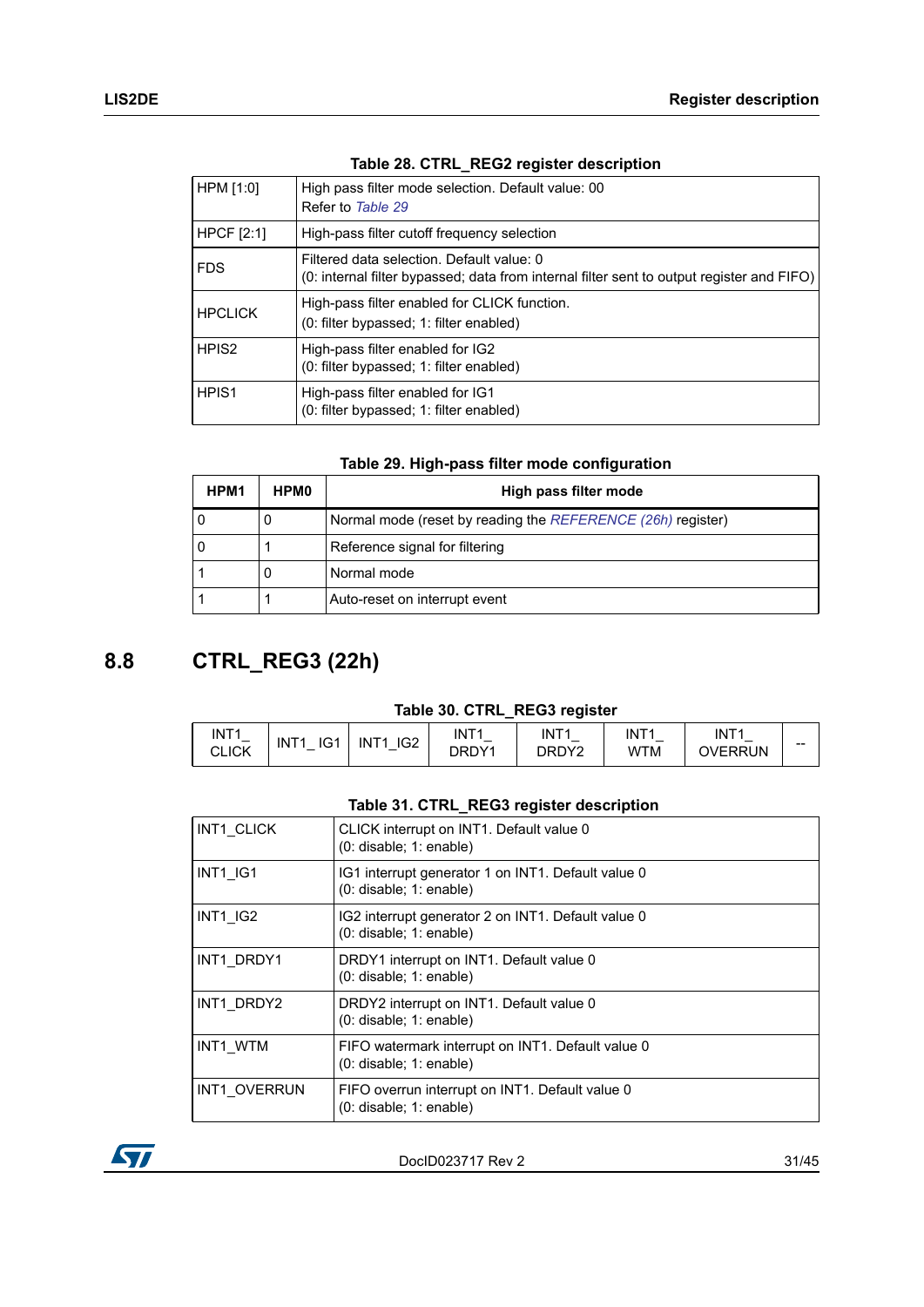<span id="page-31-0"></span> $\Box$ 

<span id="page-31-2"></span>

|            |                          |                 |     | Table 32. CTRL_REG4 register |  |     |
|------------|--------------------------|-----------------|-----|------------------------------|--|-----|
| <b>BDU</b> | $\overline{\phantom{0}}$ | EC <sub>1</sub> | FS0 | $\overline{\phantom{0}}$     |  | SIM |

|  |  | Table 33. CTRL_REG4 register description |
|--|--|------------------------------------------|
|  |  |                                          |

<span id="page-31-3"></span>

| <b>BDU</b> | Block data update. Default value: 0<br>(0: continuous update. For linear acceleration data output this bit must be set to 0;<br>1: this bit must be set to 1 for temperature sensor reading only) |
|------------|---------------------------------------------------------------------------------------------------------------------------------------------------------------------------------------------------|
| FS [1:0]   | Full-scale selection. Default value: 00<br>$(00: \pm 2g; 01: \pm 4g; 10: \pm 8g; 11: \pm 16g)$                                                                                                    |
| ST [1:0]   | Self-test enable. Default value: 00<br>(00: self-test disabled; Other: See Table 34)                                                                                                              |
| <b>SIM</b> | SPI serial interface mode selection. Default value: 0<br>(0: 4-wire interface; 1: 3-wire interface)                                                                                               |

#### **Table 34. Self-test mode configuration**

<span id="page-31-4"></span>

| ST <sub>1</sub> | ST <sub>0</sub> | Self-test mode |
|-----------------|-----------------|----------------|
|                 |                 | Normal mode    |
| υ               |                 | Self-test 0    |
|                 |                 | Self-test 1    |
|                 |                 | --             |

## <span id="page-31-1"></span>**8.10 CTRL\_REG5 (24h)**

#### **Table 35. CTRL\_REG5 register**

<span id="page-31-5"></span>

| $\sim$ $-$<br>В١<br>טש | $-$<br>EN<br>트바 | $- -$ | $- -$<br>-- | $\sim$<br>IR<br>$\overline{\phantom{0}}$ | IG <sup>1</sup><br>ـ 24D<br>$\overline{\phantom{0}}$ | IG <sub>2</sub><br>$\overline{\phantom{0}}$ | $\sim$<br>74∼<br>$\overline{\phantom{0}}$ |
|------------------------|-----------------|-------|-------------|------------------------------------------|------------------------------------------------------|---------------------------------------------|-------------------------------------------|
|                        |                 |       |             |                                          |                                                      |                                             |                                           |

<span id="page-31-6"></span>

|                | Table 36. CTRL_REG5 register description                                                                                                                                                               |
|----------------|--------------------------------------------------------------------------------------------------------------------------------------------------------------------------------------------------------|
| <b>BOOT</b>    | Reboot memory content. Default value: 0<br>(0: Normal mode; 1: reboot memory content)                                                                                                                  |
| <b>FIFO EN</b> | FIFO enable. Default value: 0<br>(0: FIFO disable; 1: FIFO enable)                                                                                                                                     |
| LIR IG1        | Latch interrupt request on IG1 SOURCE register, with IG1 SOURCE<br>register cleared by reading IG1 SOURCE itself. Default value: 0<br>(0: interrupt request not latched; 1: interrupt request latched) |
| D4D IG1        | 4D enable: 4D detection is enabled on INT1 when 6D bit on IG1 CFG is set<br>to $'1'$                                                                                                                   |
| LIR IG2        | Latch interrupt request on IG2 SOURCE register, with IG2 SOURCE<br>register cleared by reading IG2 SOURCE itself. Default value: 0<br>(0: interrupt request not latched; 1: interrupt request latched) |
| D4D IG2        | 4D enable: 4D detection is enabled on Interrupt 2 generator when 6D bit on<br>IG2 CFG is set to '1'                                                                                                    |

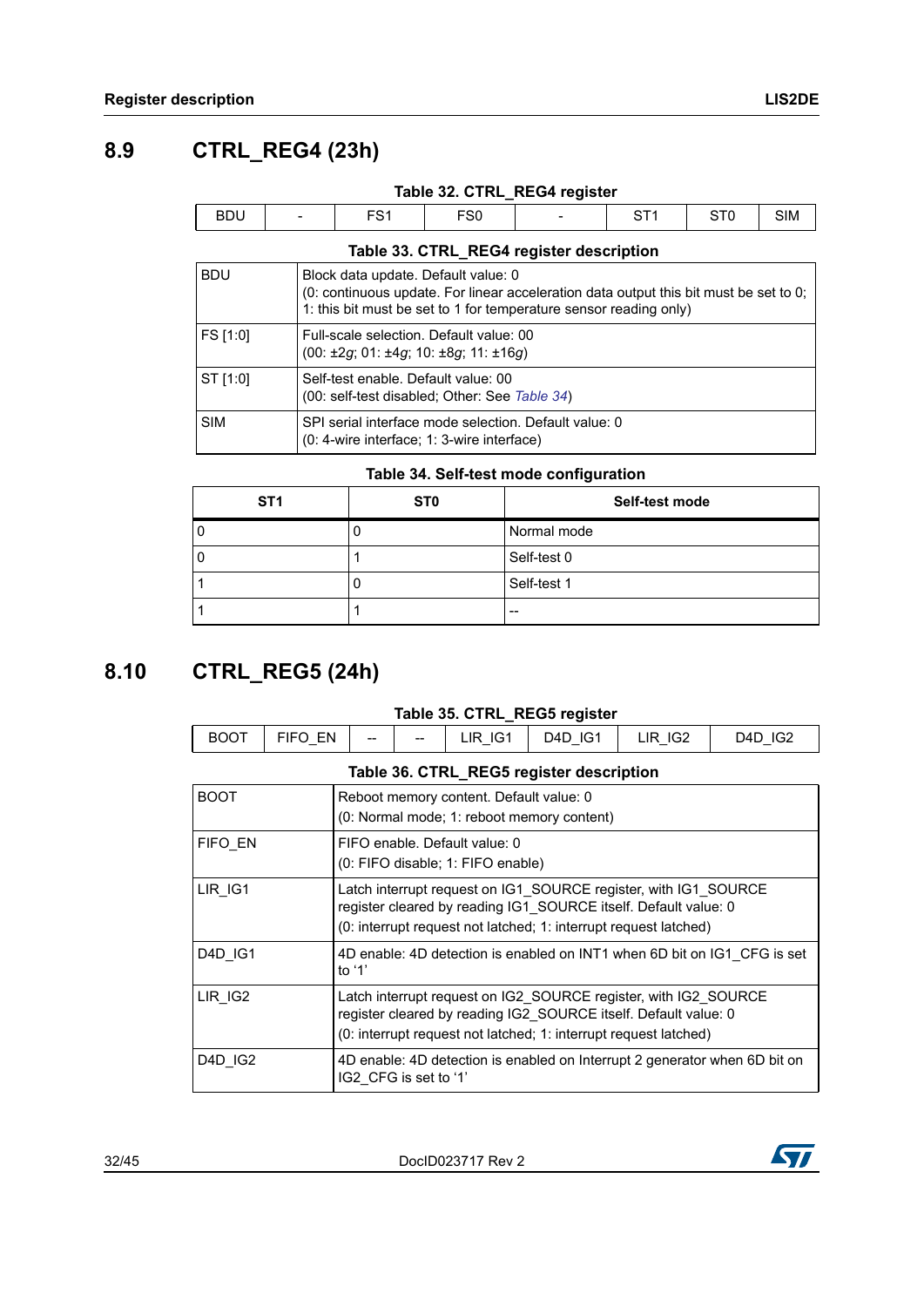## <span id="page-32-0"></span>**8.11 CTRL\_REG6 (25h)**

| Table 37. CTRL_REG6 register |  |  |
|------------------------------|--|--|
|                              |  |  |

<span id="page-32-3"></span>

| INT2 CLICK | <b>INT2 IG1</b> | INT2   IG2 | INT2 BOOT | <b>ACT</b><br>INT2 | - | ACTIVE |  |
|------------|-----------------|------------|-----------|--------------------|---|--------|--|
|------------|-----------------|------------|-----------|--------------------|---|--------|--|

#### **Table 38. CTRL\_REG6 register description**

<span id="page-32-4"></span>

| INT2 CLICK      | Click interrupt on INT2 pin. Default value: 0<br>$(0:$ disable; 1: enable)                                                    |
|-----------------|-------------------------------------------------------------------------------------------------------------------------------|
| INT2 IG1        | Interrupt generator 1 enabled on INT2 pin. Default value: 0<br>(0: function disable; 1: function enable)                      |
| <b>INT2 IG2</b> | Interrupt generator 2 enabled on INT2 pin. Default value: 0<br>(0: function disable; 1: function enable)                      |
| INT2 BOOT       | Boot on INT2 pin enable. Default value: 0<br>$(0:$ disable; 1: enable)                                                        |
| INT2 ACT        | "Sleep-to-wake" / "Return-to-sleep" function interrupt enable on INT2 pin. Default<br>value: $0$<br>$(0:$ disable; 1: enable) |
| H LACTIVE       | Interrupt active value. Default value: 0<br>(0: interrupt active high; 1: interrupt active low)                               |

### <span id="page-32-1"></span>**8.12 REFERENCE (26h)**

#### **Table 39. REFERENCE register**

<span id="page-32-5"></span>

| Ref7 | ்≏f<br>טוע | $\overline{\phantom{a}}$<br>ເຕເວ | '≏t∆ | <br>ket3 | ₹ef2 | ₹ef1 | --<br>JU J |
|------|------------|----------------------------------|------|----------|------|------|------------|
|      |            |                                  |      |          |      |      |            |

#### **Table 40. REFERENCE register description**

<span id="page-32-6"></span>

| Ref [7:0] | Reference value for interrupt generation. Default value: 0000 0000 |
|-----------|--------------------------------------------------------------------|
|           |                                                                    |

## <span id="page-32-2"></span>**8.13 STATUS\_REG2 (27h)**

#### **Table 41. STATUS\_REG2 register**

<span id="page-32-7"></span>

|                                |     |                      |    |    | . .       |              |                         |
|--------------------------------|-----|----------------------|----|----|-----------|--------------|-------------------------|
| $\overline{\phantom{a}}$<br>۱ь | 70F | $\sim$ $\sim$ $\sim$ | эR | JΡ | --<br>ZDA | $\sim$<br>JΑ | $\sqrt{r}$<br>٦Α<br>ำ∧∟ |
|                                |     |                      |    |    |           |              |                         |

#### **Table 42. STATUS\_REG2 register description**

<span id="page-32-8"></span>

| I ZYXOR | $X - Y - Z = 0$ and Z-axis data overrun. Default value: 0<br>$\vert$ (0: no overrun has occurred; 1: a new set of data has overwritten the previous set) |
|---------|----------------------------------------------------------------------------------------------------------------------------------------------------------|
| l ZOR   | Z-axis data overrun. Default value: 0<br>$(0:$ no overrun has occurred; 1: new data for the Z-axis has overwritten the previous data)                    |

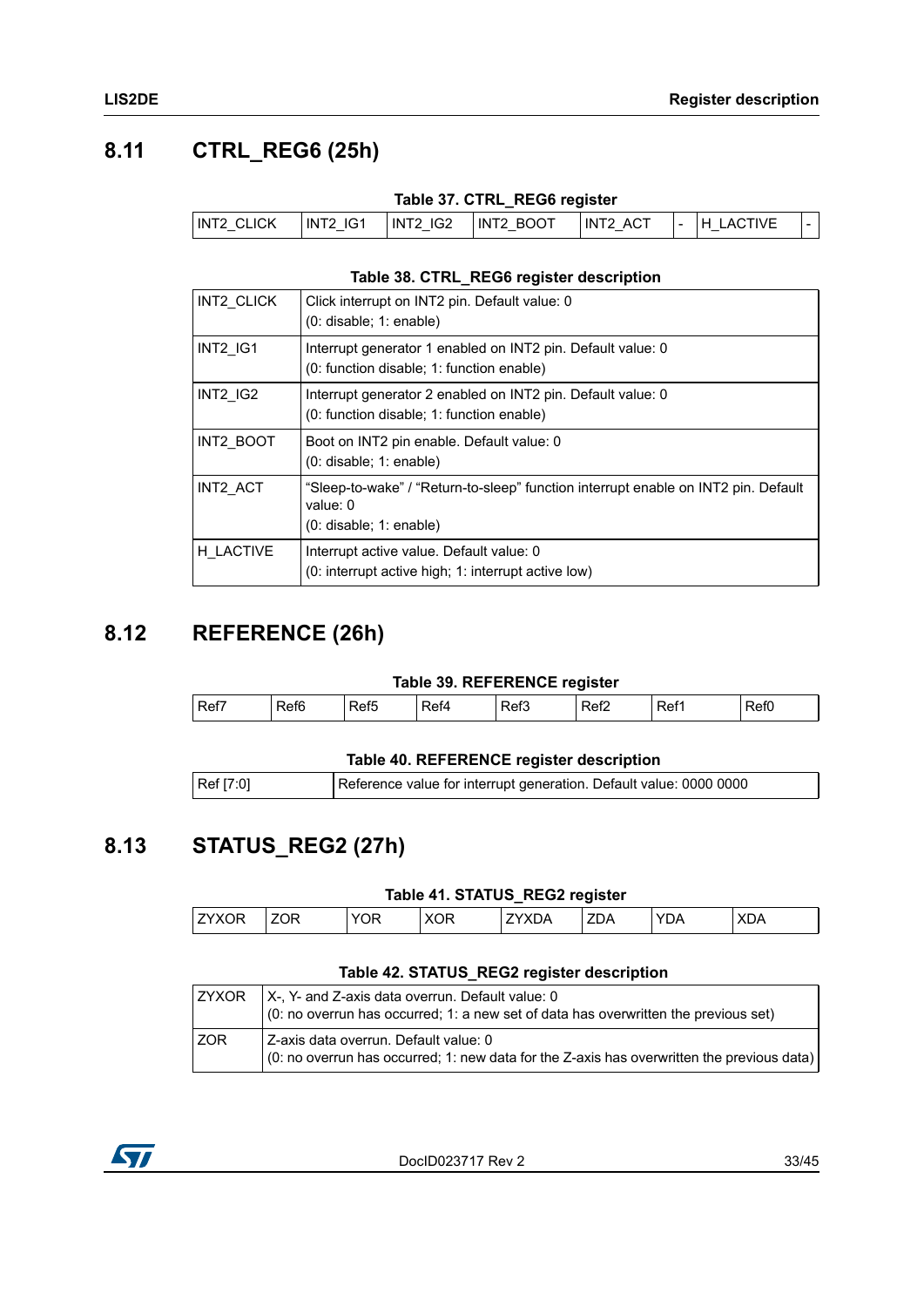| YOR.       | Y-axis data overrun. Default value: 0<br>(0: no overrun has occurred:<br>1: new data for the Y-axis has overwritten the previous data)         |
|------------|------------------------------------------------------------------------------------------------------------------------------------------------|
| <b>XOR</b> | X-axis data overrun. Default value: 0<br>(0: no overrun has occurred;<br>1: new data for the X-axis has overwritten the previous data)         |
| ZYXDA      | X-, Y- and Z-axis new data available. Default value: 0<br>$(0: a new set of data is not yet available; 1: a new set of data is available)$     |
| ZDA        | Z-axis new data available. Default value: 0<br>$(0:$ new data for the Z-axis is not yet available;<br>1: new data for the Z-axis is available) |
| <b>YDA</b> | Y-axis new data available. Default value: 0<br>(0: new data for the Y-axis is not yet available;<br>1: new data for the Y-axis is available)   |
| XDA        | X-axis new data available. Default value: 0<br>$(0:$ new data for the X-axis is not yet available;<br>1: new data for the X-axis is available) |

#### **Table 42. STATUS\_REG2 register description (continued)**

### <span id="page-33-0"></span>**8.14 OUT\_X (29h)**

X-axis acceleration data. The value is expressed in two's complement with 8-bit data representation left-justified.

### <span id="page-33-1"></span>**8.15 OUT\_Y (2Bh)**

Y-axis acceleration data. The value is expressed in two's complement with 8-bit data representation left-justified.

### <span id="page-33-2"></span>**8.16 OUT\_Z (2Dh)**

Z-axis acceleration data. The value is expressed in two's complement with 8-bit data representation left-justified.

### <span id="page-33-3"></span>**8.17 FIFO\_CTRL\_REG (2Eh)**

<span id="page-33-5"></span><span id="page-33-4"></span>

| Table 45. FIFO CTRL REG register             |                  |                                                                                                                                               |      |      |                  |                  |                  |
|----------------------------------------------|------------------|-----------------------------------------------------------------------------------------------------------------------------------------------|------|------|------------------|------------------|------------------|
| FM <sub>1</sub>                              | FM <sub>0</sub>  | <b>TR</b>                                                                                                                                     | FTH4 | FTH3 | FTH <sub>2</sub> | FTH <sub>1</sub> | FTH <sub>0</sub> |
| Table 44. FIFO_CTRL_REG register description |                  |                                                                                                                                               |      |      |                  |                  |                  |
| FM [1:0]                                     |                  | FIFO mode selection. Default value: 00 (see Table 45)                                                                                         |      |      |                  |                  |                  |
| <b>TR</b>                                    |                  | Trigger selection. Default value: 0<br>0: trigger event linked to trigger signal on INT1<br>1: trigger event linked to trigger signal on INT2 |      |      |                  |                  |                  |
| FTH [4:0]                                    | Default value: 0 |                                                                                                                                               |      |      |                  |                  |                  |

#### **Table 43. FIFO\_CTRL\_REG register**

34/45 DocID023717 Rev 2

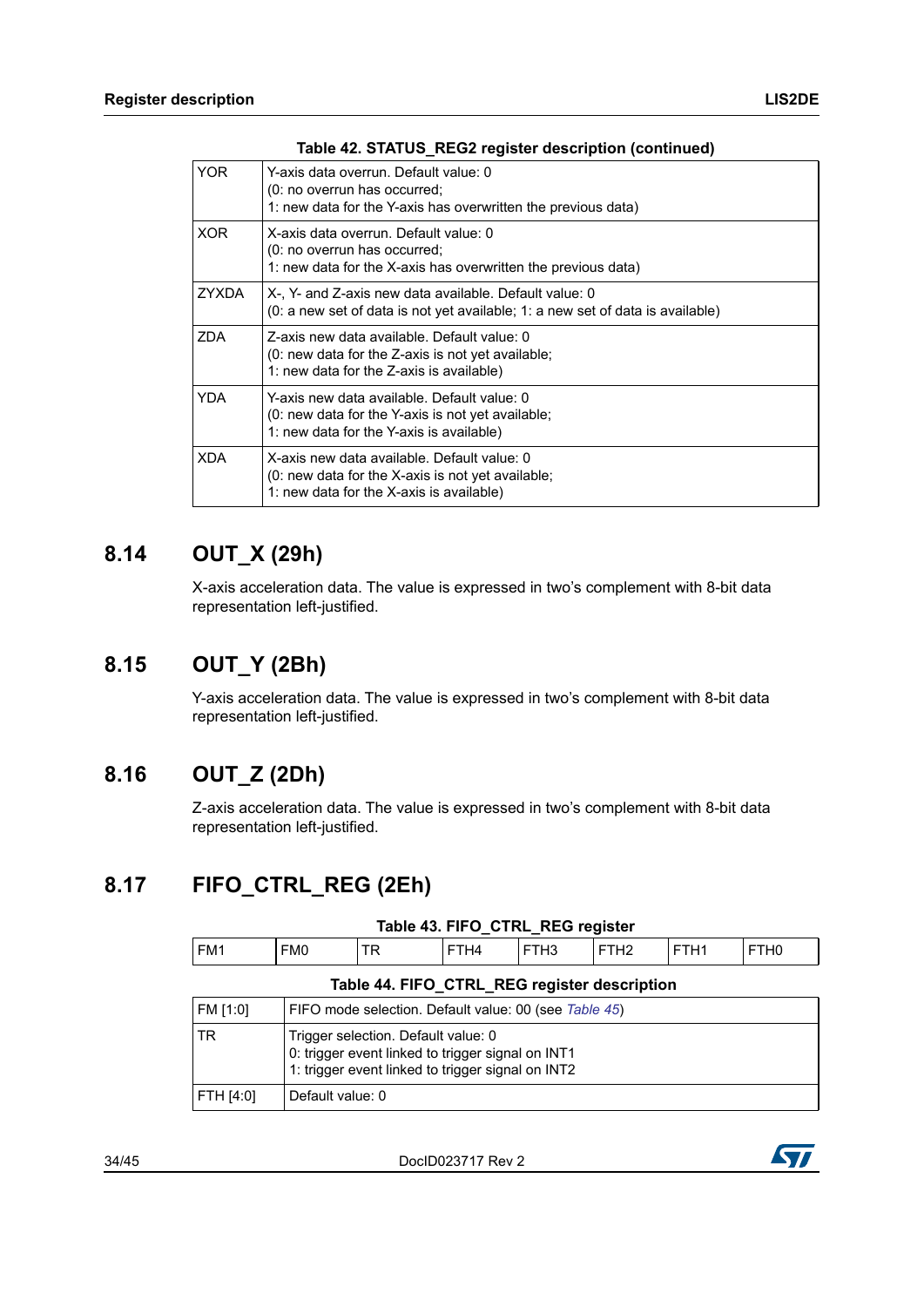<span id="page-34-2"></span>

|                 |            | $14010 + 0111$ $\sigma$ mode comigated on |
|-----------------|------------|-------------------------------------------|
| FM <sub>1</sub> | <b>FM0</b> | Self test mode                            |
|                 |            | Bypass mode                               |
| O               |            | FIFO mode                                 |
|                 |            | Stream mode                               |
|                 |            | Stream-to-FIFO mode                       |

**Table 45. FIFO mode configuration**

## <span id="page-34-0"></span>**8.18 FIFO\_SRC\_REG (2Fh)**

<span id="page-34-4"></span><span id="page-34-3"></span>

| Table 46. FIFO_SRC_REG register |                                                                                                                                                                                                                                                                    |                                                                                                                                                                                                                                                         |              |      |                  |                  |                  |                  |
|---------------------------------|--------------------------------------------------------------------------------------------------------------------------------------------------------------------------------------------------------------------------------------------------------------------|---------------------------------------------------------------------------------------------------------------------------------------------------------------------------------------------------------------------------------------------------------|--------------|------|------------------|------------------|------------------|------------------|
| <b>WTM</b>                      |                                                                                                                                                                                                                                                                    | <b>OVRN FIFO</b>                                                                                                                                                                                                                                        | <b>EMPTY</b> | FSS4 | FSS <sub>3</sub> | FSS <sub>2</sub> | FSS <sub>1</sub> | FSS <sub>0</sub> |
|                                 | Table 47. FIFO_SRC_REG register description                                                                                                                                                                                                                        |                                                                                                                                                                                                                                                         |              |      |                  |                  |                  |                  |
| <b>WTM</b>                      |                                                                                                                                                                                                                                                                    | WTM bit is set high when FIFO content exceeds watermark level                                                                                                                                                                                           |              |      |                  |                  |                  |                  |
| <b>OVRN FIFO</b>                |                                                                                                                                                                                                                                                                    | OVRN bit is set high when FIFO buffer is full which means that the FIFO buffer<br>contains 32 unread samples. At the following ODR a new sample set replaces the<br>oldest FIFO value. The OVRN bit is set to 0 when the first sample set has been read |              |      |                  |                  |                  |                  |
| <b>EMPTY</b>                    |                                                                                                                                                                                                                                                                    | EMPTY flag is set high when all FIFO samples have been read and FIFO is empty                                                                                                                                                                           |              |      |                  |                  |                  |                  |
| FSS [4:0]                       | FSS [4:0] field always contains the current number of unread samples stored in the<br>FIFO buffer. When FIFO is enabled, this value increases at ODR frequency until the<br>buffer is full, whereas, it decreases every time one sample set is retrieved from FIFO |                                                                                                                                                                                                                                                         |              |      |                  |                  |                  |                  |

## <span id="page-34-1"></span>**8.19 IG1\_CFG (30h)**

#### **Table 48. IG1\_CFG register**

<span id="page-34-5"></span>

| <b>AOI</b> | 6D | HIE,<br>$\overline{ }$ | ZLIE<br>$\overline{ }$  | YHIE/              | YLIE/      | XHIE.       | VI.<br>$\overline{1}$<br>⊩<br>◝└╹└ |
|------------|----|------------------------|-------------------------|--------------------|------------|-------------|------------------------------------|
|            |    | <b>ZUPE</b>            | OWNE<br>ZD <sub>(</sub> | YI IPF<br>ັບເ<br>- | OWNE<br>C. | <b>XUPE</b> | OWNE<br>XDC                        |

#### **Table 49. IG1\_CFG register description**

<span id="page-34-6"></span>

| <b>AOI</b>    | AND/OR combination of interrupt events. Default value: 0 (Refer to               |
|---------------|----------------------------------------------------------------------------------|
| 6D            | 6-direction detection function enabled. Default value: 0 (Refer to               |
| ZHIE/         | Enable interrupt generation on Z high event or on direction recognition.         |
| <b>ZUPE</b>   | Default value: 0 (0: disable interrupt request; 1: enable interrupt request)     |
| ZLIE/         | Enable interrupt generation on Z low event or on direction recognition.          |
| <b>ZDOWNE</b> | Default value: 0 (0: disable interrupt request; 1: enable interrupt request)     |
| YHIE/         | Enable interrupt generation on Y high event or on direction recognition.         |
| <b>YUPE</b>   | Default value: 0 (0: disable interrupt request; 1: enable interrupt request)     |
| YLIE/         | Enable interrupt generation on Y low event or on direction recognition.          |
| <b>YDOWNE</b> | Default value: 0 (0: disable interrupt request; 1: enable interrupt request)     |
| XHIE/         | Enable interrupt generation on X high event or on direction recognition. Default |
| <b>XUPE</b>   | value: 0 (0: disable interrupt request; 1: enable interrupt request)             |
| XLIE/         | Enable interrupt generation on X low event or on direction recognition. Default  |
| <b>XDOWNE</b> | value: 0 (0: disable interrupt request; 1: enable interrupt request)             |

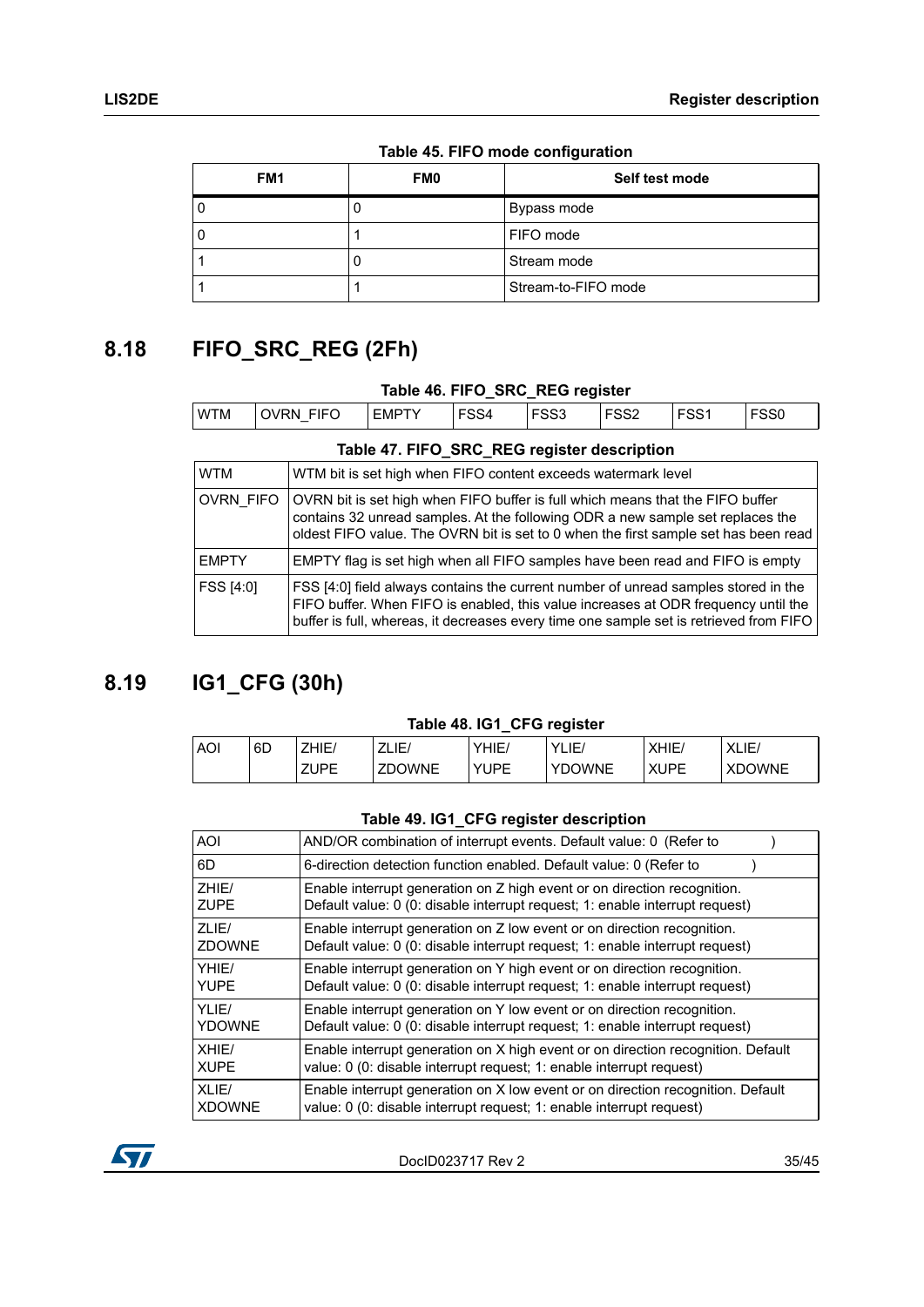The content of this register is loaded at boot.

A write operation to this address is possible only after system boot.

<span id="page-35-1"></span>

| AOI | 6D | Interrupt mode                      |
|-----|----|-------------------------------------|
|     | 0  | OR combination of interrupt events  |
|     |    | 6-direction movement recognition    |
|     | 0  | AND combination of interrupt events |
|     |    | 6-direction position recognition    |

|  | Table 50. Interrupt mode |
|--|--------------------------|
|--|--------------------------|

The difference between AOI-6D = '01' and AOI-6D = '11'.

AOI-6D = '01' is movement recognition. An interrupt is generated when the orientation moves from an unknown zone to a known zone. The interrupt signal remains for a duration ODR.

AOI-6D = '11' is direction recognition. An interrupt is generated when the orientation is inside a known zone. The interrupt signal remains until the orientation is within the zone.

## <span id="page-35-0"></span>**8.20 IG1\_SOURCE (31h)**

|  | Table 51. IG1_SOURCE register |
|--|-------------------------------|
|--|-------------------------------|

<span id="page-35-2"></span>

<span id="page-35-3"></span>

|           | Table 52. IG1_SOURCE register description                                                                                 |
|-----------|---------------------------------------------------------------------------------------------------------------------------|
| IA        | Interrupt active. Default value: 0<br>(0: no interrupt has been generated; 1: one or more interrupts have been generated) |
| ZH        | Z high. Default value: 0<br>$(0: no$ interrupt, 1: Z high event has occurred)                                             |
| ZL        | Z low. Default value: 0<br>$(0: no$ interrupt; 1: Z low event has occurred)                                               |
| YH        | Y high. Default value: 0<br>(0: no interrupt, 1: Y high event has occurred)                                               |
| YL        | Y low. Default value: 0<br>$(0: no$ interrupt, 1: Y low event has occurred)                                               |
| <b>XH</b> | X high. Default value: 0<br>$(0: no$ interrupt, 1: X high event has occurred)                                             |
| XL        | X low. Default value: 0<br>(0: no interrupt, 1: X low event has occurred)                                                 |

Interrupt 1 source register. Read-only register.

Reading at this address clears the IG1\_SOURCE IA bit (and the interrupt signal on the INT1 pin) and allows data in the IG1\_SOURCE register to be refreshed if the latched option was chosen.

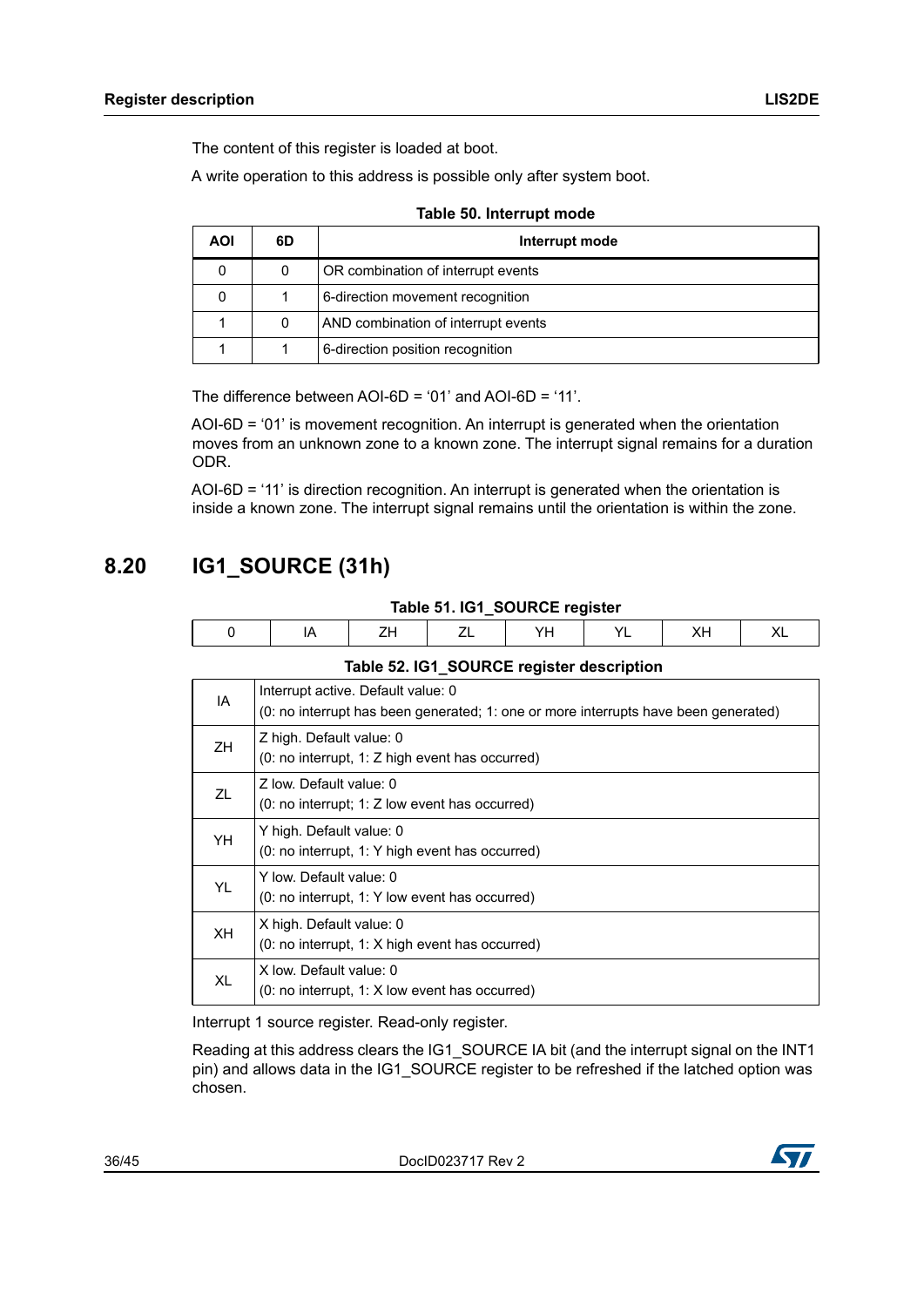## <span id="page-36-0"></span>**8.21 IG1\_THS (32h)**

<span id="page-36-4"></span><span id="page-36-3"></span>

|                                                             | Table 53. IG1_THS register                                                   |  |  |  |  |  |
|-------------------------------------------------------------|------------------------------------------------------------------------------|--|--|--|--|--|
| 0                                                           | TH <sub>S1</sub><br>THS0<br>THS6<br>THS4<br>THS3<br>THS <sub>2</sub><br>THS5 |  |  |  |  |  |
| Table 54. IG1_THS register description                      |                                                                              |  |  |  |  |  |
| THS [6:0]<br>Interrupt 1 threshold. Default value: 000 0000 |                                                                              |  |  |  |  |  |

## <span id="page-36-1"></span>**8.22 IG1\_DURATION (33h)**

#### **Table 55. IG1\_DURATION register**

<span id="page-36-5"></span>

|  | Table 56. IG1_DURATION register description |
|--|---------------------------------------------|
|--|---------------------------------------------|

<span id="page-36-6"></span>

|  | D [6:0] | Duration value. Default value: 000 0000 |
|--|---------|-----------------------------------------|
|--|---------|-----------------------------------------|

The D[6:0] bits set the minimum duration of the interrupt 1 event to be recognized. Duration steps and maximum values depend on the ODR chosen.

## <span id="page-36-2"></span>**8.23 IG2\_CFG (34h)**

<span id="page-36-7"></span>

| Table 57. IG2_CFG register |    |              |      |      |           |      |  |
|----------------------------|----|--------------|------|------|-----------|------|--|
| AOI                        | 6D | <b>7</b> 41E | ᅩᄂᆝᄂ | YHIE | LIE<br>vı | XHIE |  |

<span id="page-36-8"></span>

| <b>AOI</b>  | AND/OR combination of interrupt events. Default value: 0<br>(Refer to Table 59: Interrupt mode)                      |
|-------------|----------------------------------------------------------------------------------------------------------------------|
| 6D          | 6-direction detection function enabled. Default value: 0<br>(Refer to Table 59: Interrupt mode)                      |
|             | Enable interrupt generation on Z high event. Default value: 0                                                        |
| <b>ZHIE</b> | (0: disable interrupt request;                                                                                       |
|             | 1: enable interrupt request on measured accel. value higher than preset threshold)                                   |
|             | Enable interrupt generation on Z low event. Default value: 03                                                        |
| <b>ZLIE</b> | (0: disable interrupt request;                                                                                       |
|             | 1: enable interrupt request on measured accel. value lower than preset threshold)                                    |
|             | Enable interrupt generation on Y high event. Default value: 0                                                        |
| <b>YHIE</b> | (0: disable interrupt request;<br>1: enable interrupt request on measured accel. value higher than preset threshold) |
|             | Enable interrupt generation on Y low event. Default value: 0                                                         |
| <b>YLIE</b> | (0: disable interrupt request;<br>1: enable interrupt request on measured accel. value lower than preset threshold)  |
|             | Enable interrupt generation on X high event. Default value: 0                                                        |
| <b>XHIE</b> | (0: disable interrupt request;<br>1: enable interrupt request on measured accel. value higher than preset threshold) |
|             | Enable interrupt generation on X low event. Default value: 0                                                         |
| <b>XLIE</b> | (0: disable interrupt request;<br>1: enable interrupt request on measured accel. value lower than preset threshold)  |

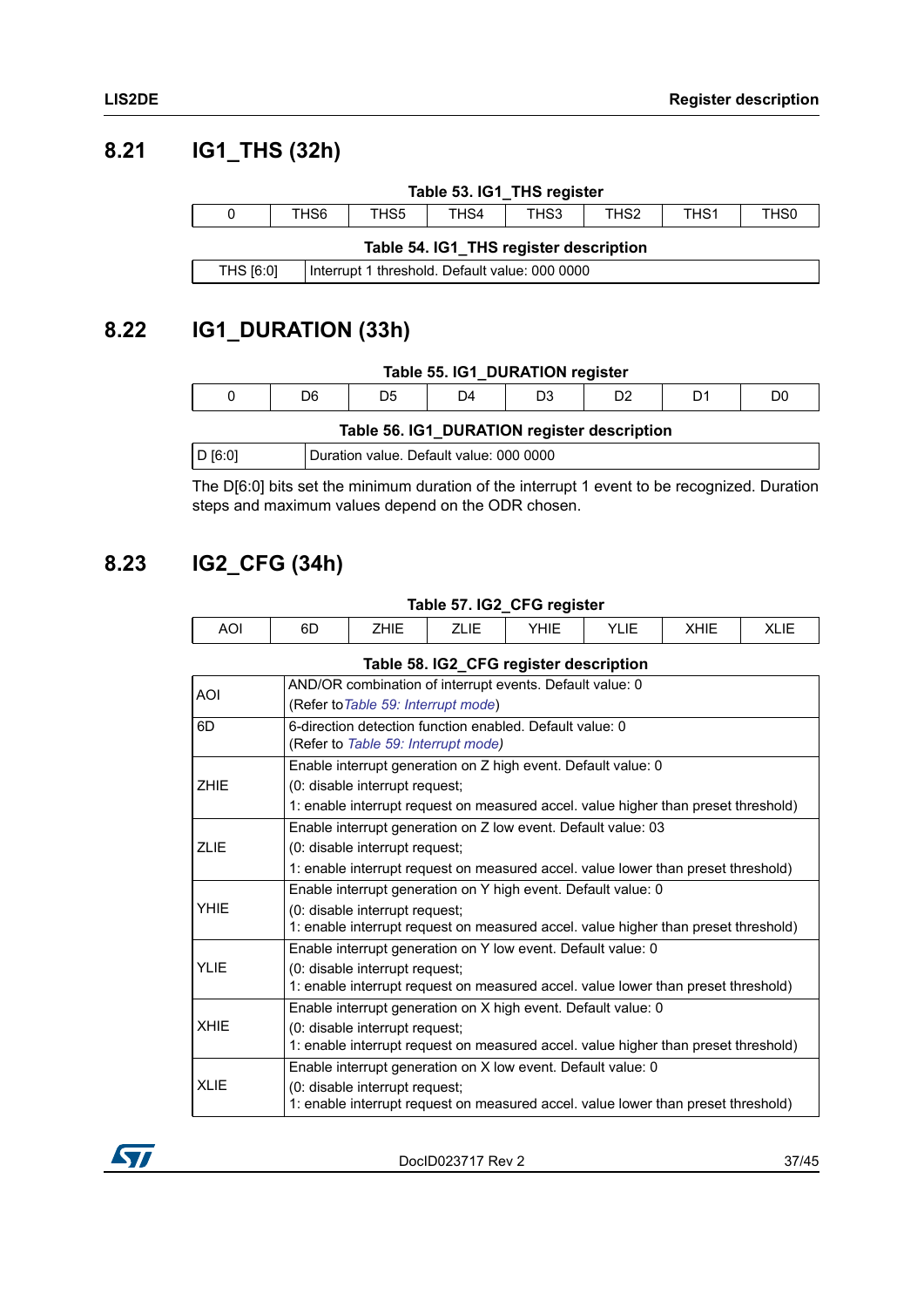The content of this register is loaded at boot.

A write operation to this address is possible only after system boot.

<span id="page-37-1"></span>

| <b>AOI</b> | 6D | Interrupt mode                      |
|------------|----|-------------------------------------|
|            |    | OR combination of interrupt events  |
|            |    | 6-direction movement recognition    |
|            | 0  | AND combination of interrupt events |
|            |    | 6-direction position recognition    |

**Table 59. Interrupt mode**

The difference between AOI-6D = '01' and AOI-6D = '11'.

AOI-6D = '01' is movement recognition. An interrupt is generated when the orientation moves from an unknown zone to a known zone. The interrupt signal remains for a duration ODR.

AOI-6D = '11' is direction recognition. An interrupt is generated when the orientation is within a known zone. The interrupt signal remains while the orientation is within this zone.

## <span id="page-37-0"></span>**8.24 IG2\_SOURCE (35h)**

<span id="page-37-3"></span><span id="page-37-2"></span>

| 0                                         | IA                                                                                                                        | ZΗ | ΖL | YΗ | YL | XН | XL |  |  |
|-------------------------------------------|---------------------------------------------------------------------------------------------------------------------------|----|----|----|----|----|----|--|--|
| Table 61. IG2_SOURCE register description |                                                                                                                           |    |    |    |    |    |    |  |  |
| IA                                        | Interrupt active. Default value: 0<br>(0: no interrupt has been generated; 1: one or more interrupts have been generated) |    |    |    |    |    |    |  |  |
| ZΗ                                        | Z high. Default value: 0<br>(0: no interrupt, 1: Z high event has occurred)                                               |    |    |    |    |    |    |  |  |
| ΖL                                        | Z low. Default value: 0<br>$(0: no$ interrupt; 1: Z low event has occurred)                                               |    |    |    |    |    |    |  |  |
| YΗ                                        | Y high. Default value: 0<br>(0: no interrupt, 1: Y high event has occurred)                                               |    |    |    |    |    |    |  |  |
| YL                                        | Y low. Default value: 0<br>(0: no interrupt, 1: Y low event has occurred)                                                 |    |    |    |    |    |    |  |  |
| XН                                        | X high. Default value: 0<br>$(0: no$ interrupt, 1: X high event has occurred)                                             |    |    |    |    |    |    |  |  |
| XL                                        | X low. Default value: 0<br>$(0: no$ interrupt, 1: X low event has occurred)                                               |    |    |    |    |    |    |  |  |

**Table 60. IG2\_SOURCE register**

Interrupt 2 source register. Read-only register.

Reading at this address clears the IG2\_SOURCE IA bit (and the interrupt signal on the INT2 pin) and allows data in the IG2\_SOURCE register to be refreshed if the latched option was chosen.

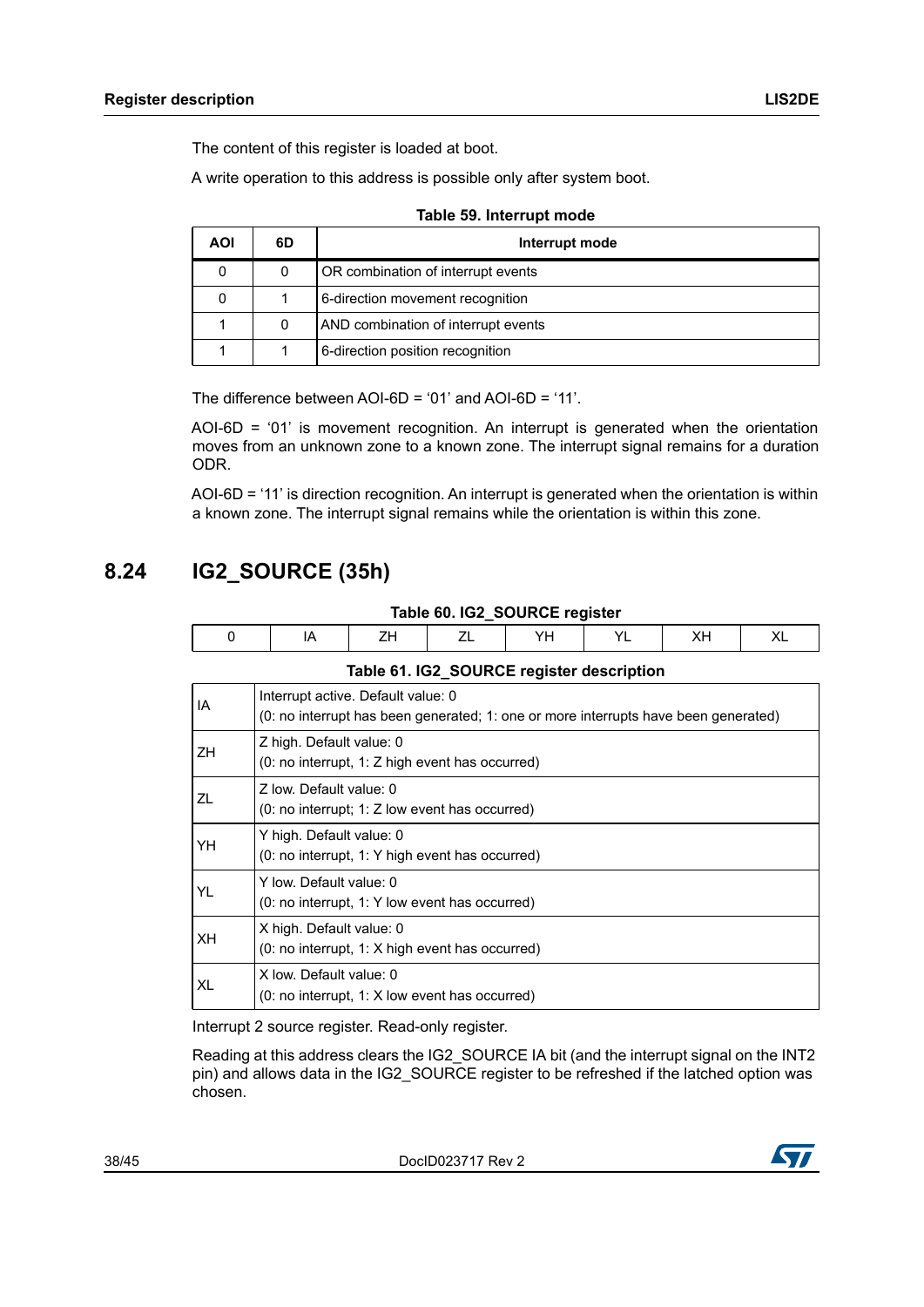### <span id="page-38-0"></span>**8.25 IG2\_THS (36h)**

<span id="page-38-4"></span><span id="page-38-3"></span>

| Table 62. IG2_THS register                                     |                  |                  |                  |      |                  |                  |                  |  |
|----------------------------------------------------------------|------------------|------------------|------------------|------|------------------|------------------|------------------|--|
| 0                                                              | THS <sub>6</sub> | THS <sub>5</sub> | TH <sub>S4</sub> | THS3 | TH <sub>S2</sub> | TH <sub>S1</sub> | TH <sub>S0</sub> |  |
| Table 63. IG2_THS register description                         |                  |                  |                  |      |                  |                  |                  |  |
| $ THS$ [6:0]<br>Interrupt 1 threshold. Default value: 000 0000 |                  |                  |                  |      |                  |                  |                  |  |

## <span id="page-38-1"></span>**8.26 IG2\_DURATION (37h)**

<span id="page-38-6"></span><span id="page-38-5"></span>

| Table 64. IG2 DURATION register                    |    |                |                |    |                |                |    |  |
|----------------------------------------------------|----|----------------|----------------|----|----------------|----------------|----|--|
| 0                                                  | D6 | D <sub>5</sub> | D <sub>4</sub> | D3 | D <sub>2</sub> | D <sub>1</sub> | D0 |  |
| Table 65. IG2 DURATION register description        |    |                |                |    |                |                |    |  |
| D [6:0]<br>Duration value. Default value: 000 0000 |    |                |                |    |                |                |    |  |

The **D [6:0]** bits set the minimum duration of the Interrupt 2 event to be recognized. Duration time steps and maximum values depend on the ODR chosen.

## <span id="page-38-2"></span>**8.27 CLICK\_CFG (38h)**

#### **Table 66. CLICK\_CFG register**

<span id="page-38-7"></span>

| -- | $- -$ | 그는 아이들이 아이들이 아이들이 없었다. |  | __ |
|----|-------|------------------------|--|----|
|    |       |                        |  |    |

#### **Table 67. CLICK\_CFG register description**

<span id="page-38-8"></span>

| ZD  | Enable interrupt double click on Z-axis. Default value: 0<br>(0: disable interrupt request; 1: enable interrupt request on measured accel. value<br>higher than preset threshold) |
|-----|-----------------------------------------------------------------------------------------------------------------------------------------------------------------------------------|
| ZS  | Enable interrupt single click on Z-axis. Default value: 0<br>(0: disable interrupt request; 1: enable interrupt request on measured accel. value<br>higher than preset threshold) |
| YD. | Enable interrupt double click on Y-axis. Default value: 0<br>(0: disable interrupt request; 1: enable interrupt request on measured accel. value<br>higher than preset threshold) |
| YS  | Enable interrupt single click on Y-axis. Default value: 0<br>(0: disable interrupt request; 1: enable interrupt request on measured accel. value<br>higher than preset threshold) |
| XD. | Enable interrupt double click on X-axis. Default value: 0<br>(0: disable interrupt request; 1: enable interrupt request on measured accel. value<br>higher than preset threshold) |
| XS. | Enable interrupt single click on X-axis. Default value: 0<br>(0: disable interrupt request; 1: enable interrupt request on measured accel. value<br>higher than preset threshold) |

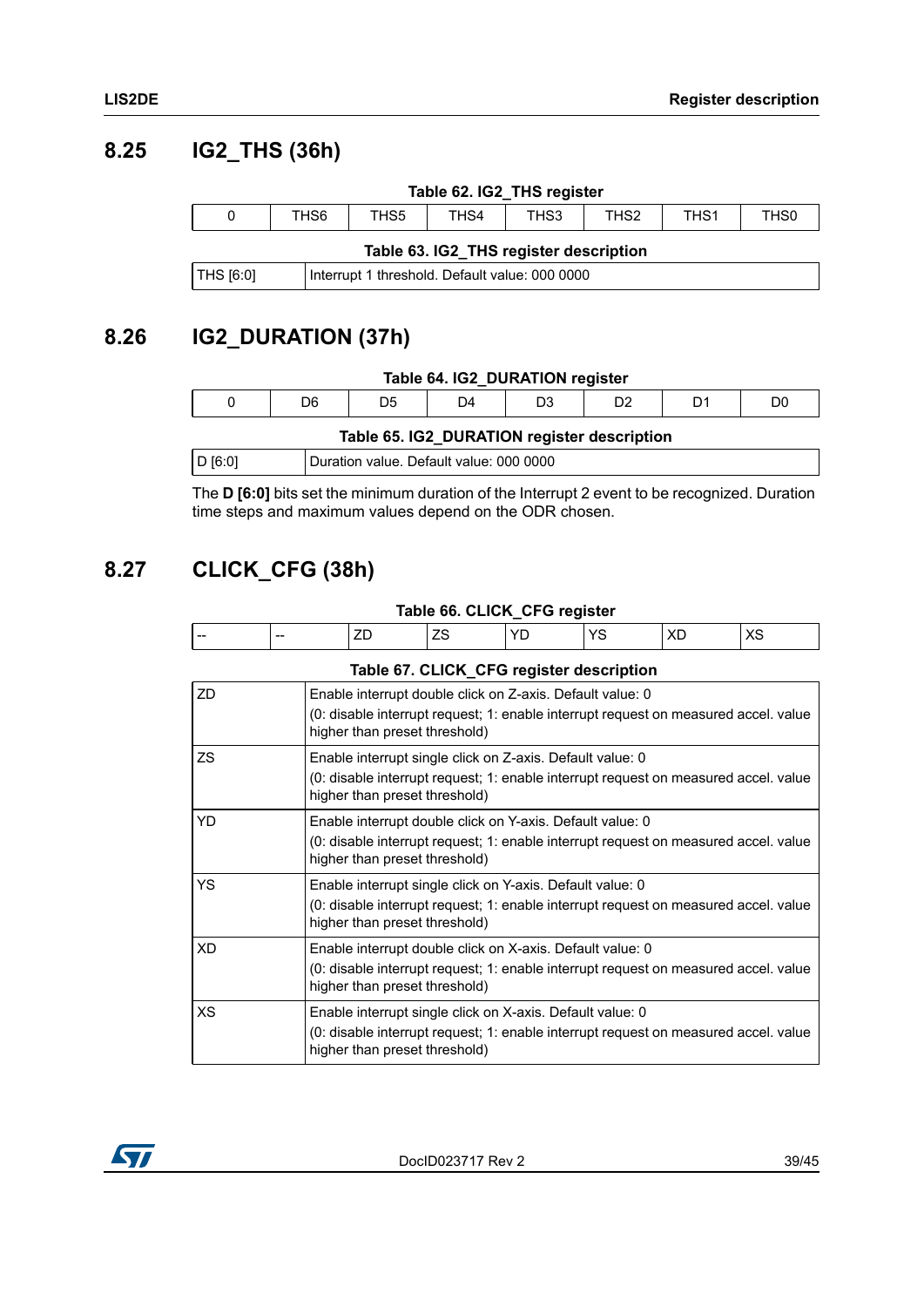## <span id="page-39-0"></span>**8.28 CLICK\_SRC (39h)**

|  |  | Table 68. CLICK_SRC register |
|--|--|------------------------------|
|  |  |                              |

<span id="page-39-3"></span>

| $\overline{\phantom{a}}$ | IΑ | M |  |  | $\cdot$ |
|--------------------------|----|---|--|--|---------|
|                          |    |   |  |  |         |

#### **Table 69. CLICK\_SRC register description**

<span id="page-39-4"></span>

| l IA          | Interrupt active. Default value: 0<br>(0: no interrupt has been generated; 1: one or more interrupts have been generated) |
|---------------|---------------------------------------------------------------------------------------------------------------------------|
| <b>DCLICK</b> | Double-click enable. Default value: 0 (0: double-click detection disable, 1: double-click<br>detection enable)            |
| <b>SCLICK</b> | Single-click enable. Default value: 0 (0: single-click detection disable, 1: single-click<br>detection enable)            |
| Sign          | Click sign. 0: positive detection, 1: negative detection                                                                  |
| l Z           | Z click detection. Default value: 0<br>(0: no interrupt, 1: Z high event has occurred)                                    |
| İΥ            | Y click detection. Default value: 0<br>(0: no interrupt, 1: Y high event has occurred)                                    |
| Ιx            | X click detection. Default value: 0<br>$(0: no$ interrupt, 1: X high event has occurred)                                  |

## <span id="page-39-1"></span>**8.29 CLICK\_THS (3Ah)**

#### **Table 70. CLICK\_THS register**

<span id="page-39-5"></span>

| LIR |  | . HS5 | -HS4 | `HS3 | THS2 | THS1 | `HS0 |
|-----|--|-------|------|------|------|------|------|
|     |  |       |      |      |      |      |      |

#### **Table 71. CLICK\_THS register description**

<span id="page-39-6"></span>

| LIR       | Latch interrupt request on CLICK SRC register, with CLICK SRC register cleared<br>by reading CLICK SRC itself. Default value: 0<br>(0: interrupt request not latched; 1: interrupt request latched) |
|-----------|-----------------------------------------------------------------------------------------------------------------------------------------------------------------------------------------------------|
| THS [6:0] | Click threshold. Default value: 000 0000                                                                                                                                                            |

## <span id="page-39-2"></span>**8.30 TIME\_LIMIT (3Bh)**

#### **Table 72. TIME\_LIMIT register**

<span id="page-39-7"></span>

| . .<br><br>6ا∟<br>.,<br>14<br>--<br>--<br>--<br>--<br>___<br>__ |
|-----------------------------------------------------------------|
|-----------------------------------------------------------------|

#### **Table 73. TIME\_LIMIT register description**

<span id="page-39-8"></span>

|--|

40/45 DocID023717 Rev 2

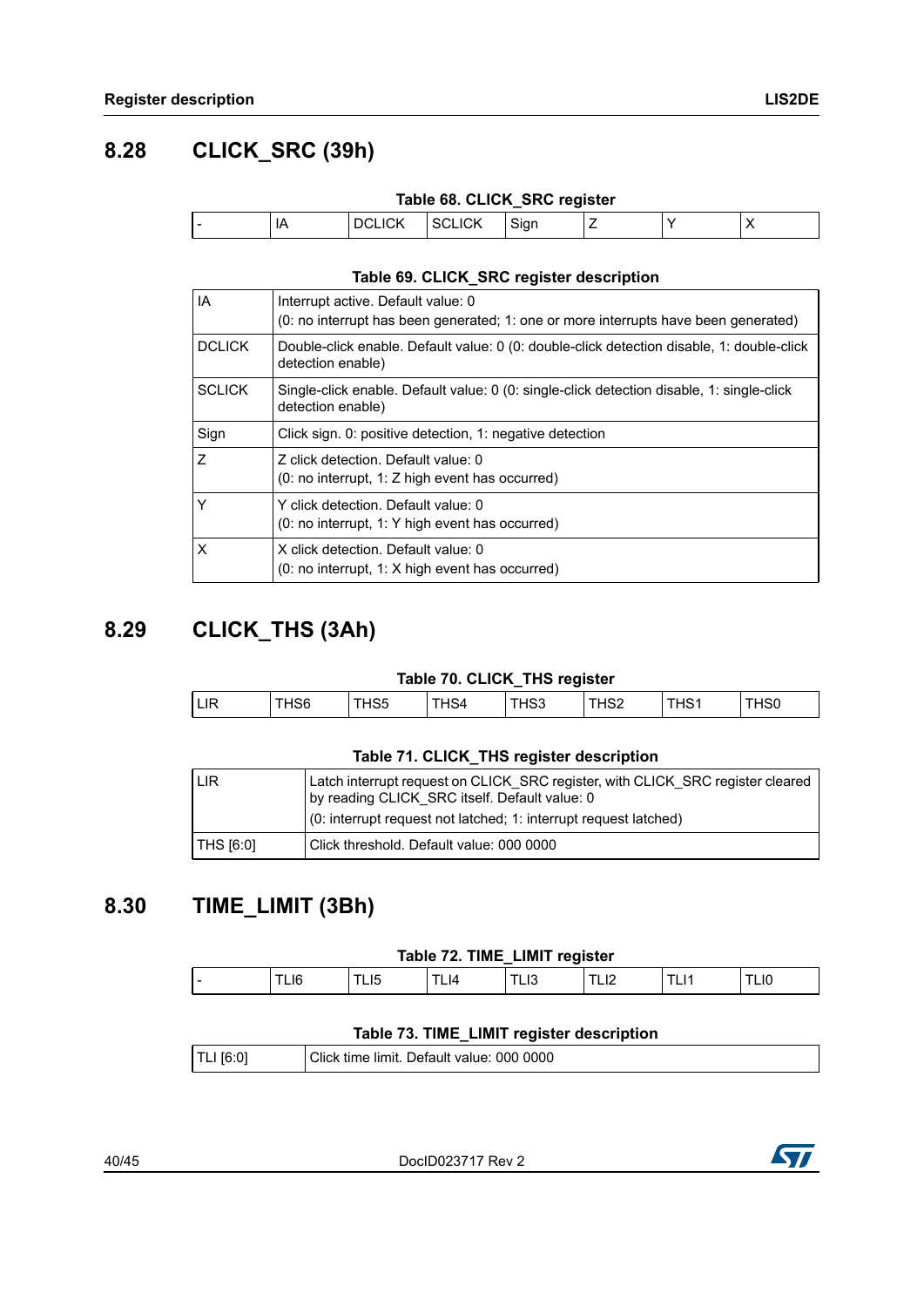## <span id="page-40-0"></span>**8.31 TIME\_LATENCY (3Ch)**

<span id="page-40-4"></span>

|      |     |      |     | Table 74. TIME_LATENCY register |      |     |     |
|------|-----|------|-----|---------------------------------|------|-----|-----|
| TLA7 | LA6 | TLA5 | LA4 | TLA3                            | TLA2 | LA1 | LA0 |

#### **Table 75. TIME\_LATENCY register description**

<span id="page-40-5"></span>

| TLA [7:0] | Double-click time latency. Default value: 0000 0000 |
|-----------|-----------------------------------------------------|
|-----------|-----------------------------------------------------|

### <span id="page-40-1"></span>**8.32 TIME\_WINDOW (3Dh)**

<span id="page-40-6"></span>

| Table 76. TIME_WINDOW register |      |     |     |     |     |     |     |
|--------------------------------|------|-----|-----|-----|-----|-----|-----|
| TW7                            | TW6. | TW5 | TW4 | TW3 | TW2 | TW1 | TW0 |

#### **Table 77. TIME\_WINDOW register description**

<span id="page-40-7"></span>

| TW [7:0] | Double-click time window. Default value: 0000 0000 |
|----------|----------------------------------------------------|
|----------|----------------------------------------------------|

### <span id="page-40-2"></span>**8.33 Act\_THS (3Eh)**

### **Table 78. Act\_THS register**

<span id="page-40-8"></span>

|     |                        |       |       | -                             |              |                   |       |
|-----|------------------------|-------|-------|-------------------------------|--------------|-------------------|-------|
| $-$ | rthf<br>. .<br>טו ווטר | .cth5 | Acth4 | . $\sim$ then<br>. .<br>ACUID | <b>\cth2</b> | Acth <sub>1</sub> | Acth0 |
|     |                        |       |       |                               |              |                   |       |

#### **Table 79. Act\_THS register description**

<span id="page-40-9"></span>

| $ $ Acth $[6:0]$ | Sleep-to-wake, Return-to-sleep activation threshold |
|------------------|-----------------------------------------------------|
|                  | $1LSB = 16 mg @ 2g FS$                              |

### <span id="page-40-3"></span>**8.34 Act\_DUR (3Fh)**

#### **Table 80. Act\_DUR register**

<span id="page-40-10"></span>

| Act <sub>D2</sub><br>Act <sub>D4</sub><br>ActD<br>ActD7<br>$\sim$<br>Act <sub>D0</sub><br>ActD <sub>6</sub><br><b>IN</b><br>ActD <sub>5</sub><br><sup>⊥</sup> ActDം |  |
|---------------------------------------------------------------------------------------------------------------------------------------------------------------------|--|

#### **Table 81. Act\_DUR register description**

<span id="page-40-11"></span>

| ActD [7:0] | Sleep-to-wake, Return-to-sleep duration |  |
|------------|-----------------------------------------|--|
|            | $ DUR = (Act DUR + 1)*8/ODR$            |  |

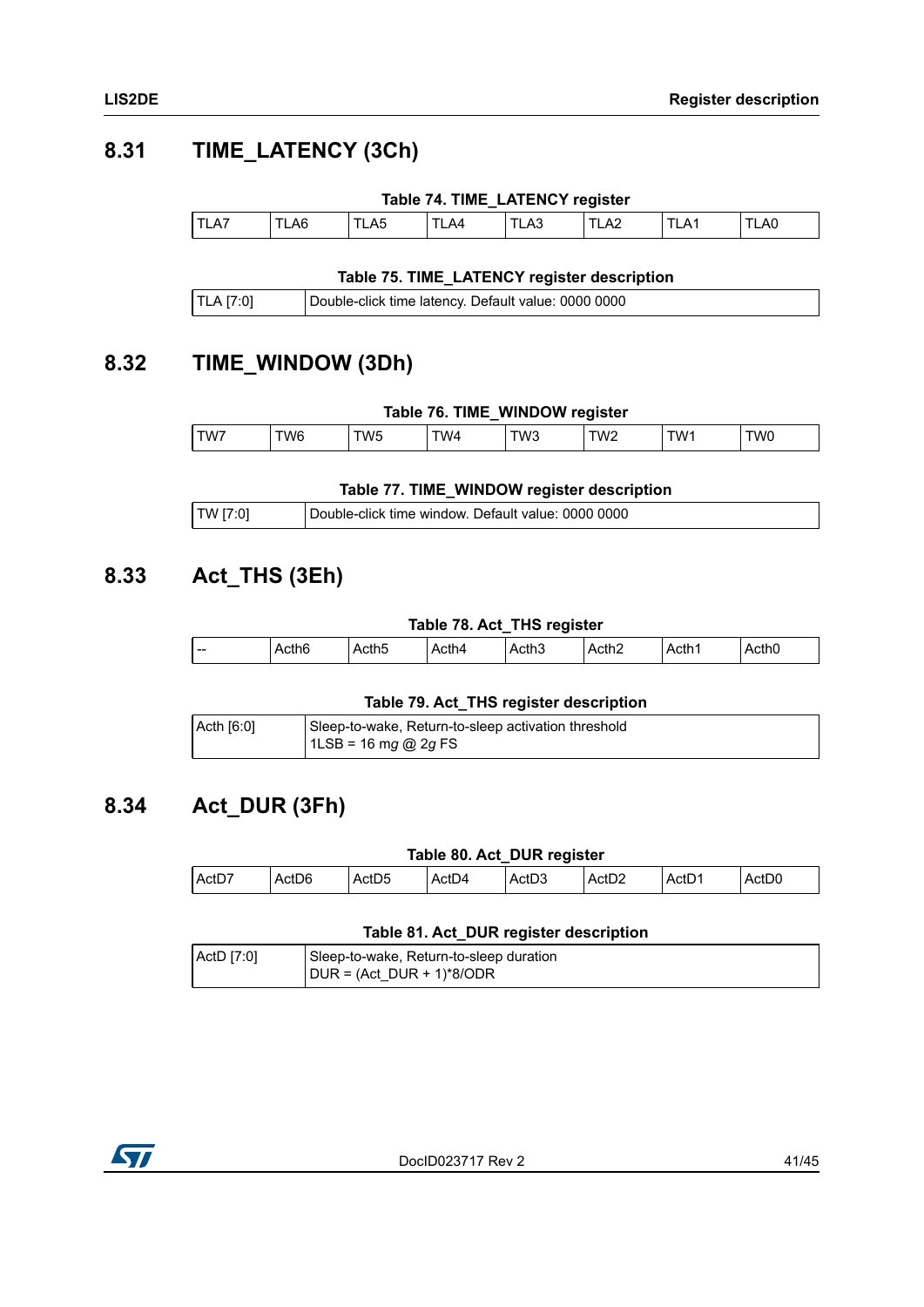# <span id="page-41-0"></span>**9 Package information**

In order to meet environmental requirements, ST offers these devices in different grades of ECOPACK packages, depending on their level of environmental compliance. ECOPACK specifications, grade definitions and product status are available at: *www.st.com*. ECOPACK is an ST trademark.

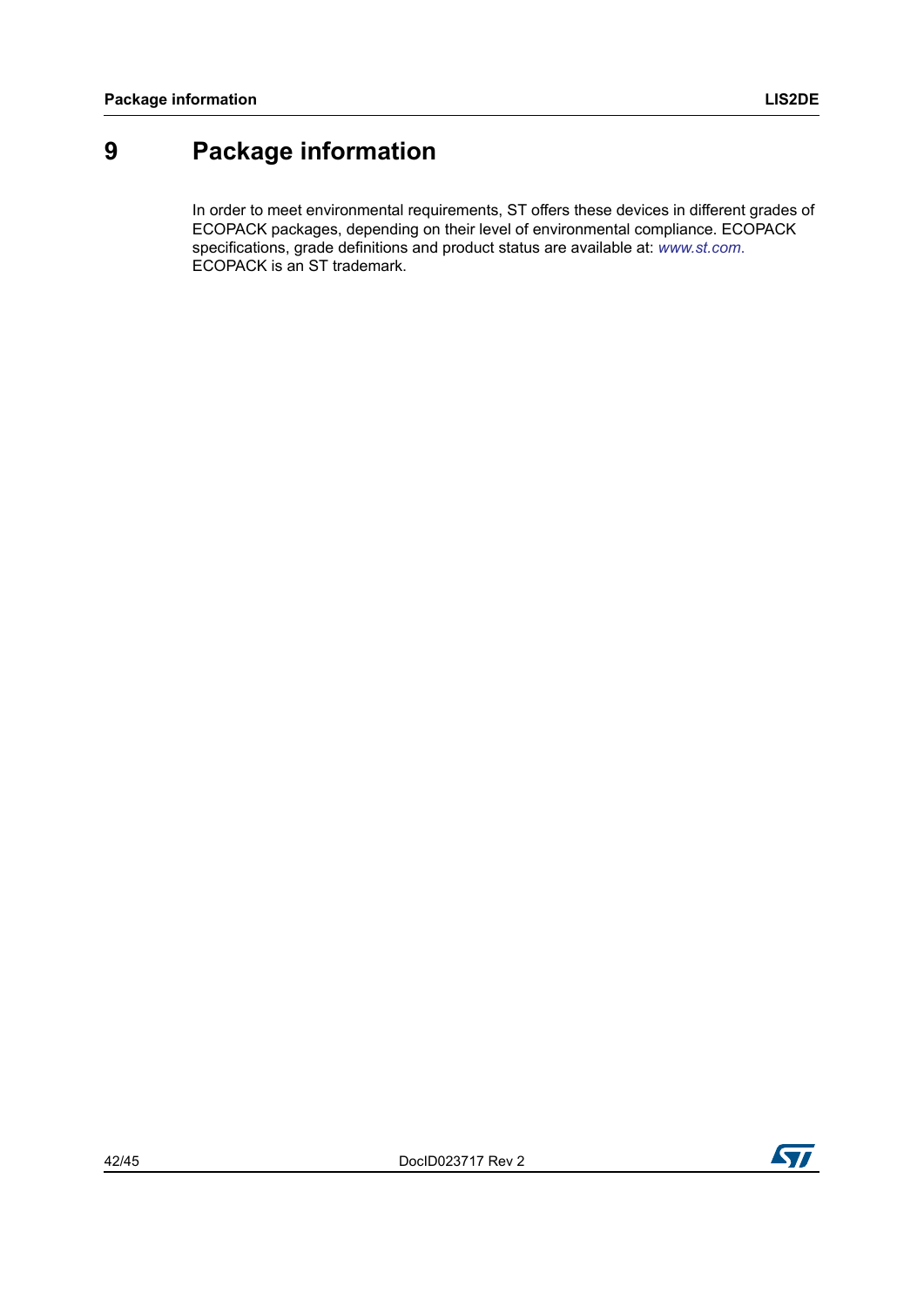<span id="page-42-0"></span>

| <b>10010 02. LOATH EXEAT MOUNTAING MINUTSIONS</b> |       |       |       |  |  |
|---------------------------------------------------|-------|-------|-------|--|--|
| Dim.                                              | Min.  | Typ.  | Max.  |  |  |
| A <sub>1</sub>                                    |       |       | 1     |  |  |
| A2                                                |       | 0.785 |       |  |  |
| A <sub>3</sub>                                    |       | 0.200 |       |  |  |
| D <sub>1</sub>                                    | 1.850 | 2.000 | 2.150 |  |  |
| E1                                                | 1.850 | 2.000 | 2.150 |  |  |
| L1                                                |       | 0.900 |       |  |  |
| L2                                                |       | 1.250 |       |  |  |
| N1                                                |       | 0.350 |       |  |  |
| T1                                                |       | 0.275 |       |  |  |
| T2                                                |       | 0.200 |       |  |  |
| P <sub>1</sub>                                    |       | 0.850 |       |  |  |
| P <sub>2</sub>                                    |       | 0.850 |       |  |  |
| ${\sf d}$                                         |       | 0.150 |       |  |  |
| М                                                 |       | 0.100 |       |  |  |
| Κ                                                 |       | 0.050 |       |  |  |

**Table 82. LGA-14 2x2x1 mechanical dimensions**

### **Figure 12. LGA-14 2x2x1 mechanical drawing**

<span id="page-42-1"></span>

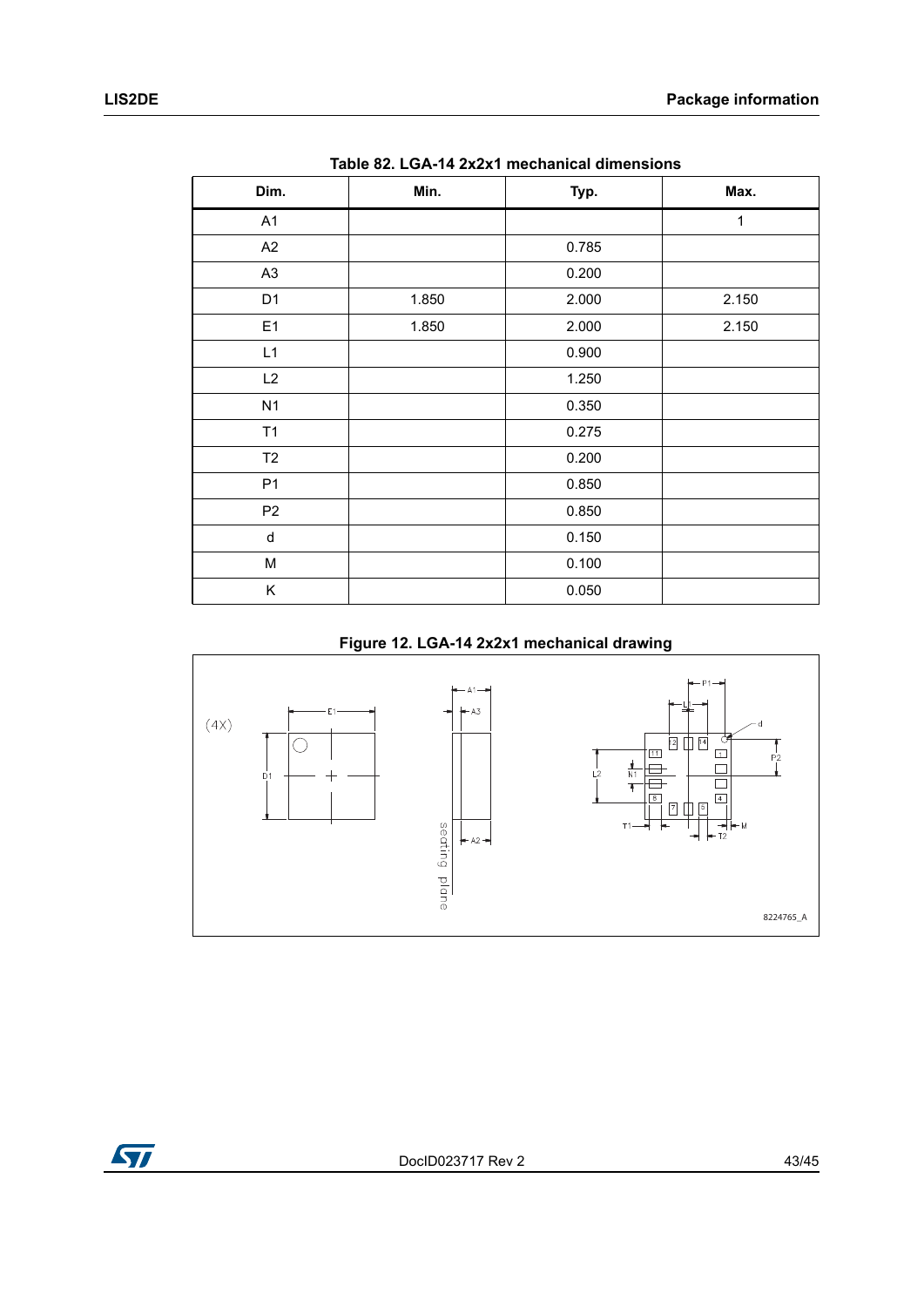# <span id="page-43-0"></span>**10 Revision history**

<span id="page-43-1"></span>

| Date        | <b>Revision</b> | <b>Changes</b>                                                                                                                                 |
|-------------|-----------------|------------------------------------------------------------------------------------------------------------------------------------------------|
| 26-Sep-2012 |                 | Initial release.                                                                                                                               |
| 19-Jun-2014 | 2               | Document status promoted to production data<br>Updated Trigger mode to Stream-to-FIFO mode<br>Minor textual modifications throughout datasheet |

### **Table 83. Document revision history**